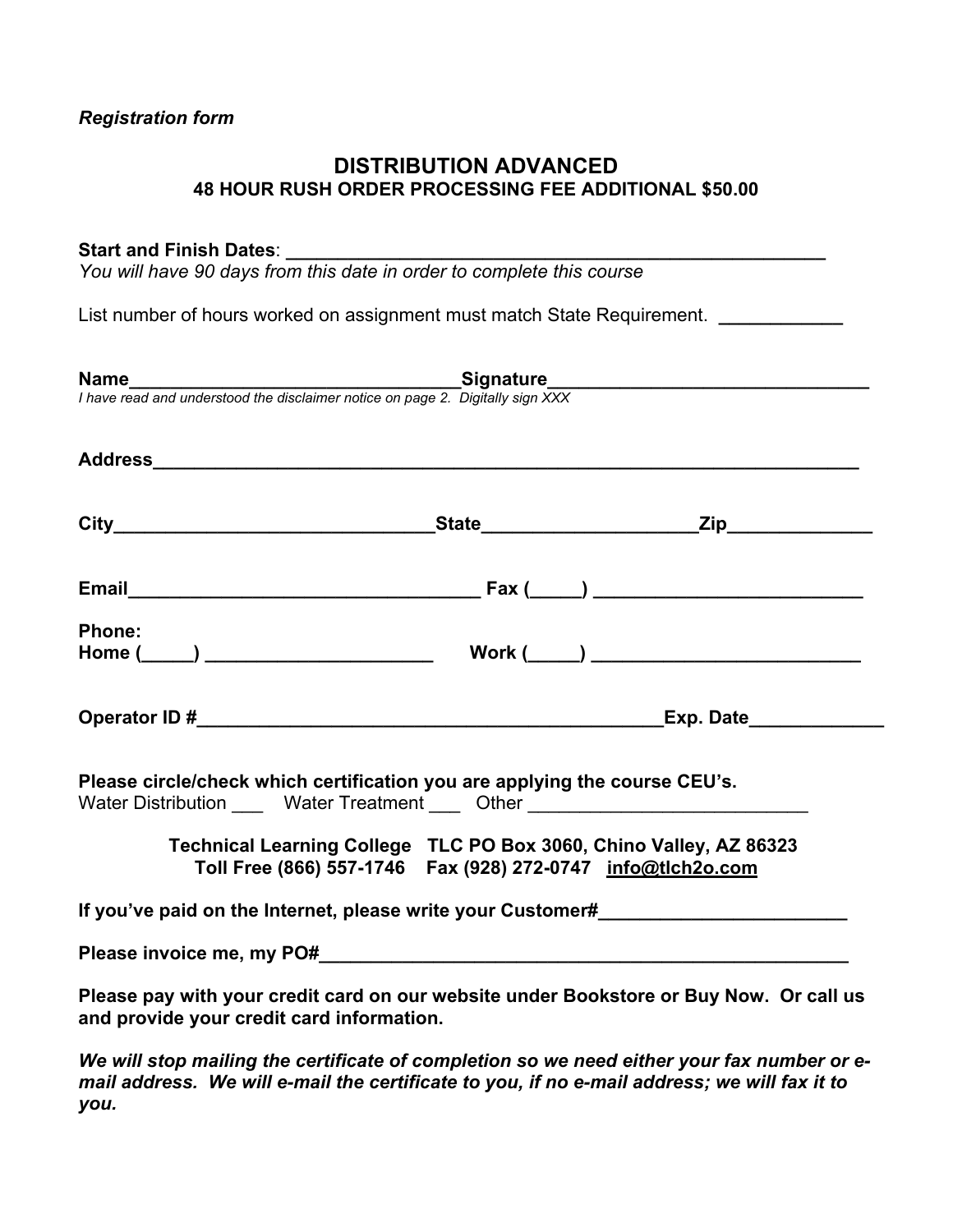#### **DISCLAIMER NOTICE**

I understand that it is my responsibility to ensure that this CEU course is either approved or accepted in my State for CEU credit. I understand State laws and rules change on a frequent basis and I believe this course is currently accepted in my State for CEU or contact hour credit, if it is not, I will not hold Technical Learning College responsible. I also understand that this type of study program deals with dangerous conditions and that I will not hold Technical Learning College, Technical Learning Consultants, Inc. (TLC) liable for any errors or omissions or advice contained in this CEU education training course or for any violation or injury or neglect or damage caused by this CEU education training or course material suggestion or error. I will call or contact TLC if I need help or assistance and double-check to ensure my registration page and assignment has been received and graded.

**State Approval Listing Link**, check to see if your State accepts or has pre-approved this course. Not all States are listed. Not all courses are listed. If the course is not accepted for CEU credit, we will give you the course free if you ask your State to accept it for credit.

**Professional Engineers**; Most states will accept our courses for credit but we do not officially list the States or Agencies. Please check your State for approval.

### **State Approval Listing URL…**

*<http://www.tlch2o.com/downloads/PDF/CEU%20State%20Approvals.pdf>*

*You can obtain a printed version of the course manual from TLC for an additional \$169.95 plus shipping charges.* 

#### **AFFIDAVIT OF EXAM COMPLETION**

I affirm that I personally completed the entire text of the course. I also affirm that I completed the exam without assistance from any outside source. I understand that it is my responsibility to file or maintain my certificate of completion as required by the state or by the designation organization.

#### **Grading Information**

In order to maintain the integrity of our courses we do not distribute test scores, percentages or questions missed. Our exams are based upon pass/fail criteria with the benchmark for successful completion set at 70%. Once you pass the exam, your record will reflect a successful completion and a certificate will be issued to you.

#### **Rush Grading Service**

If you need this assignment graded and the results mailed to you within a 48-hour period, prepare to pay an additional rush service handling fee of \$50.00. This fee may not cover postage costs. If you need this service, simply write RUSH on the top of your Registration Form. We will place you in the front of the grading and processing line.

For security purposes, please fax or e-mail a copy of your driver's license and always call us to confirm we've received your assignment and to confirm your identity.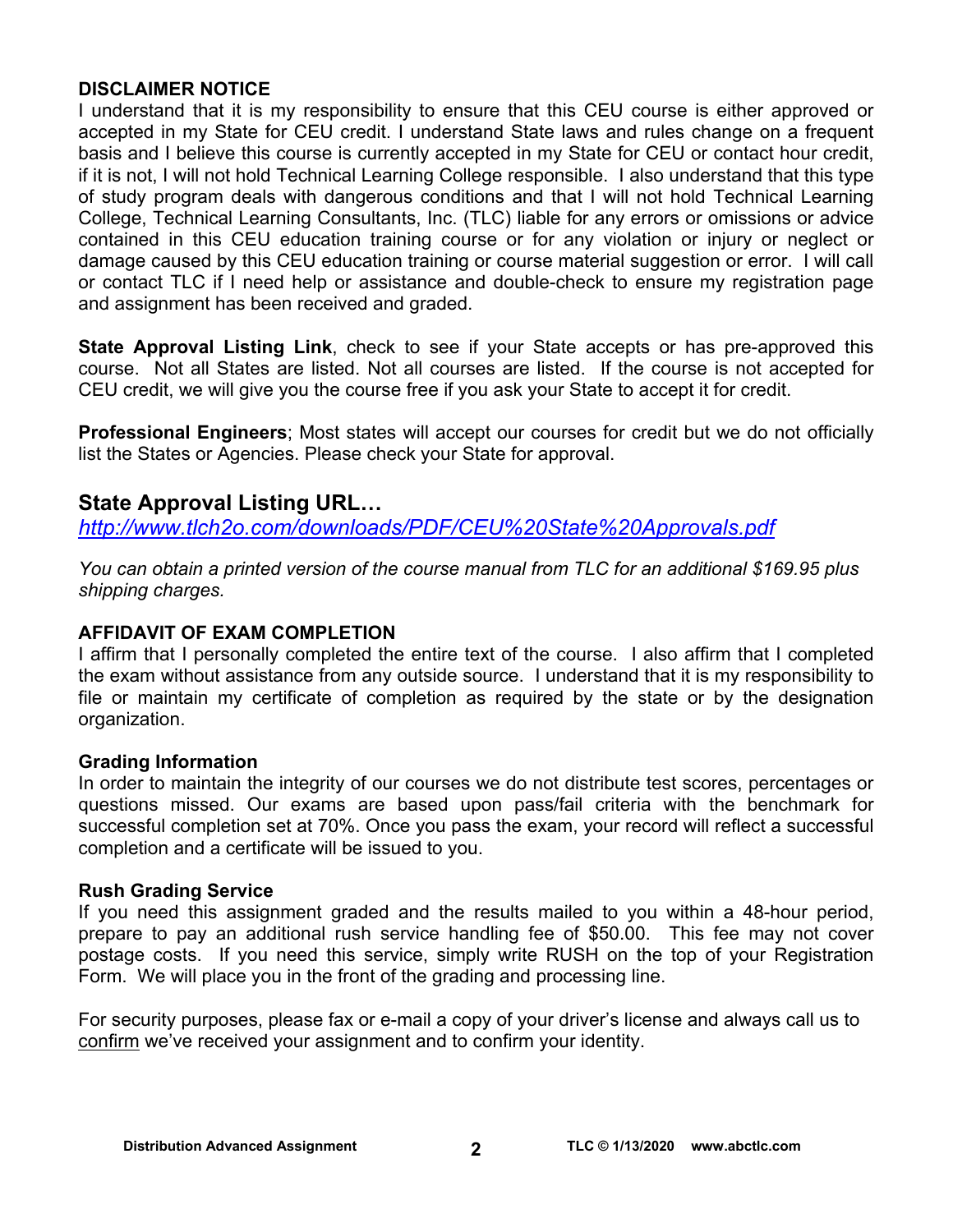### **CERTIFICATION OF COURSE PROCTOR**

Technical Learning College requires that our students who takes a correspondence or home study program course must pass a proctored course reading, quiz and final examination. The proctor must complete and provide to the school a certification form approved by the commission for each examination administered by the proctor.

**Instructions**. When a student completes the course work, fill out the blanks in this section and provide the form to the proctor with the examination.

Name of Course: **Name of Course:** 

Name of Licensee: **Name of Licensee:** 

**Instructions to Proctor**. After an examination is administered, complete and return this certification and examination to the school in a sealed exam packet or in pdf format.

I certify that:

- 1. I am a disinterested third party in the administration of this examination. I am not related by blood, marriage or any other relationship to the licensee which would influence me from properly administering the examination.
- 2. The licensee showed me positive photo identification prior to completing the examination.
- 3. The enclosed examination was administered under my supervision on \_\_\_\_\_\_\_\_\_\_\_. The licensee received no assistance and had no access to books, notes or reference material.
- 4. I have not permitted the examination to be compromised, copied, or recorded in any way or by any method.
- 5. Provide an estimate of the amount of time the student took to complete the assignment.

Time to complete the entire course and final exam.

Notation of any problem or concerns:

Name and Telephone of Proctor (please print):

Signature of Proctor

 $\overline{a}$ 

 $\overline{a}$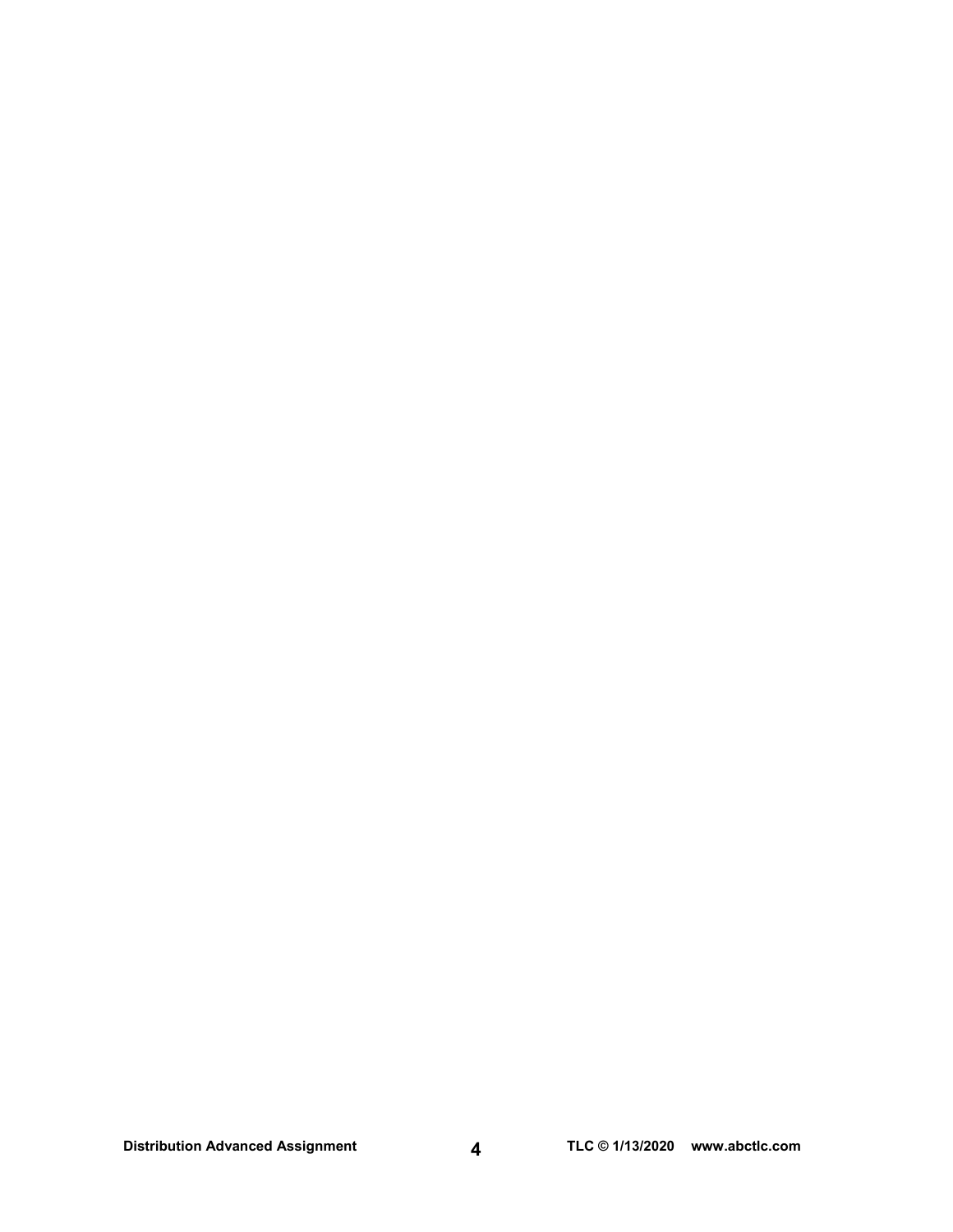### **Distribution Advanced Answer Key**

**Name\_\_\_\_\_\_\_\_\_\_\_\_\_\_\_\_\_\_\_\_\_\_\_\_\_\_\_\_\_\_\_\_\_\_\_\_**

**Phone \_\_\_\_\_\_\_\_\_\_\_\_\_\_\_\_\_\_\_\_\_\_\_\_\_\_\_\_\_\_\_\_\_\_\_** 

**Did you check with your State agency to ensure this course is accepted for credit?** 

**You are responsible to ensure this course is accepted for credit. No refunds. Method of Course acceptance confirmation. Please fill this section** 

Website \_\_ Telephone Call \_\_ Email \_\_\_ Spoke to \_\_\_\_\_\_\_\_\_\_\_\_\_\_\_\_\_\_\_\_\_\_\_\_\_\_\_\_\_\_\_\_

Did you receive the approval number, if applicable?

What is the course approval number, if applicable? \_\_\_\_\_\_\_\_\_\_\_\_\_\_\_\_\_\_\_\_\_\_\_\_\_\_\_\_\_

*You can electronically complete this assignment in Adobe Acrobat DC.* 

Please Circle, Bold, Underline or X, one answer per question. A **felt tipped pen** works best.

| 1. ABCD                                 | 20. A B C D | 39. A B     | 58. A B                        |
|-----------------------------------------|-------------|-------------|--------------------------------|
| 2. ABCD                                 | 21. A B C D | 40. A B     | 59. A B                        |
| 3. ABCD                                 | 22. A B C D | 41. A B C D | 60. A B C D                    |
| 4. ABCD                                 | 23. A B     | 42. A B C D | 61. A B C D                    |
| 5. A B C D                              | 24. A B     | 43. A B     | 62. A B C D                    |
| 6. ABCD                                 | 25. A B     | 44. A B C D | 63. A B C D                    |
| 7. ABCD                                 | 26. A B C D | 45. A B C D | 64. A B C D                    |
| 8. ABCD                                 | 27. A B C D | 46. A B     | 65. A B                        |
| 9. ABCD                                 | 28. A B C D | 47. A B C D | 66. A B                        |
| 10. A B C D                             | 29. A B C D | 48. A B C D | 67. A B C D                    |
| 11. A B C D                             | 30. A B     | 49. A B C D | 68. A B C D                    |
| 12. A B C D                             | 31. A B     | 50. A B     | 69. A B C D                    |
| 13. A B C D                             | 32. A B     | 51. A B     | 70. A B C D                    |
| 14. A B C D                             | 33. A B C D | 52. A B     | 71. A B C D                    |
| 15. A B C D                             | 34. A B     | 53. A B C D | 72. A B C D                    |
| 16. A B                                 | 35. A B     | 54. A B C D | 73. A B C D                    |
| 17. A B C D                             | 36. A B     | 55. A B     | 74. A B C D                    |
| 18. A B                                 | 37. A B     | 56. A B     | 75. A B C D                    |
| 19. A B C D                             | 38. A B     | 57. A B     | 76. A B C D                    |
| <b>Distribution Advanced Assignment</b> |             | 5           | TLC © 1/13/2020 www.abctlc.com |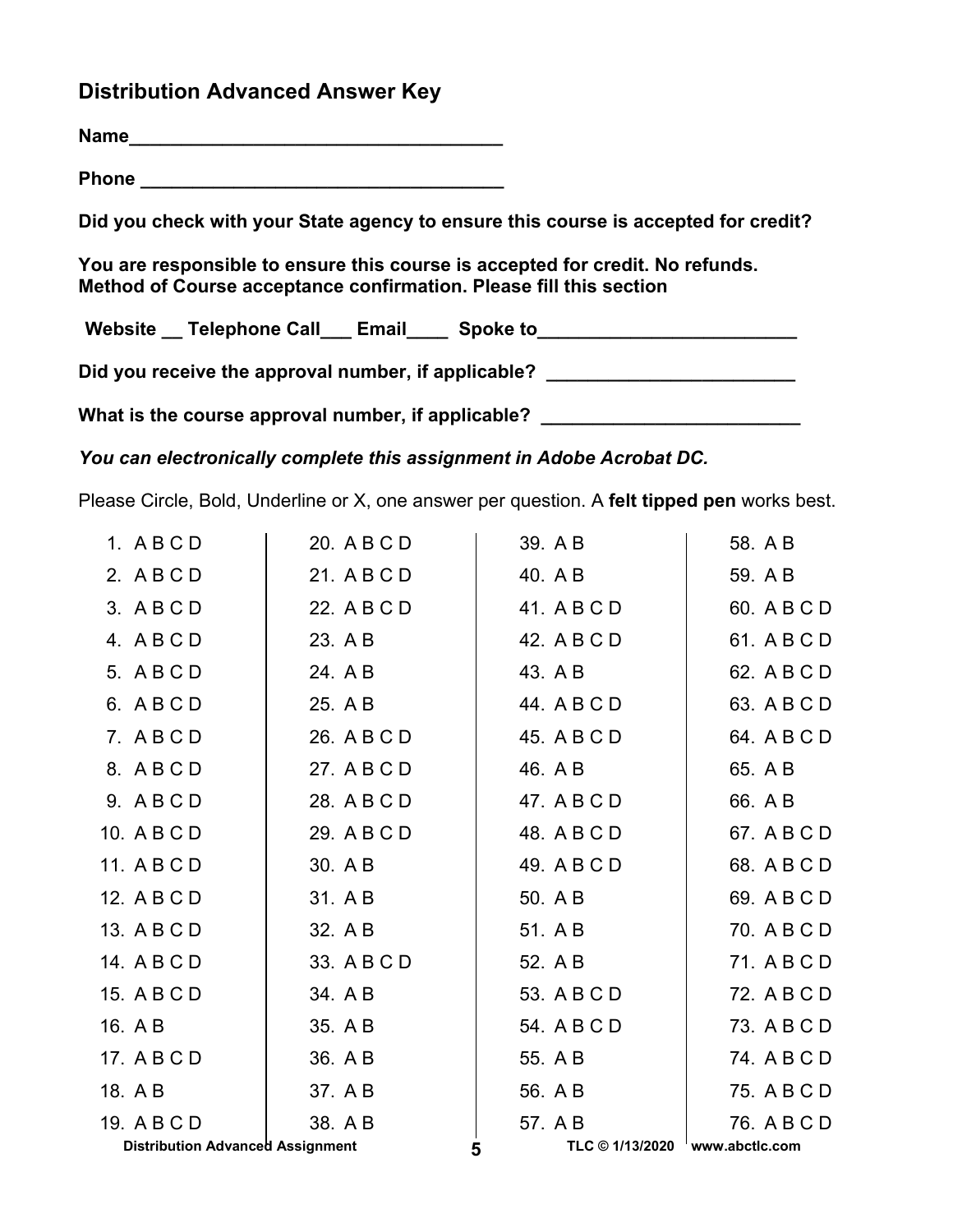|          | <b>Distribution Advanced Assignment</b> |              | 6 | TLC © 1/13/2020 | www.abctlc.com |
|----------|-----------------------------------------|--------------|---|-----------------|----------------|
|          | 109. A B C D                            | 142. A B C D |   | 175. A B        | 208. A B C D   |
|          | 108. A B C D                            | 141. ABCD    |   | 174. ABCD       | 207. A B       |
|          | 107. A B C D                            | 140. A B C D |   | 173. ABCD       | 206. A B C D   |
|          | 106. A B C D                            | 139. A B C D |   | 172. A B        | 205. A B C D   |
|          | 105. A B C D                            | 138. A B C D |   | 171. ABCD       | 204. A B C D   |
|          | 104. A B C D                            | 137. A B C D |   | 170. A B C D    | 203. A B C D   |
|          | 103. A B C D                            | 136. A B C D |   | 169. A B        | 202. A B       |
|          | 102. A B C D                            | 135. A B C D |   | 168. A B C D    | 201. ABCD      |
|          | 101. ABCD                               | 134. A B C D |   | 167. ABCD       | 200. A B C D   |
| 100. A B |                                         | 133. A B C D |   | 166. A B C D    | 199. A B C D   |
|          | 99. ABCD                                | 132. A B C D |   | 165. A B        | 198. A B C D   |
|          | 98. ABCD                                | 131. ABCD    |   | 164. A B C D    | 197. A B C D   |
|          | 97. A B C D                             | 130. A B C D |   | 163. A B        | 196. A B C D   |
|          | 96. A B C D                             | 129. A B C D |   | 162. A B C D    | 195. A B C D   |
|          | 95. A B                                 | 128. A B C D |   | 161. A B C D    | 194. A B C D   |
|          | 94. ABCD                                | 127. A B     |   | 160. A B        | 193. A B       |
|          | 93. A B C D                             | 126. A B     |   | 159. A B        | 192. A B C D   |
|          | 92. A B C D                             | 125. A B C D |   | 158. A B C D    | 191. A B C D   |
|          | 91. ABCD                                | 124. A B     |   | 157. A B C D    | 190. A B       |
|          | 90. ABCD                                | 123. A B C D |   | 156. A B C D    | 189. A B C D   |
|          | 89. ABCD                                | 122. A B C D |   | 155. A B C D    | 188. A B C D   |
|          | 88. A B C D                             | 121. A B     |   | 154. ABCD       | 187. A B       |
|          | 87. A B C D                             | 120. A B C D |   | 153. A B C D    | 186. A B C D   |
|          | 86. A B                                 | 119. A B C D |   | 152. A B        | 185. A B C D   |
|          | 85. A B C D                             | 118. A B C D |   | 151. ABCD       | 184. A B       |
|          | 84. AB                                  | 117. A B C D |   | 150. A B C D    | 183. A B C D   |
|          | 83. A B C D                             | 116. A B C D |   | 149. A B C D    | 182. A B       |
|          | 82. A B                                 | 115. ABCD    |   | 148. ABCD       | 181. A B C D   |
|          | 81. AB                                  | 114. ABCD    |   | 147. A B        | 180. A B C D   |
|          | 80. ABCD                                | 113. A B C D |   | 146. A B        | 179. A B C D   |
|          | 79. ABCD                                | 112. A B     |   | 145. A B        | 178. A B C D   |
|          | 78. ABCD                                | 111. ABCD    |   | 144. AB         | 177. A B C D   |
|          | 77. ABCD                                | 110. A B C D |   | 143. A B C D    | 176. A B C D   |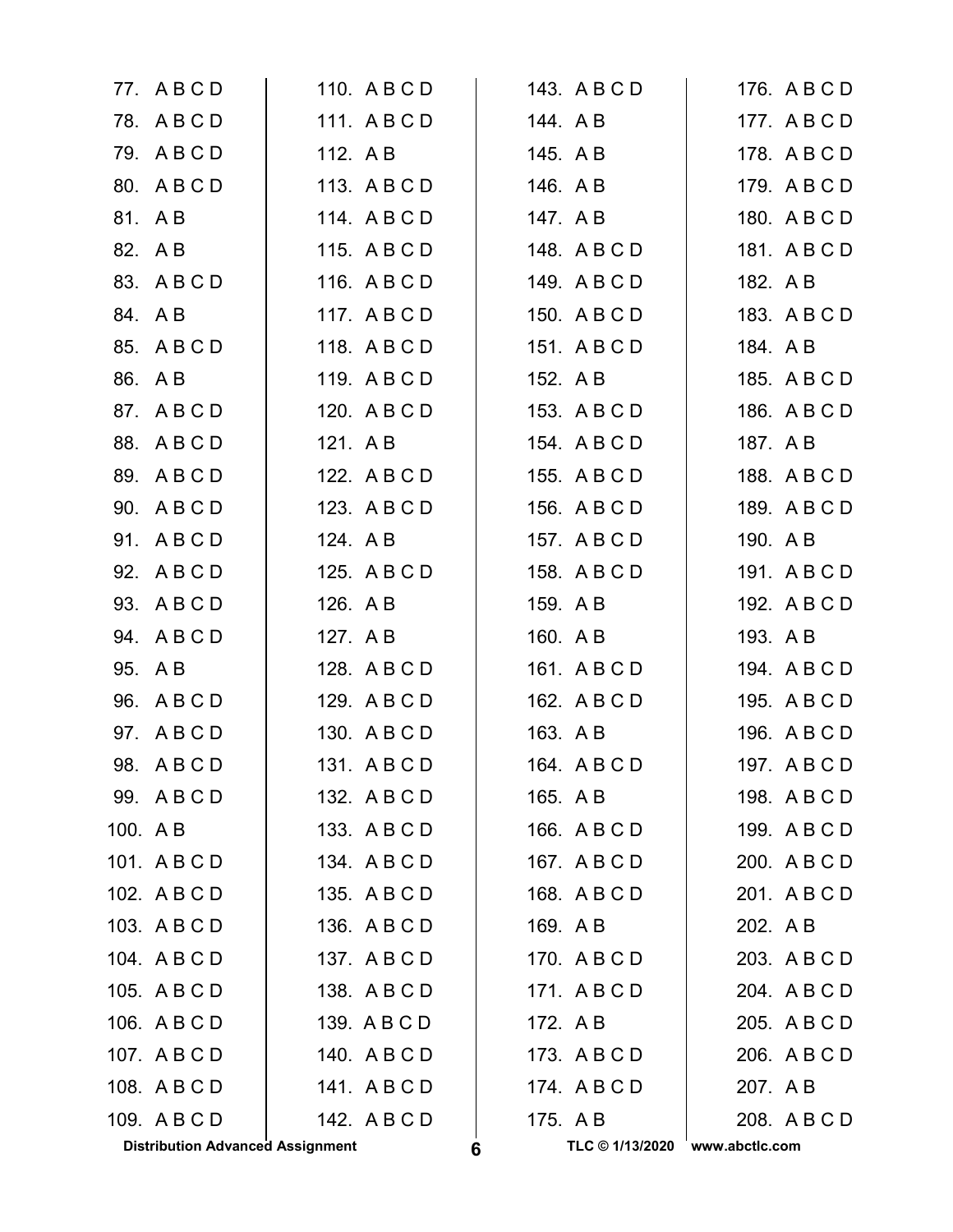| 209. A B C D                            | 242. A B C D | 275. A B C D         | 308. A B C D   |
|-----------------------------------------|--------------|----------------------|----------------|
| 210. A B C D                            | 243. A B C D | 276. A B C D         | 309. A B C D   |
| 211. ABCD                               | 244. A B     | 277. ABCD            | 310. A B C D   |
| 212. A B C D                            | 245. A B     | 278. A B C D         | 311. AB        |
| 213. A B C D                            | 246. A B C D | 279. A B C D         | 312. AB        |
| 214. ABCD                               | 247. A B     | 280. A B C D         | 313. AB        |
| 215. A B C D                            | 248. A B C D | 281. A B C D         | 314. A B       |
| 216. A B C D                            | 249. A B C D | 282. A B C D         | 315. A B C D   |
| 217. ABCD                               | 250. A B C D | 283. A B C D         | 316. A B C D   |
| 218. ABCD                               | 251. A B     | 284. A B C D         | 317. ABCD      |
| 219. A B C D                            | 252. A B C D | 285. A B C D         | 318. A B C D   |
| 220. A B                                | 253. A B C D | 286. A B C D         | 319. A B C D   |
| 221. A B C D                            | 254. A B C D | 287. ABCD            | 320. A B C D   |
| 222. A B                                | 255. A B C D | 288. A B C D         | 321. A B C D   |
| 223. A B C D                            | 256. A B C D | 289. A B             | 322. A B       |
| 224. A B C D                            | 257. A B C D | 290. A B C D         | 323. A B       |
| 225. A B C D                            | 258. A B C D | 291. A B             | 324. AB        |
| 226. A B C D                            | 259. A B C D | 292. A B C D         | 325. A B C D   |
| 227. A B C D                            | 260. A B C D | 293. A B             | 326. A B C D   |
| 228. A B C D                            | 261. A B C D | 294. A B C D         | 327. A B C D   |
| 229. A B C D                            | 262. A B C D | 295. A B             | 328. A B       |
| 230. A B C D                            | 263. A B C D | 296. A B C D         | 329. AB        |
| 231. ABCD                               | 264. AB      | 297. AB              | 330. A B C D   |
| 232. A B C D                            | 265. A B C D | 298. AB              | 331. ABCD      |
| 233. A B C D                            | 266. A B C D | 299. A B C D         | 332. A B C D   |
| 234. ABCD                               | 267. ABCD    | 300. A B C D         | 333. A B C D   |
| 235. A B C D                            | 268. A B C D | 301. ABCD            | 334. AB        |
| 236. A B C D                            | 269. A B     | 302. A B C D         | 335. A B       |
| 237. ABCD                               | 270. A B C D | 303. AB              | 336. A B C D   |
| 238. A B C D                            | 271. ABCD    | 304. A B C D         | 337. A B C D   |
| 239. ABCD                               | 272. A B C D | 305. A B C D         | 338. A B C D   |
| 240. A B C D                            | 273. A B C D | 306. A B C D         | 339. A B C D   |
| 241. ABCD                               | 274. ABCD    | 307. ABCD            | 340. A B C D   |
| <b>Distribution Advanced Assignment</b> |              | TLC © 1/13/2020<br>7 | www.abctlc.com |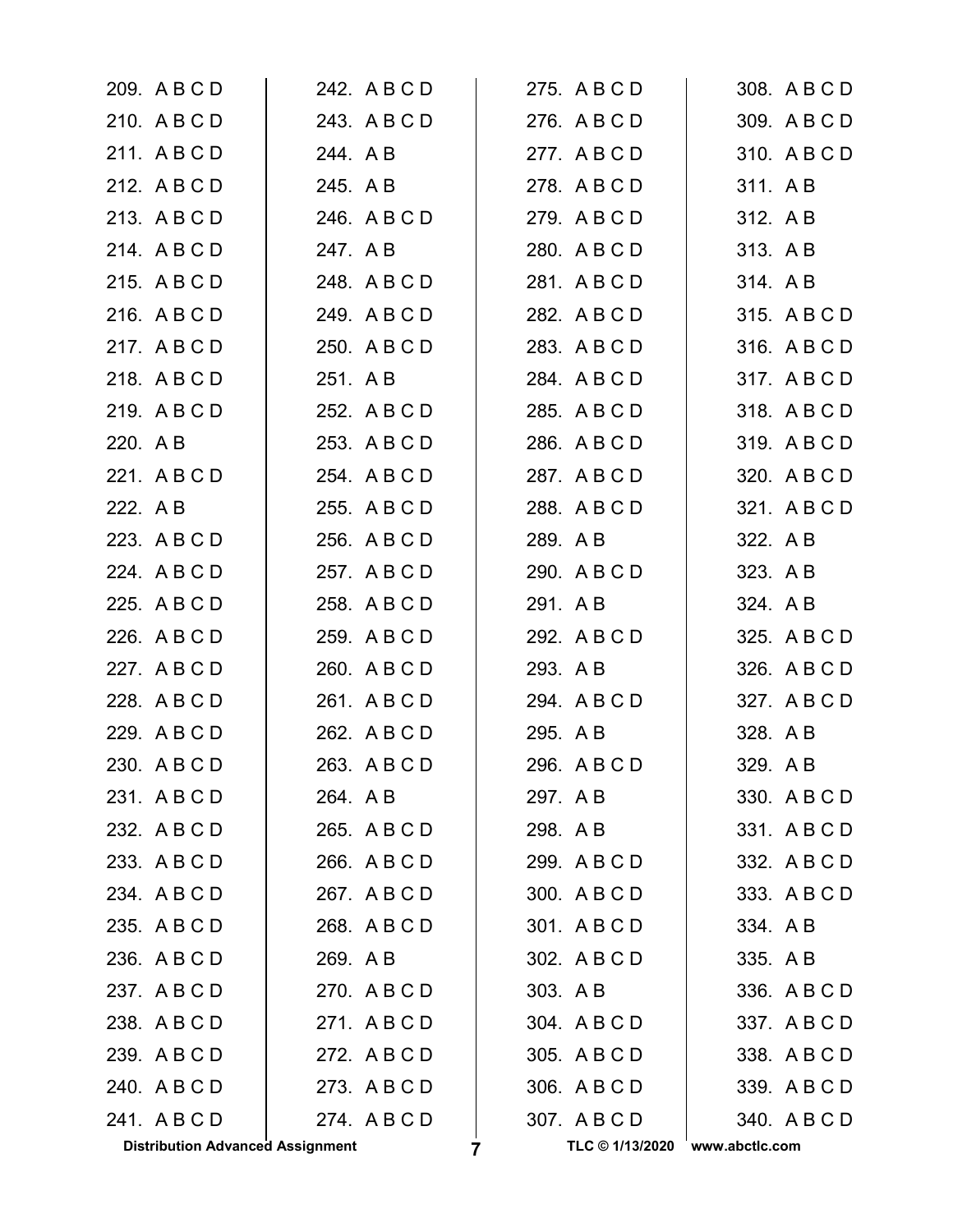| 341. A B C D | 356. A B C D | 371. ABCD    | 386. ABCD    |
|--------------|--------------|--------------|--------------|
| 342. A B C D | 357. A B     | 372. A B C D | 387. A B C D |
| 343. A B C D | 358. A B C D | 373. A B C D | 388. A B C D |
| 344. A B C D | 359. A B C D | 374. AB      | 389. A B C D |
| 345. A B C D | 360. A B C D | 375. A B C D | 390. A B C D |
| 346. A B C D | 361. A B     | 376. A B     | 391. A B C D |
| 347. A B C D | 362. A B C D | 377. A B C D | 392. A B C D |
| 348. A B C D | 363. A B C D | 378. A B C D | 393. A B C D |
| 349. A B C D | 364. A B     | 379. A B     | 394. A B     |
| 350. A B C D | 365. A B     | 380. A B     | 395. A B     |
| 351. A B C D | 366. A B C D | 381. ABCD    | 396. A B C D |
| 352. A B C D | 367. A B C D | 382. A B C D | 397. ABCD    |
| 353. A B C D | 368. A B C D | 383. A B C D | 398. A B     |
| 354. A B C D | 369. A B C D | 384. A B C D | 399. AB      |
| 355. A B C D | 370. A B C D | 385. A B     | 400. A B     |
|              |              |              |              |

*I understand that I am 100 percent responsible to ensure that TLC receives the Assignment and Registration Key. I understand that TLC has a zero tolerance towards not following their rules, cheating or hostility towards staff or instructors. I need to complete the entire assignment for credit. There is no credit for partial assignment completion. My exam was proctored. I will contact TLC if I do not hear back from them within 2 days of assignment submission. I will forfeit my purchase costs and will not receive credit or a refund if I do not abide with TLC's rules. I will not hold TLC liable for any errors, injury, death or non-compliance with rules. I will abide with all federal and state rules and rules found on page 2.* 

**Please Sign that you understand and will abide with TLC's Rules.** 

# **\_\_\_\_\_\_\_\_\_\_\_\_\_\_\_\_\_\_\_\_\_\_\_\_\_\_\_\_\_\_\_\_\_\_\_\_\_\_\_\_\_\_\_\_\_\_\_\_\_\_\_\_\_\_ Signature**

*Please write down any questions you were not able to find the answers or that have errors.*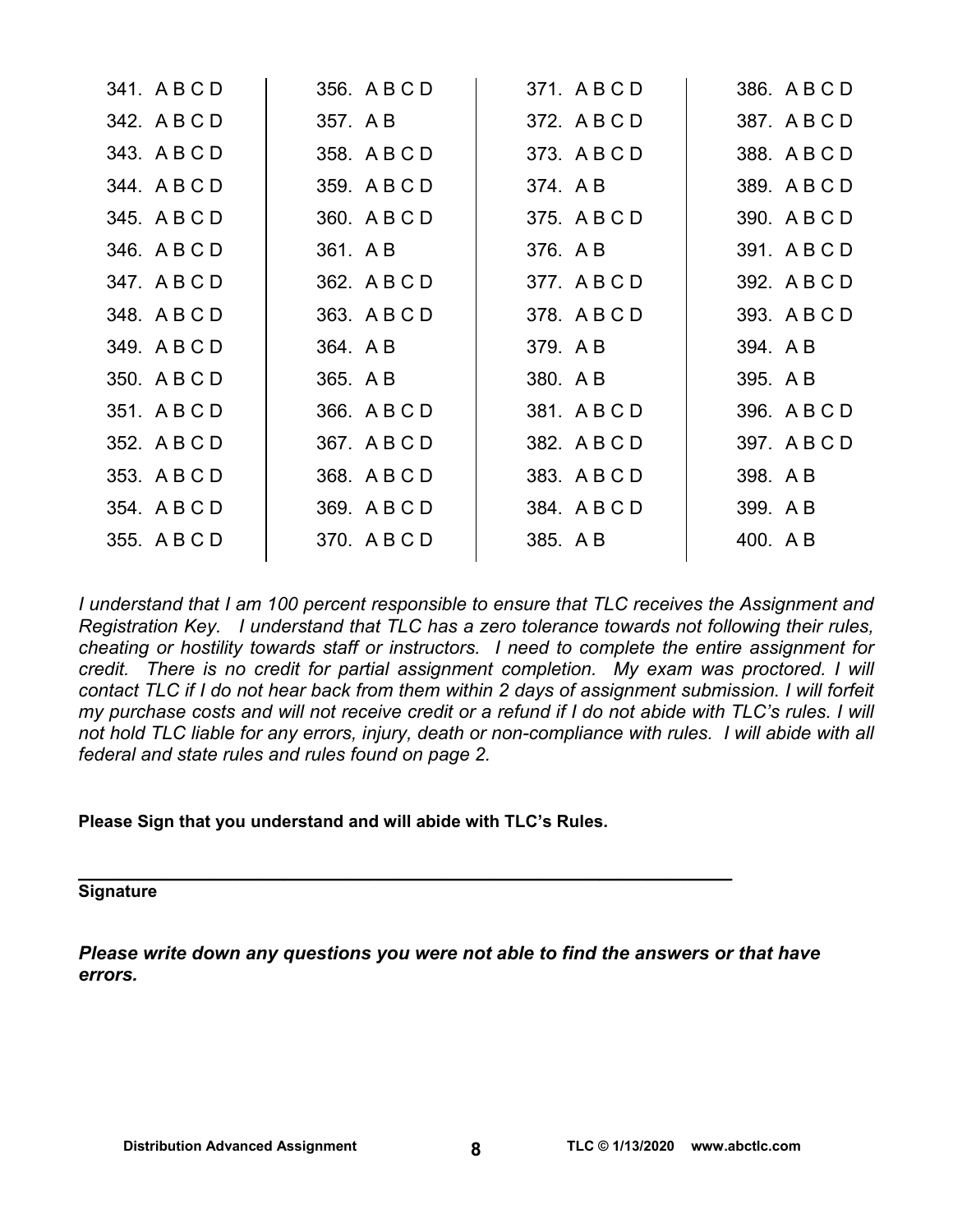#### *Please e-mail or fax this survey along with your final exam*

### **DISTRIBUTION ADVANCED CEU COURSE CUSTOMER SERVICE RESPONSE CARD**

NAME: \_\_\_\_\_\_\_\_\_\_\_\_\_\_\_\_\_\_\_\_\_\_\_\_\_\_\_\_\_\_\_\_\_\_\_\_\_\_\_\_\_\_\_\_\_\_\_\_\_\_\_\_\_\_\_\_\_\_\_

E-MAIL\_\_\_\_\_\_\_\_\_\_\_\_\_\_\_\_\_\_\_\_\_\_\_\_\_\_\_\_\_\_\_PHONE\_\_\_\_\_\_\_\_\_\_\_\_\_\_\_\_\_\_\_\_\_\_\_

### *PLEASE COMPLETE THIS FORM BY CIRCLING THE NUMBER OF THE APPROPRIATE ANSWER IN THE AREA BELOW.*

| Please rate the difficulty of your course.         |  |  |  |  |  |                |                |                                                                          |  |
|----------------------------------------------------|--|--|--|--|--|----------------|----------------|--------------------------------------------------------------------------|--|
|                                                    |  |  |  |  |  | 5 <sup>5</sup> |                | <b>Very Difficult</b>                                                    |  |
| Please rate the difficulty of the testing process. |  |  |  |  |  |                |                |                                                                          |  |
| Very Easy $0 \t 1 \t 2 \t 3$                       |  |  |  |  |  | $\overline{4}$ | 5 <sub>5</sub> | <b>Very Difficult</b>                                                    |  |
|                                                    |  |  |  |  |  |                |                | Please rate the subject matter on the exam to your actual field or work. |  |
| Very Similar   0   1   2   3   4                   |  |  |  |  |  |                |                | 5 Very Different                                                         |  |
| How did you hear about this Course? ___            |  |  |  |  |  |                |                |                                                                          |  |
| What would you do to improve the Course?           |  |  |  |  |  |                |                |                                                                          |  |
|                                                    |  |  |  |  |  |                |                |                                                                          |  |

 $\mathcal{L}_\text{max}$  and  $\mathcal{L}_\text{max}$  and  $\mathcal{L}_\text{max}$  and  $\mathcal{L}_\text{max}$  and  $\mathcal{L}_\text{max}$  and  $\mathcal{L}_\text{max}$  and  $\mathcal{L}_\text{max}$ 

Any other concerns or comments.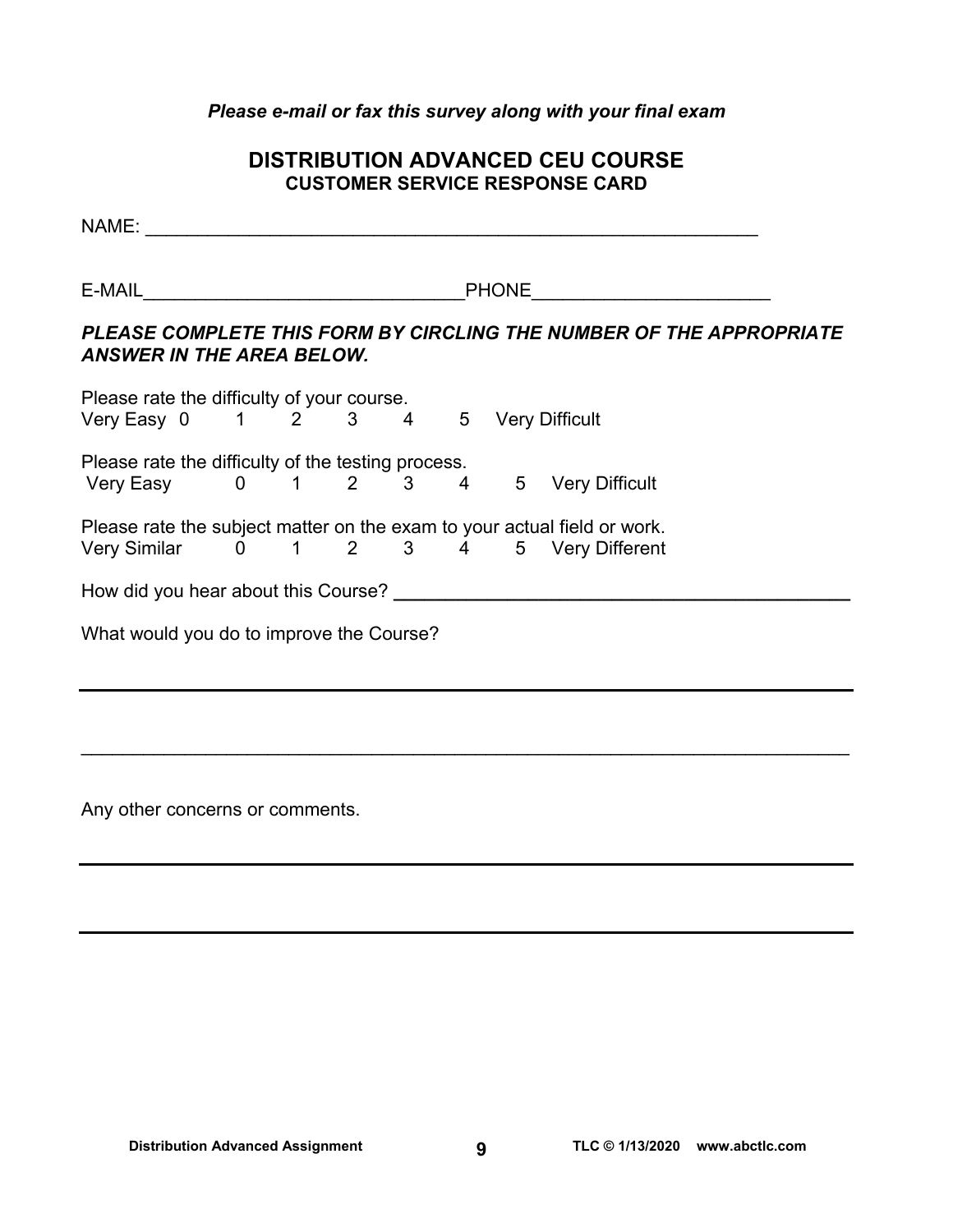### **When Finished with Your Assignment**

#### **REQUIRED DOCUMENTS**

Please scan the **Registration Page, Answer Key, Survey and Driver's License** and email these documents to [info@TLCH2O.com.](mailto:info@TLCH2O.com) 

#### **IPhone Scanning Instructions**

If you are unable to scan, take a photo of these documents with your **iPhone** and send these photos to TLC, info@TLCH2O.com.

#### **FAX**

If you are unable to scan and email, please fax these to TLC, if you fax, call to confirm that we received your paperwork. **(928) 468-0675** 

#### **Rush Grading Service**

If you need this assignment graded and the results mailed to you within a 48-hour period, prepare to pay an additional rush service handling fee of \$50.00.

*This course contains general EPA's SDWA federal rule requirements. Please be aware that each state implements water / sampling procedures/ safety / environmental / SDWA regulations that may be more stringent than EPA's regulations. Check with your state environmental/health agency for more information. These rules change frequently and are often difficult to interpret and follow. Be careful to be in compliance with your regulatory agencies and do not follow this course for any compliance concerns.*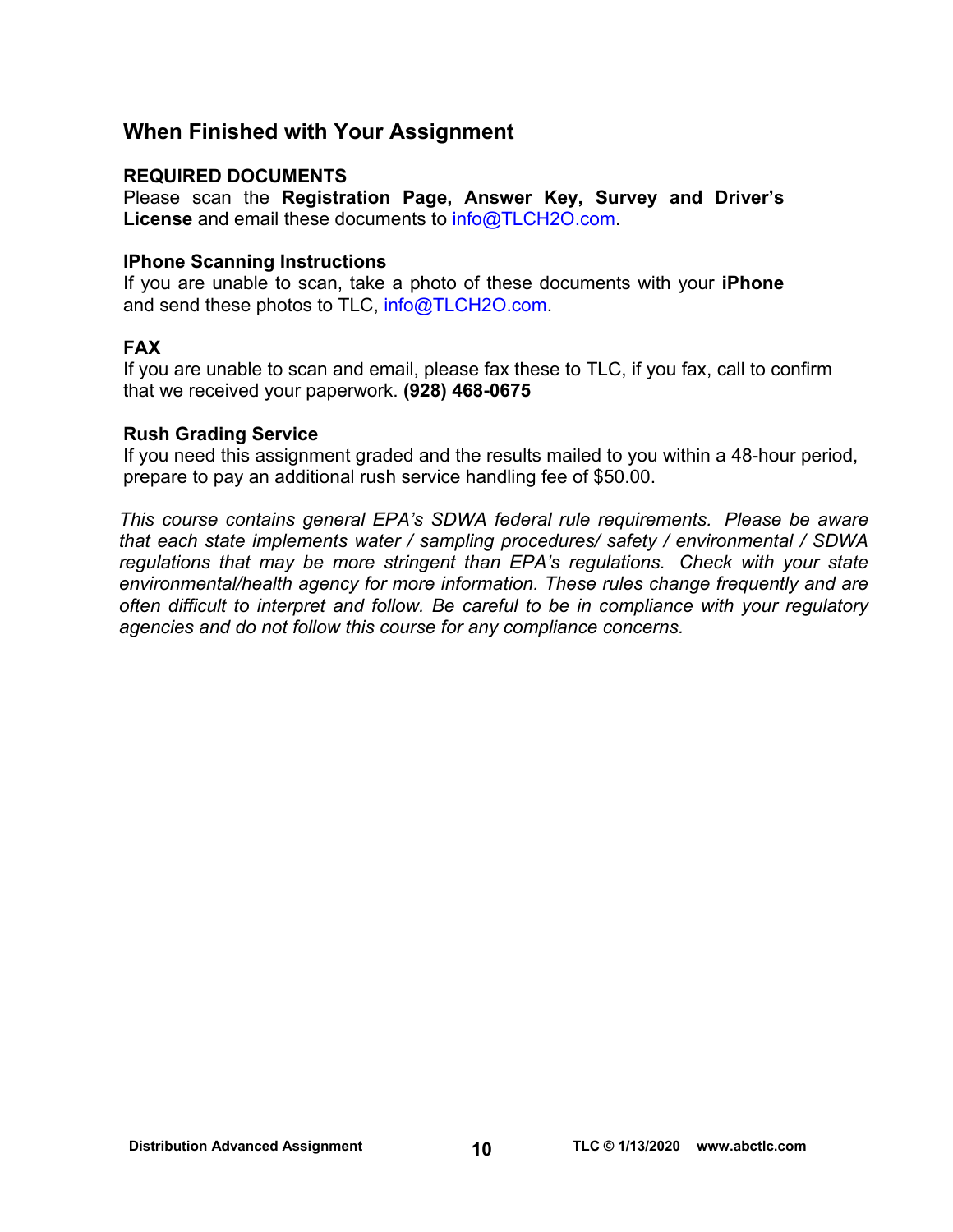### **Distribution Advanced CEU Training Course Assignment**

The Distribution Advanced CEU course assignment is available in Word on the Internet for your convenience, please visit [www.ABCTLC.com an](http://www.ABCTLC.com)d download the assignment and e-mail it back to TLC.

You will have 90 days from receipt of this manual to complete it in order to receive your Professional Development Hours (PDHs) or Continuing Education Unit (CEU). A score of 70 % or better is necessary to pass this course. If you should need any assistance, please email or fax all concerns and the completed ANSWER KEY to [info@tlch2o.com.](mailto:info@tlch2o.com) 

Select one answer per question. Please utilize the answer key. (s) on the answer will indicate either plural and singular tenses.

#### **Hyperlink to the Glossary and Appendix**

*<http://www.abctlc.com/downloads/PDF/WTGlossary.pdf>*

### **Cross-Connection Section**

#### **What is Backflow?**

1. Which of the following is a type of backflow caused by a downstream pressure that is greater than the upstream or supply pressure in a public water system or consumer's potable water system?

- A. Backflow C. Indirect connection
- B. Backpressure D. None of the above

2. Which of the following can result from an increase in downstream pressure, a reduction in the potable water supply pressure, or a combination of both?

- A. Backflow C. Backsiphonage
- B. Backpressure D. None of the above

3. Backflow is the undesirable reversal of flow of nonpotable water or other substances through a and into the piping of a public water system or consumer's potable water

#### system.

- A. Backflow C. Cross-connection
- B. Indirect connection D. None of the above

4. Which of the following can occur when there is a stoppage of water supply due to nearby firefighting, a break in a water main?

- A. Backsiphonage C. Cross-connection
- B. Backpressure D. None of the above
- 5. Which of the following can have two forms-backpressure and backsiphonage?
- A. Backflow C. Cross-connection
- B. Backpressure D. None of the above

6. The basic mechanism for preventing backflow is a mechanical \_\_\_\_\_\_\_\_\_\_\_\_, which provides a physical barrier to backflow.

- A. Air gap C. Backflow
	-
- B. Backflow preventer D. None of the above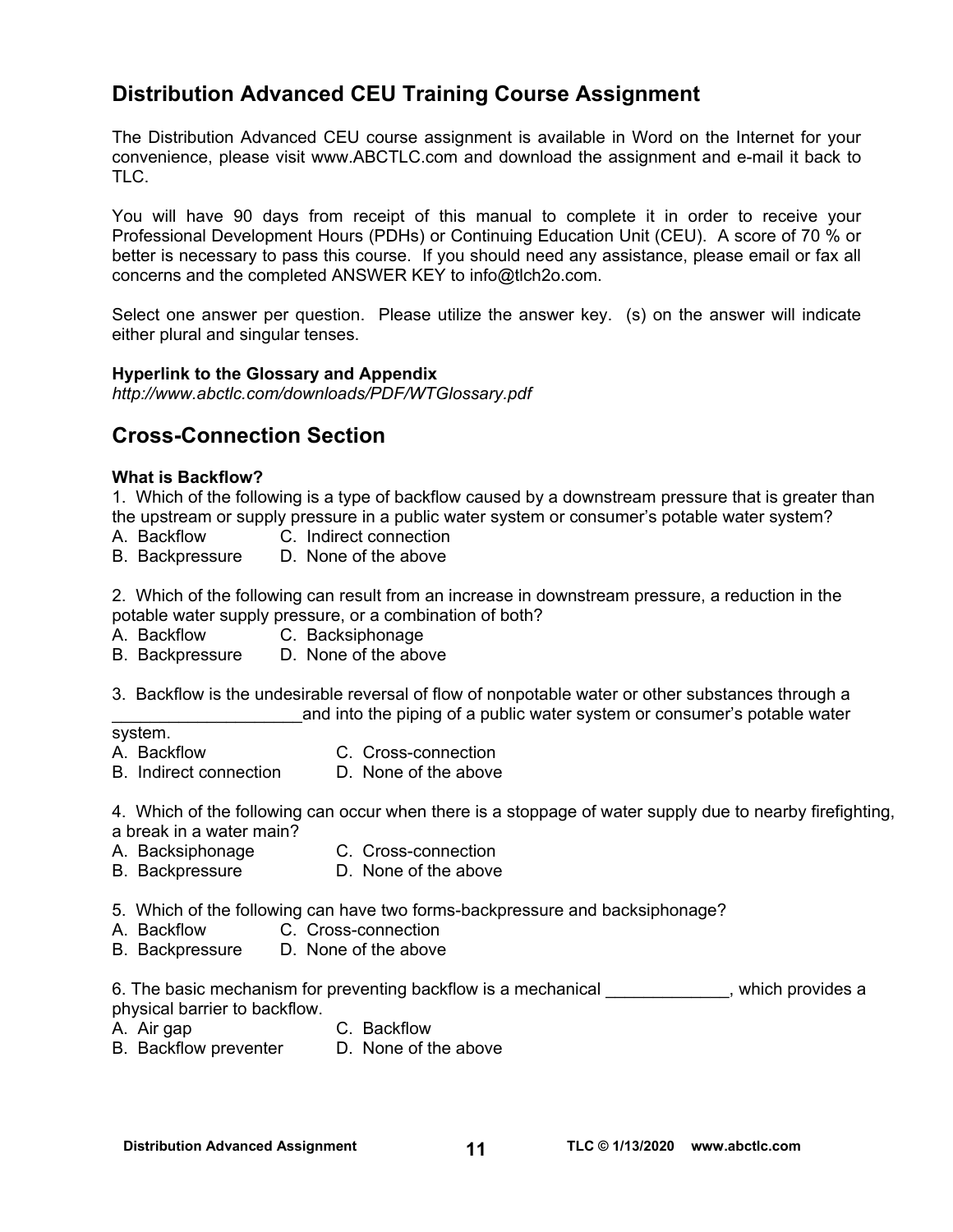7. Which of the following is any temporary or permanent connection between a public water system or consumer's potable water system and any source or system containing nonpotable water or other substances?

- A. Indirect connection C. Cross-connection
	-
- B. Jumper D. None of the above

8. Which of the following is a type of backflow caused by a negative pressure (i.e., a vacuum or partial vacuum) in a public water system or consumer's potable water system?

- A. Backsiphonage C. Cross-connection
- B. Backpressure D. None of the above

9. Which of the following can occur whenever the amount of water being used exceeds the amount of water being supplied, such as during water line flushing, firefighting, or breaks in water mains?

- A. Backsiphonage C. Cross-connection
- B. Backpressure D. None of the above

10. The principal types of mechanical backflow preventer are the reduced-pressure principle assembly, the <u>equal contribution of the double check</u> valve assembly.

- A. Vacuum breaker C. Backflow check
- B. Air gaper D. None of the above

11. Which of the following is a means or mechanism to prevent backflow?

- A. Check device or method C. Backflow check valve
- B. Backflow preventer **D.** None of the above

12. According to the text, basic means of preventing backflow is  $a(n)$  , which either eliminates a cross-connection or provides a barrier to backflow.

A. Vacuum breaker C. Backflow check

B. Air gap D. None of the above

#### **Types of Backflow Prevention Methods and Assemblies**

13. When the **the superfield**, such as the case of an air gap located near a wall, the air gap separation must be increased.

A. Air break C. Airflow

B. Barrier to backflow D. None of the above

14. An air gap is a physical disconnection between the free flowing discharge end of a potable water pipeline and the top of a(n)?

- A. Open receiving vessel C. Barrier to backflow
- B. Air break D. None of the above

15. Which of the following must either be physically disconnected or have an approved backflow prevention device installed to protect the public water system?

- A. Indirect connection C. Cross-connection
- B. Jumper D. None of the above

16. The type of device selected for a particular backflow installation depends on several factors. A. True B. False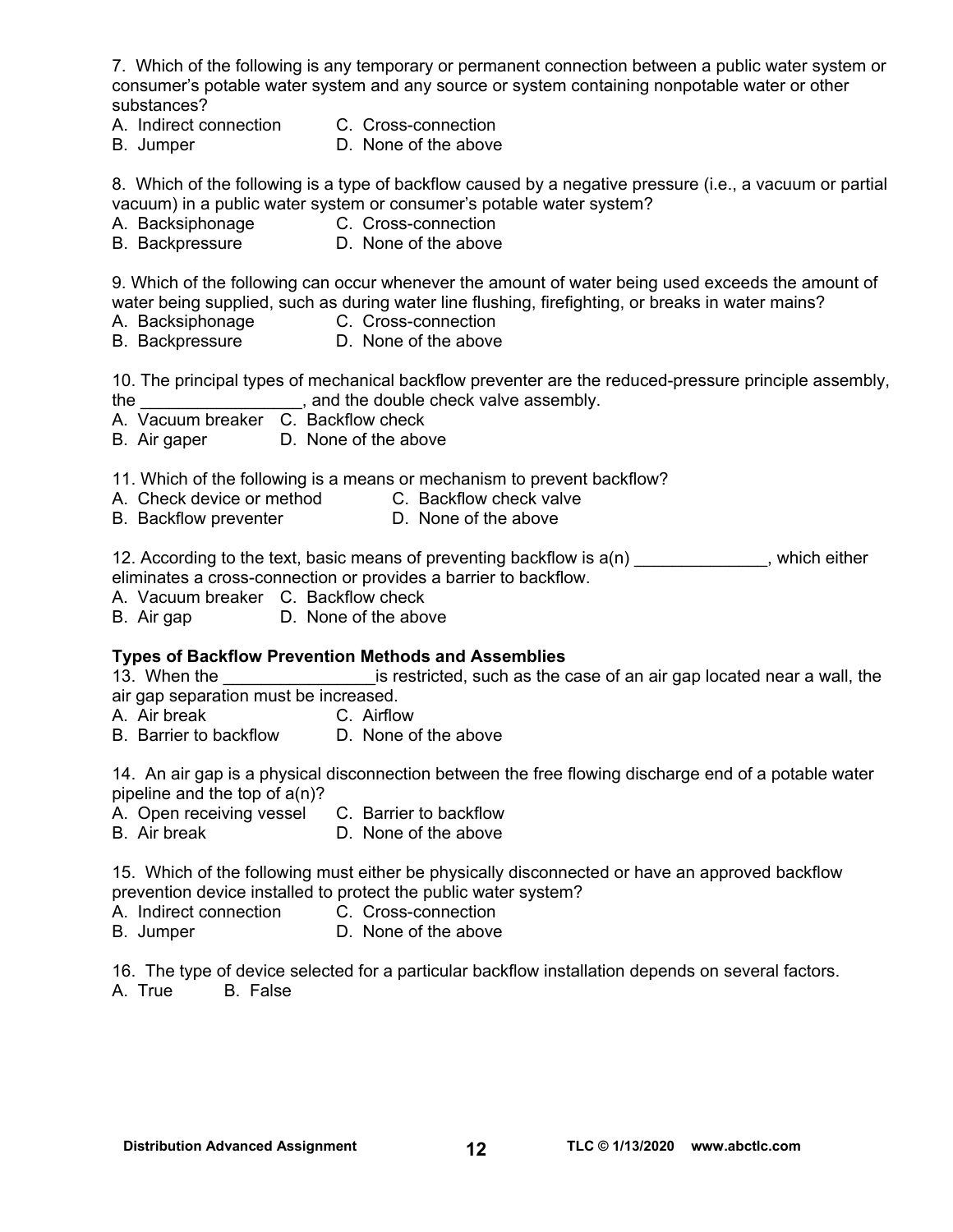17. Which of the following must be at least two times the diameter of the supply pipe and not less than one inch?

- A. Open receiving vessel C. Air gap
- B. Air break D. None of the above

18. An air break is a physical separation between the free flowing discharge end of a potable water supply pipeline, and the overflow rim of an open or non pressure receiving vessel.

A. True B. False

19. According to the text, air gap separations must be vertically orientated a distance of at least twice the inside diameter of the supply, but never less than?

- A. 1 inch C. 12 inches
- B. 2 inches D. None of the above

20. An obstruction around or near an \_\_\_\_\_\_\_\_\_\_\_\_\_\_\_\_\_\_\_\_\_ may restrict the flow of air into the outlet pipe and nullify the effectiveness of the air gap to prevent backsiphonage.

- A. Open receiving vessel C. Air gap
- B. Air break D. None of the above
- 
- 21. An air gap is acceptable for **the contract of an**d is theoretically the most effective protection.
- A. High hazard installations C. Low pollutional hazards
- B. High pollutional concerns D. None of the above

#### **Vacuum Breakers**

- 22. Which of the following devices can have two primary types: atmospheric and pressure.
- A. Vacuum breaker(s) C. Hazard application(s)
	-
- B. Atmospheric vacuum breakers D. None of the above
- 

23. Both vacuum breakers devices primary purpose is to protect the water system from cross connections due to submerged inlets, such as irrigation systems and tank applications. A. True B. False

24. Both vacuum breakers devices open the pipeline to atmosphere in the event of backsiphonage only.

A. True B. False

25. Both vacuum breakers devices are approved for backpressure conditions.

A. True B. False

- 26. Both vacuum breakers devices are only suitable for?
- A. High hazard installations C. Low hazard conditions
- B. High pollutional concerns D. None of the above

27. Which of the following may not be installed downstream of atmospheric vacuum breakers but are allowed on pressure vacuum breakers?

- A. Valve assembly C. Air inlet valve<br>B. Shut offs D. None of the at
- D. None of the above
- 28. The devices must be installed above the highest?
- A. Downstream piping C. Hazard applications
- B. Vacuum breakers **D. None of the above**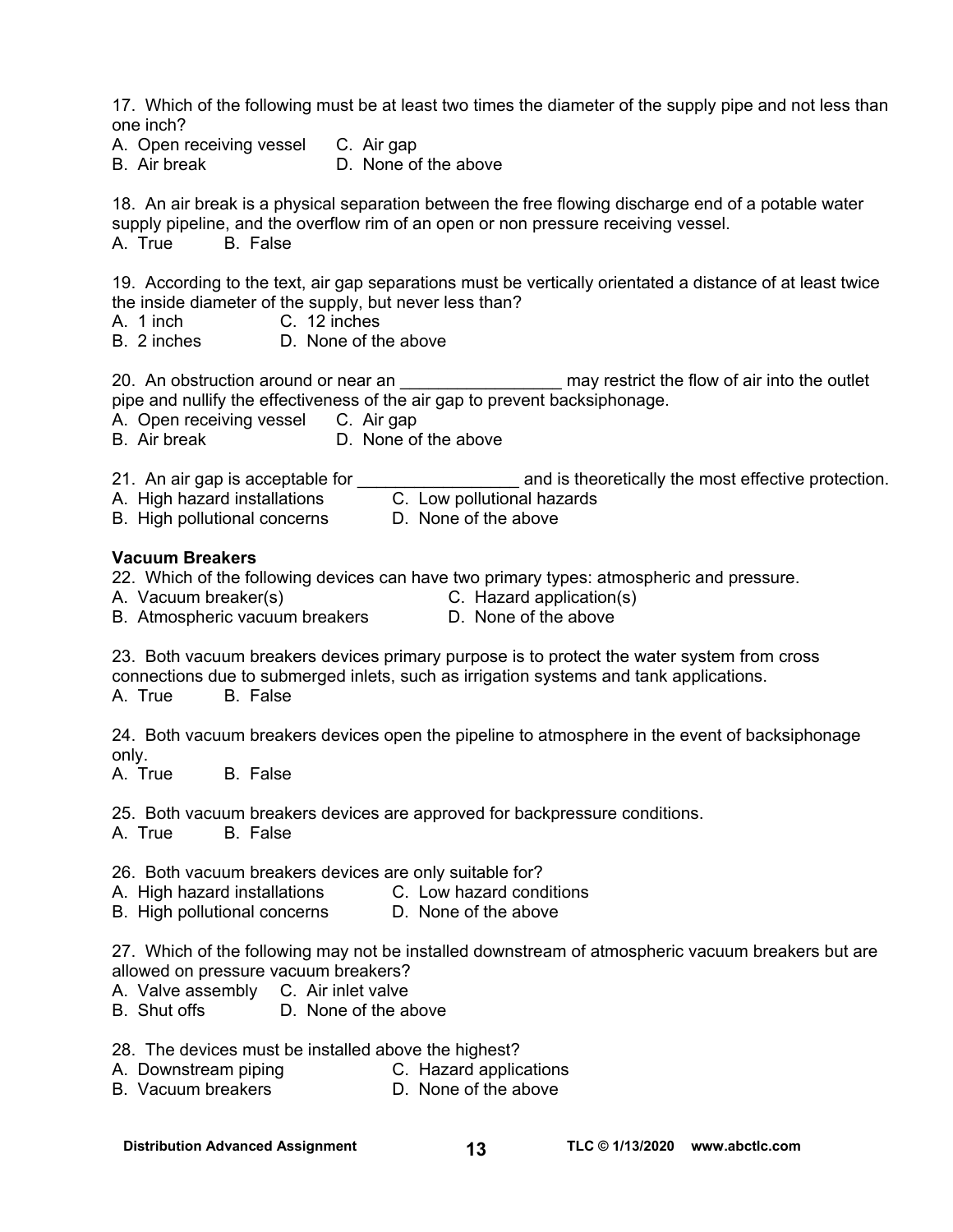29. Which of the following contains a float check, a check seat, and an air inlet port?

A. Double check C. RP

B. Atmospheric vacuum breaker D. None of the above

30. The Atmospheric vacuum breaker allows air to enter the water line when the line pressure is reduced to a gauge pressure of zero or below.

A. True B. False

31. Double Check Valve Assembly (DC) consists of two internally loaded check valves, either spring loaded or internally weighted, two resilient seated full ported shutoff valves, and four properly located resilient seated test cocks

A. True B. False

32. The double check valve assembly is designed to prevent backflow caused by backpressure and backsiphonage from high health hazards.

A. True B. False

33. The double check valve should be installed in an **Example 20** and protected from freezing.

A. Confined space C. Above the ground

B. Accessible location D. None of the above

34. Reduced Pressure Backflow Assembly (RP) consists of two independently acting spring loaded check valves separated by a Spring loaded differential pressure relief valve, two resilient seated full ported shutoff valves, and four properly located resilient seated test cocks.

A. True B. False

35. During normal operation, the pressure between the two check valves, referred to as the air inlet zone, is maintained at a higher pressure than the supply pressure. A. True B. False

36. If either reduced pressure backflow assembly check valve leaks, the differential pressure relief valve maintains a differential pressure of at least two (2) psi between the supply pressure and the zone between the two check valves by discharging water to atmosphere.

A. True B. False

37. According to the text, the reduced pressure backflow assembly or RP is designed to prevent backflow caused by backpressure and backsiphonage from low to high health hazards. A. True B. False

38. According to the text, the RP needs to installed 12 inches above the ground for testing purposes only.

A. True B. False

39. The reduced pressure backflow assembly can be used for high hazard situations under backpressure only. Under normal conditions, the second check valve should never close. A. True B. False

40. According to the text, if the second check valve fails or becomes fouled and backflow into the reduced pressure zone occurs, the relief port vents the backflow to atmosphere. A. True B. False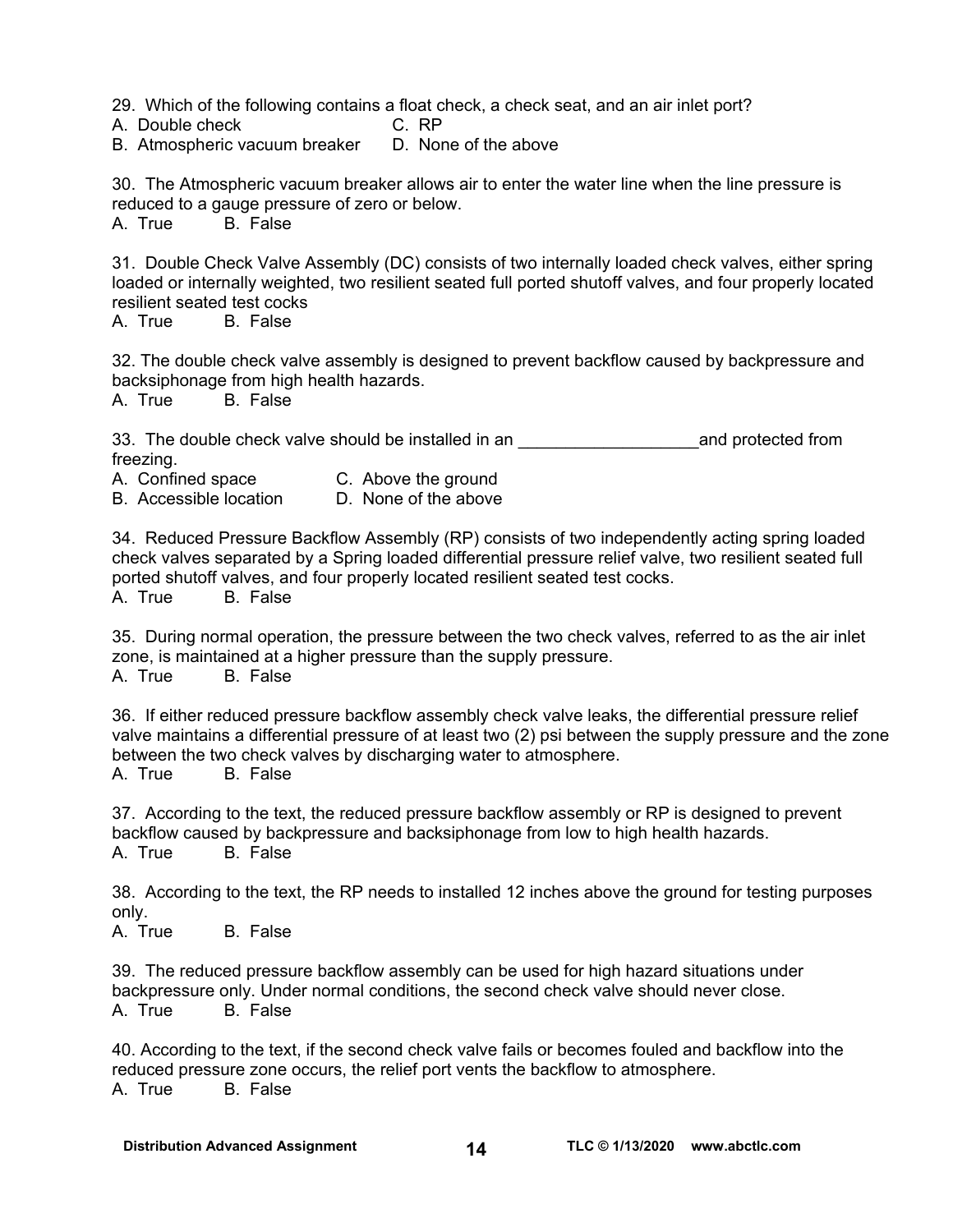### **Water Distribution Section**

#### **System Elements**

- 41. In the distribution system, storage reservoirs are structures used to store water and the supply or pressure.
- A. Increase water pressure C. Provide a reserve pressure for
- B. Equalize D. None of the above
- 42. Booster stations are used to **the endominguity of the state of the state of the state of the state of the sta**
- A. Increase water pressure C. Provide a reserve pressure
- B. Equalize D. None of the above

43. Globe valves should only the only valve used in an Arterial system for main line isolation. A. True B. False

#### **Butterfly Valve**

44. Butterfly valves are rotary type of valves usually found on large transmission lines, and may also have an additional valve beside it known as a both the prevent water hammer.

- A. Regulator C. PRV
- B. Bypass D. None of the above

#### **Water Distribution Valves**

45. According to the text, at intersections of distribution mains, the number of valves required is normally one less than the number of?

- A. Ties C. Depends on customers
- B. Radiating mains D. None of the above

46. All buried small- and medium-sized valves shall be installed in the sidewalk for safety.

A. True B. False

47. For large shutoff valves, it is necessary to surround the valve operator or entire valve within a vault or manhole to allow?

- A. Bluestakes C. Repair or replacement
- B. Testing D. None of the above

#### **Gate Valves**

48. If the valve is wide open, the gate inside the valve is \_\_\_\_\_\_\_\_\_\_\_\_\_\_\_\_\_\_\_\_ into the valve bonnet.

- A. Fully drawn up C. Fully closed
- B. Fully down D. None of the above

49. There is little pressure drop or flow restriction through gate valves; however, gate valves are not suitable for?

- A. Pressure drops C. Throttling purposes
- B. Isolation D. None of the above

#### **Ball Valves**

50. Ball valves should be either fully-on or fully-off, some ball valves also contain a swing check located within the ball to give the valve a check valve feature.

A. True B. False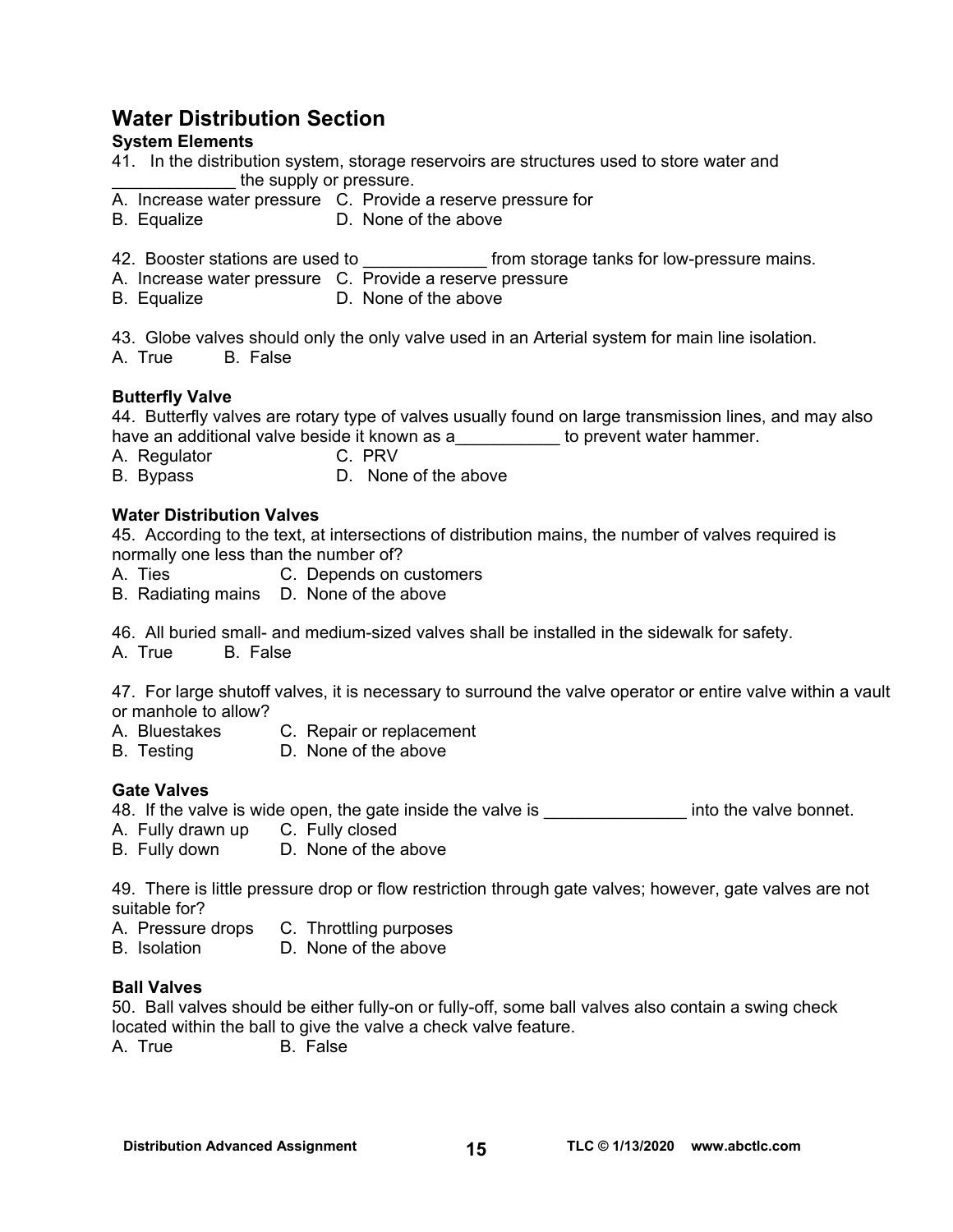#### **Valve Exercising**

51. Valve exercising should be done once per year to locate inoperable valves due to freezing or buildup of rust or corrosion and to detect minimum flow restriction and to prevent valves from becoming frozen or damaged.

A. True B. False

52. A valve inspection should include drawing valve location maps to show distances to the valve from specific reference.

A. True B. False

53. Over-pressurization of a valve is when a valve can \_\_\_\_\_\_\_\_\_\_\_\_\_\_\_\_\_\_\_\_\_\_\_\_\_\_ when high pressure enters the cavity and has no way to escape.

- A. Positive pressure differential **C.** Lock in the closed position
- B. Lock in the open position D. None of the above

54. Tuberculation corrosion inside a pipe or valve is caused by chemical changes produced by?

- A. Hard water **C. Electricity or electrolysis**
- B. Chemical changes D. None of the above

55. Corrosion increases the C-Factor and the carrying capacity in a pipe.

A. True B. False

#### **Common Rotary Valves**

56. Globe valve is a rotary valve and is rare to find in most distribution systems, but is found at water treatment plants.

A. True B. False

57. Most Globes are compact OS & Y types, bolted bonnet, rising stems, with renewable seat rings. A. True B. False

#### **Water Pressure**

58. 2.31 feet of water is equal to 1 psi, or 1 foot of water is equal to about a half a pound (.433 pounds to be exact).

A. True B. False

59. For ordinary domestic use, water pressure should be between 25 and 45 psi.

A. True B. False

60. 20 psi is the minimum pressure required at any point in the water system, so that is prevented.

- A. Cavitation C. Backflow and infiltration
- B. Back pressure D. None of the above

61. Which of the following is provided from the direct force of the water, or by the height of the water?

- A. Pressure C. Maximum daily use
- B. System integrity D. None of the above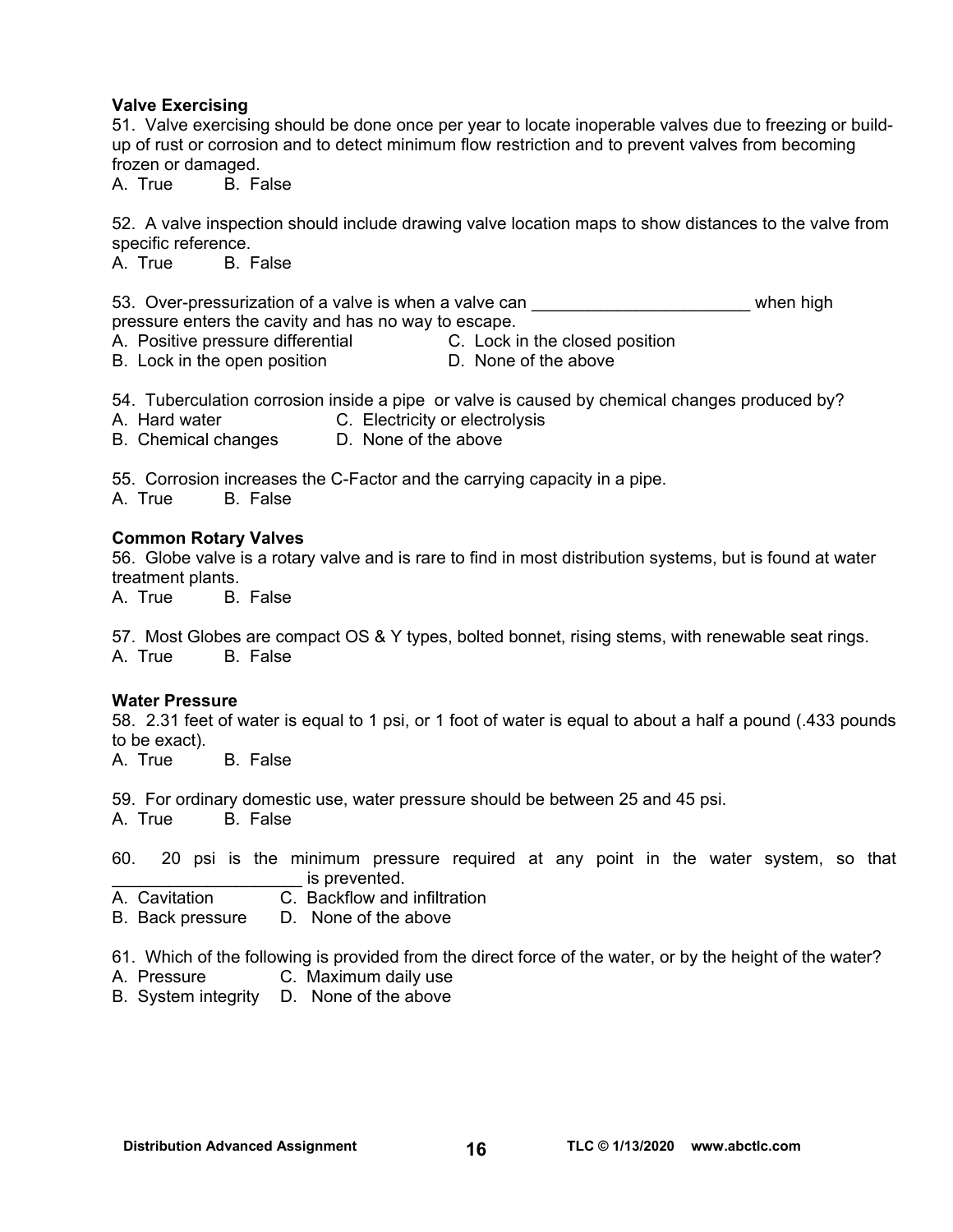#### **Water Use or Demand**

62. Water system demand comes from many sources including residential, commercial, industrial and public consumers as well as waste and some?

- A. Pressure C. Unavoidable loss
- B. System integrity D. None of the above

63. The quantity of water used in any community varies from 100 to 200 gallons per person per day.

A. True B. False

64. Which of the following is highly desired and represents a rather significant demand upon the system?

- A. Fire protection C. Surge protection
- B. Cavitation protection D. None of the above

65. A common design usage assumption is to plan for the usage of 100 to 150 gallons per person per day for average domestic use.

A. True B. False

66. The maximum daily use is approximately 3 to 5 times the average daily use.

A. True B. False

67. Which of the following is usually encountered during the summer months and can vary widely depending on irrigation practices?

- A. Maximum daily use C. Unavoidable loss and waste
	-
- B. Minimum daily use D. None of the above

#### **Water Storage Introduction**

68. Which of the following prevents contamination of water as it travels to the customer, finished water storage facilities are an important component of the protective distribution system?

- A. Cathodic protection C. Barrier
- B. Corrosion protection D. None of the above

#### **Storage and Distribution**

69. Proper construction is important in maintaining system integrity and the distribution system must also protect?

- A. Cathodic protection C. Water quality
- B. Corrosion protection D. None of the above

#### **Water Storage Facilities**

70. Water storage facilities and tanks vary in different types that are used in the water distribution systems, such as stand pipes, elevated tanks and reservoirs, hydropneumatic tanks and?

- A.Surge tanks C. Storage reservoirs
- B. Water distribution systems D. None of the above

71. Which of the following can be converted to pressure potential energy or kinetic energy for delivery to homes?

- A. Hydrostatic power C. Hydraulic power
	-
- B. Stored energy D. None of the above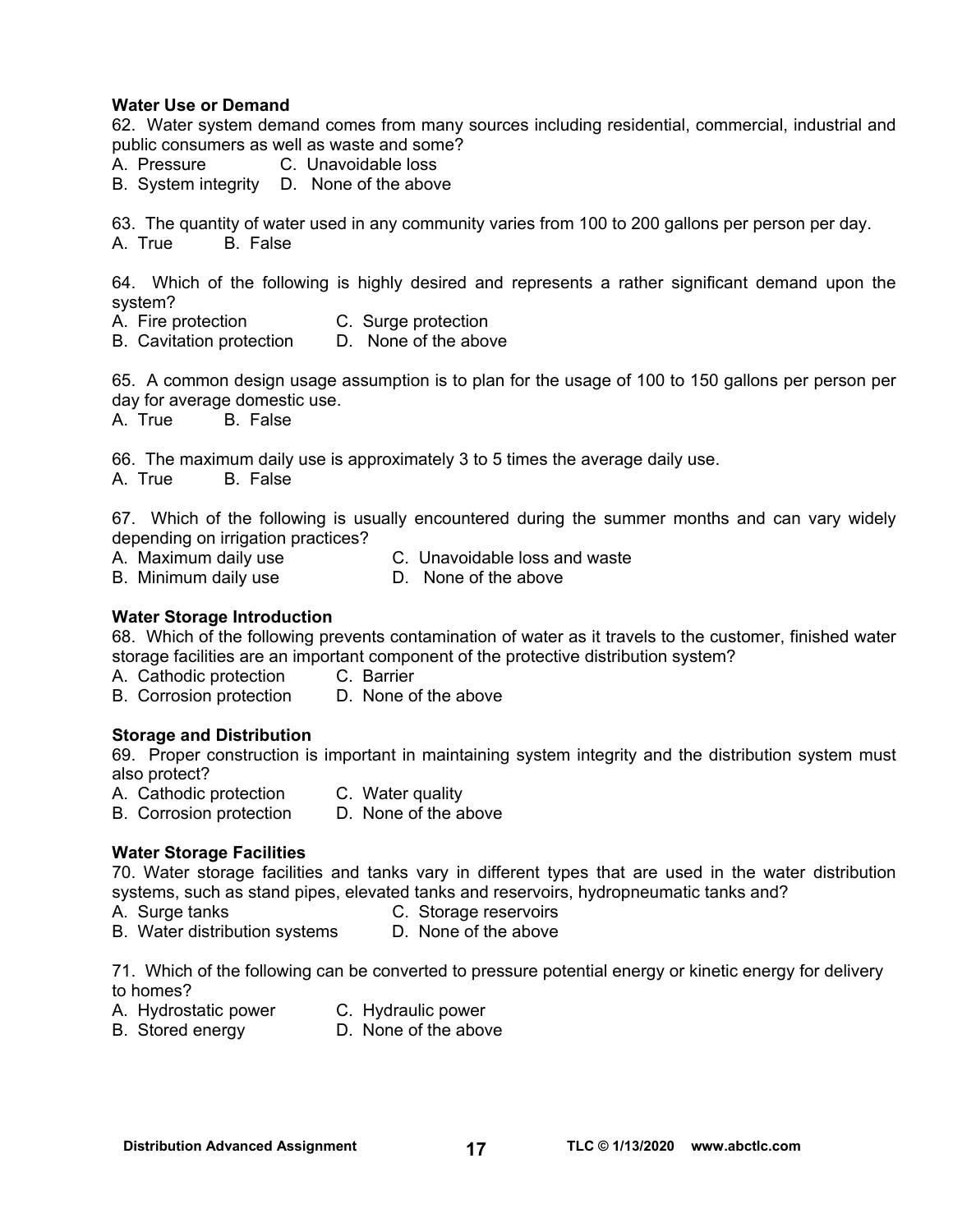#### **Storage Reservoirs**

72. The text recommends that be located at a high enough elevation to allow the water to flow by gravity to the distribution system.

- A. Storage reservoirs **C. Tree systems**
- B. Levelers **D. None of the above**

### **Groundwater Treatment/Production System Section**

**Groundwater and Wells** 

- 73. When toxic substances are spilled or dumped near a well, these can leach into and contaminate the groundwater drawn from that well.<br>A. Karst C. Soil moisture
- C. Soil moisture
- B. Aquifer D. None of the above

74. Which of the following flows slowly through water-bearing formations at different rates?<br>A. Groundwater C. Soil moisture

- A. Groundwater
- B. Drinking water D. None of the above

75. The level below which all the spaces in the ground are filled with water is called the?

- A. Unconfined aquifer(s) C. Well(s)
- B. Water table  $\overline{D}$  None of the above

76. The area above the water table lies the?

- A. Unsaturated zone C. Saturated zone
- B. Karst D. None of the above
- 77. The water in the saturated zone is called?
- A. Unconfined aquifer(s) C. Water table
- B. Groundwater D. None of the above

78. Which of the following terms are cracks, joints, or fractures in solid rock, through which groundwater moves?

- A. Fractured aquifer(s) C. Soil moisture
- B. Karst D. None of the above

79. Limestone is often located in which of the following?

- A. Unconfined aquifer(s) C. Fractured aquifer(s)
- B. Soil moisture D. None of the above

80. Which of the following may move in different directions below the ground than the water flowing on the surface?

- A. Water table C. Soil moisture
- B. Groundwater D. None of the above

81. Unconfined aquifers are those that are bounded by the water table. Some aquifers lie beneath layers of impermeable materials.

A. True B. False

82. A well inside an aquifer is an artesian well.

A. True B. False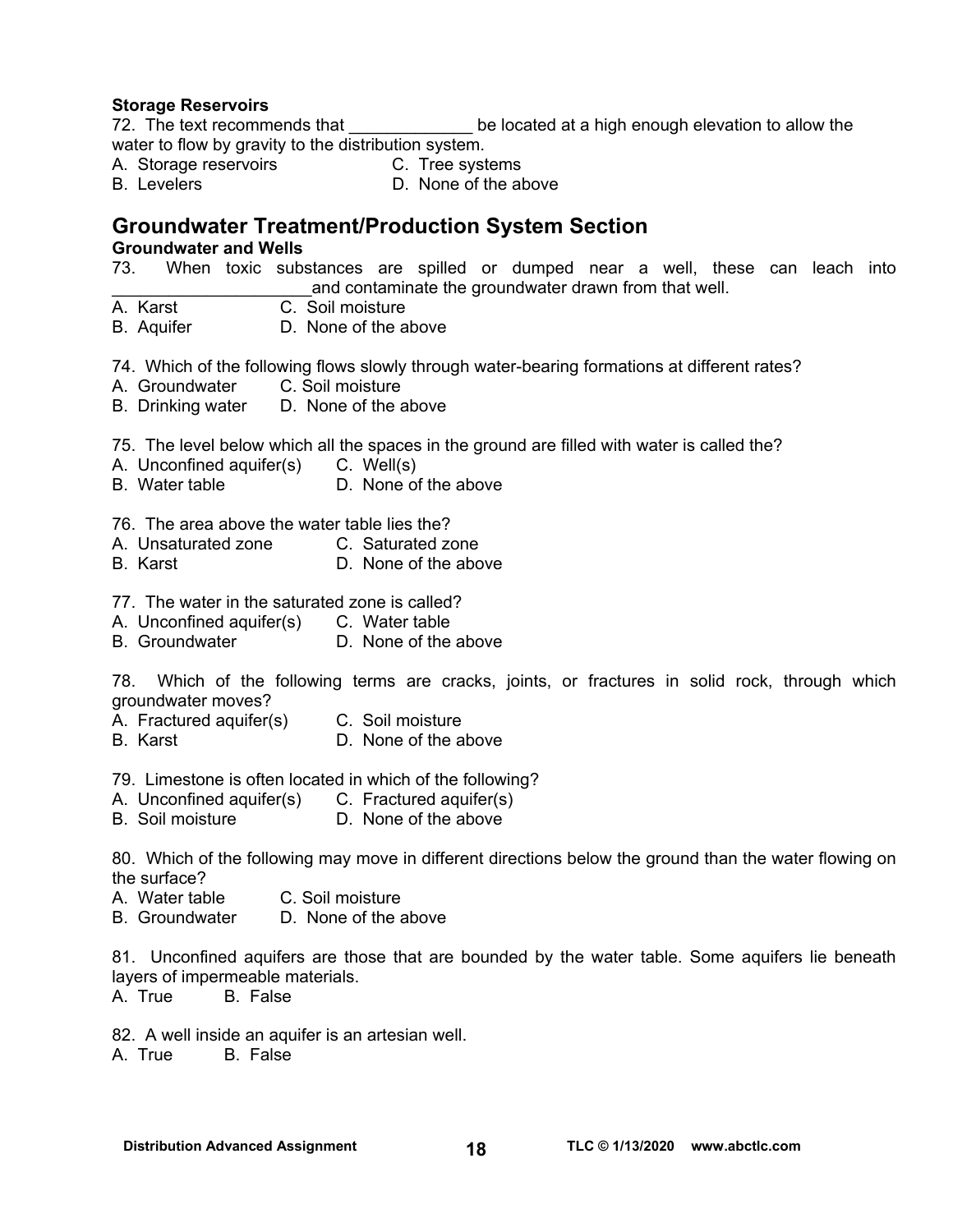83. Which of the following is the level to which the water in an artesian aquifer will rise?

- A. Aquifer C. Water table
- B. Piezometric surface D. None of the above

84. Clay has many spaces between its grains, but the spaces are not large enough to permit free movement of water.

A. True B. False

85. Which of the following usually flows downhill along the slope of the water table?

- A. Groundwater C. Soil moisture
- B. Water table  $D.$  None of the above

#### **Cone of Depression**

86. When well pumping begins, water begins to flow towards the well in contrast to the natural direction of groundwater movement.

A. True B. False

87. During pumping, the water level in the well falls below the water table in the?

- A. Water table C. Unconfined aquifer
- B. Surrounding aquifer D. None of the above

88. The movement of water from **Example 20** into a well results in the formation of a cone of depression.

- A. Confined aquifer C. Water table
- B. An aquifer D. None of the above

89. Which of the following describes a three-dimensional inverted cone surrounding the well that represents the volume of water removed as a result of pumping?

- A. Water table C. Cone of depression
- B. Groundwater D. None of the above

90. Which of the following is the vertical drop in the height between the water level in the well prior to pumping and the water level in the well during pumping?

- A. Drawdown C. Cone of depression
- B. Groundwater D. None of the above

91. When a water well is installed in \_\_\_\_\_\_\_\_\_\_\_\_\_\_\_, water moves from the aquifer into the well through small holes or slits in the well casing or, in some types of wells, through the open bottom of the well?

A. Confined aquifer **C. Water table** 

B. An unconfined aquifer D. None of the above

#### **Where Is Ground Water Stored?**

92. Areas where ground water exists in sufficient quantities to supply wells or springs are called aquifers, that literally means?

- A. Water table C. Cone of depression<br>B. Water bearer D. None of the above
- B. Water bearer

93. Which of the following stores water in the spaces between particles of sand, gravel, soil, and rock as well as cracks, pores, and channels in relatively solid rocks?

- A. Water table C. Unconfined aquifer
- B. Aquifer(s) D. None of the above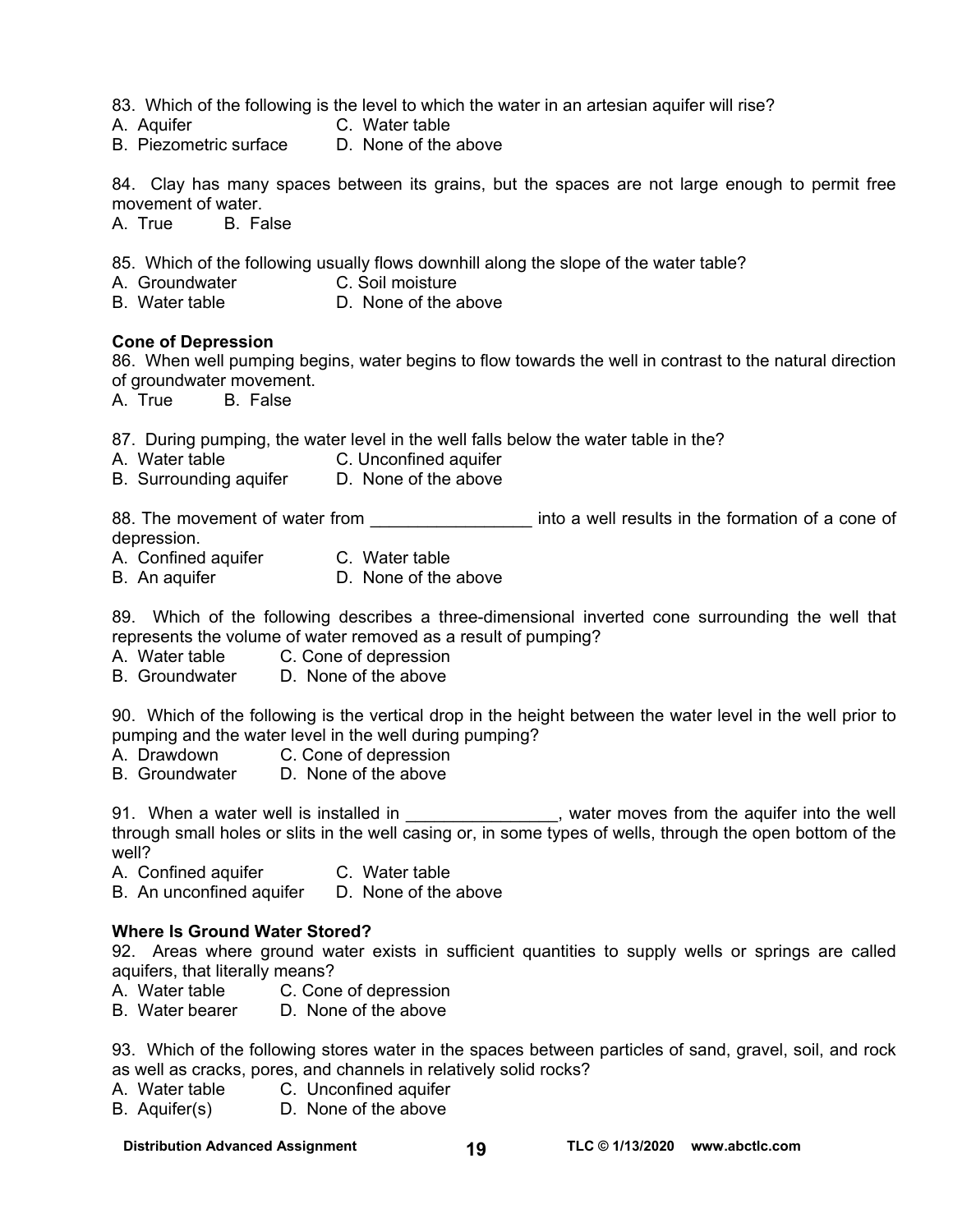94. Which of the following is regulated largely by its porosity, or the relative amount of open space present to hold water?

- 
- 
- A. Water table C. An aquifer's storage capacity
- B. Groundwater **D. None of the above**

95. There are two types of aquifers: confined and unconfined.

A. True B. False

96. If the aquifer is sandwiched between layers of comparatively impermeable materials, it is called?

- A. Confined aquifer **C. Water table**
- B. Unconfined aquifer D. None of the above

97. Which of the following are frequently found at greater depths than unconfined aquifers?

- A. Confined aquifer(s) C. Water table
- B. Unconfined aquifer(s) D. None of the above

#### **Does Groundwater Move?**

98. Groundwater can move sideways as well as up or down. This movement is in response to gravity, differences in elevation, and?

- A. Permeable zones C. Saturated zone
- B. Differences in pressure D. None of the above

99. Groundwater can move even more quickly in karst aquifers, which are areas in and similar rocks where fractures or cracks have been widened by the action of the ground water to form sinkholes, tunnels, or even caves?

- A. Karst aquifer(s C. Water soluble limestone
- 
- B. Saturated zone D. None of the above

#### **Groundwater Quality**

100. The layers of soil and particles of sand, gravel, crushed rocks, and larger rocks were thought to act as filters, trapping contaminants before they could reach the ground water.

A. True B. False

101. It is known that some contaminants can pass through all of these filtering layers into **EXECUTE:** to contaminate ground water.

- A. Saturated zone C. Permeable zones
- B. Unsaturated zone D. None of the above

#### **How Does Ground Water Become Contaminated?**

102. Groundwater contamination can begin on the surface of the ground, in the ground above the water table, or in the ground below the?

- A. Water table C. Permeable zones
- B. Ground water D. None of the above

103. If the contaminant is introduced straight into the area below exactled the primary process that can affect the impact of the contaminant is dilution by the surrounding ground water.

- 
- A. Water table C. Unsaturated zone
- B. Saturated zone D. None of the above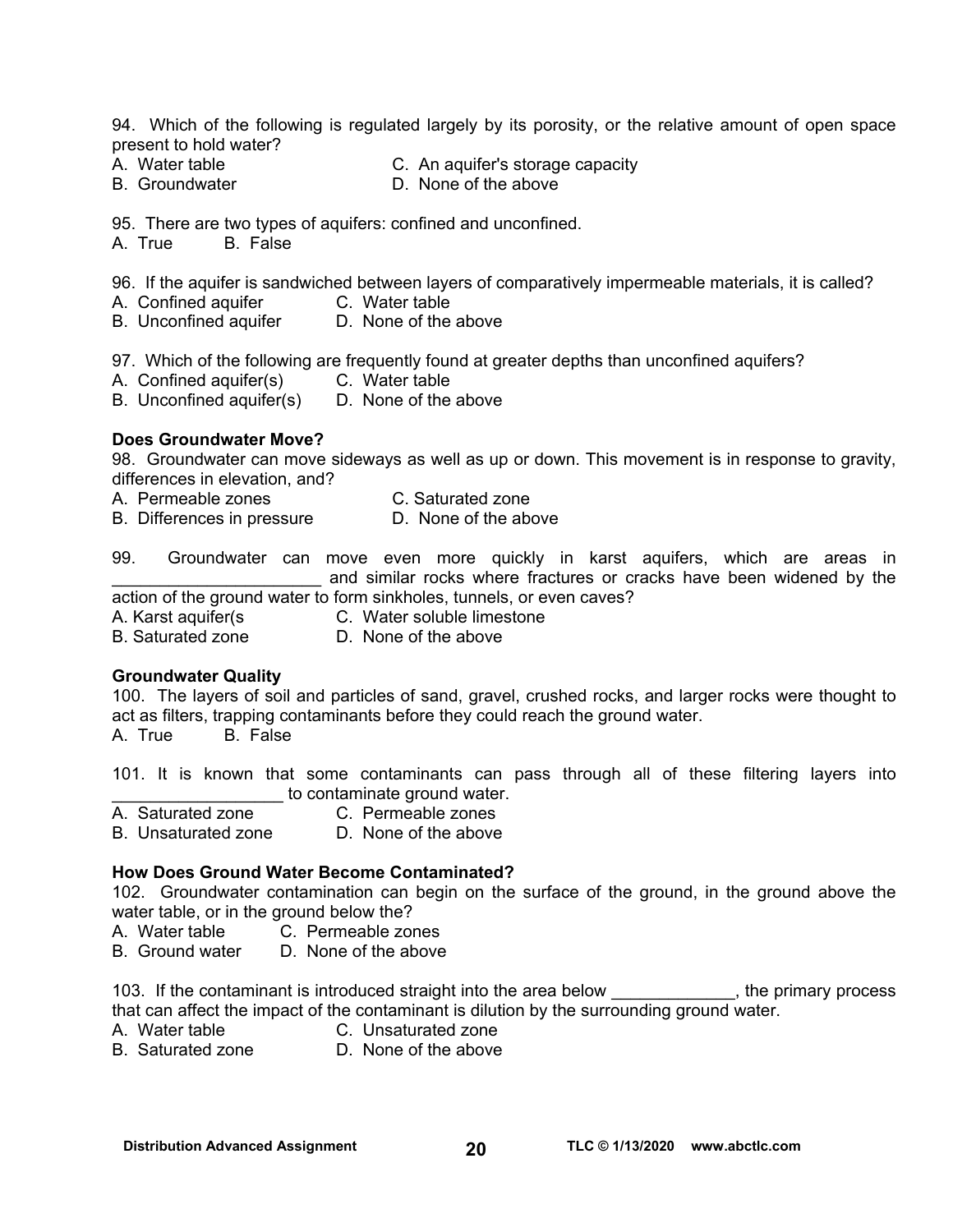#### **What Kinds of Substances Can Contaminate Groundwater, and Where Do They Come from?**

104. Substances that can pollute \_\_\_\_\_\_\_\_\_\_\_\_\_\_\_\_\_\_\_\_ can be divided into two basic categories:

substances that occur naturally and substances produced or introduced by man's activities.

- A. Groundwater C. Permeable zones
- B. Saturated zone D. None of the above

105. A substantial number of today's groundwater contamination problems stem from man's activities and can be introduced into ground water from?

- A. Contaminant(s) C. Saturated zone
- B. A variety of sources D. None of the above

#### **Abandoned Wells**

106. If which of the following if abandoned without being properly sealed, it can act as a direct channel for contaminants to reach ground water?

- A. Supplies of clean ground water C. A well
- B. Alternative sources of water D. None of the above

#### **What Can Be Done After Contamination Has Occurred?**

107. Rehabilitate the **the contaminants while they** by either restaining or detoxifying the contaminants while they are still in the aquifer.

- A. Aquifer C. Supplies of clean ground water
- B. Contamination D. None of the above

#### **Water Well Reports and Hydrogeology**

#### **Hydrogeologic Data**

108. For hydrogeologists to make reliable assessments about the current and future status of ground water, they need to know where ground water occurs in the water what the properties are of the various geologic units below the surface, and how fast and in what direction ground water is moving.

A. Aquifer C. Subsurface

B. Contamination D. None of the above

#### **Nature of the Aquifer**

109. An unconfined aquifer has the \_\_\_\_\_\_\_\_\_\_\_\_\_\_\_\_ as its upper surface; there are no significant lowpermeability layers between the water table and the surface.

- A. Hydraulic head C. Permeability area
	-
- B. Water table D. None of the above

110. According to the text, the top of the aquifer, can rise or fall depending on water use and amount of recharge to the aquifer and is called?

- A. Hydraulic head C. Permeability zone
- B. Water table **D.** None of the above

111. Which of the following terms has a low-permeability geologic formation as its upper boundary?

- A. Hydraulic head C. A confined aquifer
- B. Water table **D.** None of the above

#### **Hydraulic Head (h)**

112. The hydraulic head is a measure of the water at a certain depth possesses because of its elevation and the pressure exerted through the weight of the water above it. A. True B. False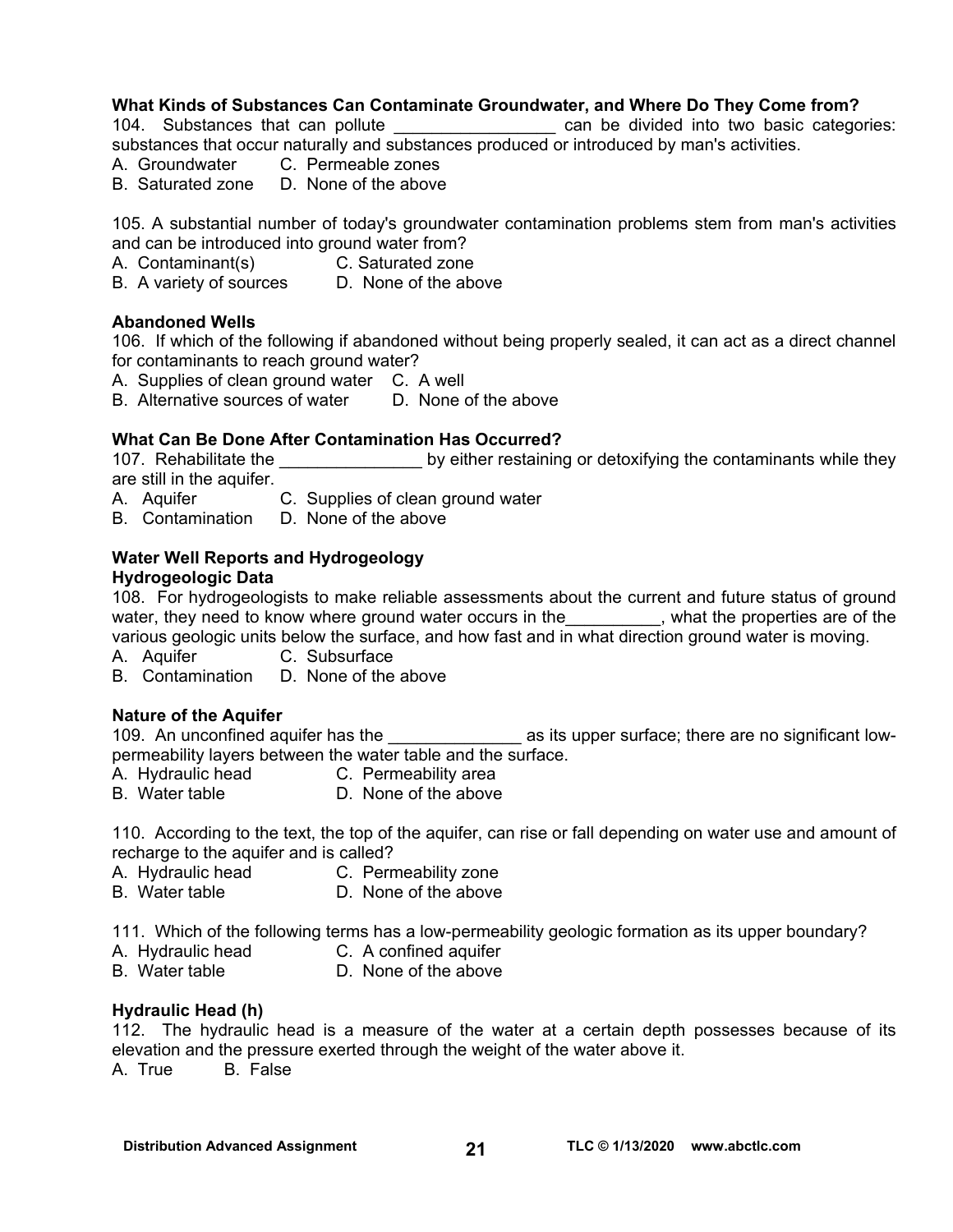113. Which of the following has units of feet, and generally parallels to the elevation of water in the well?

- A. Hydraulic head C. Permeability zone<br>B. Water table C. None of the above
- D. None of the above

#### **Permeability of the Aquifer (K)**

114. Which of the following \_\_\_\_\_\_\_\_\_\_\_\_\_\_\_\_\_\_\_\_\_\_\_ or the permeability of the aquifer is a measure of

- how fast ground water can move through the aquifer?
- A. Hydraulic head C. Storage coefficient of the aquifer
- B. Hydraulic conductivity D. None of the above

115. Which of the following terms has units of distance/time, e.g., feet/day, although it does not represent an actual speed?

- A. Hydraulic head C. Storage coefficient of the aquifer
- B. Hydraulic conductivity D. None of the above

#### **In What Direction Is Groundwater Flowing?**

116. The direction of groundwater flow is from higher to lower?

- A. Hydraulic head C. Storage coefficient of the aquifer<br>B. Hydraulic conductivity D. None of the above
- B. Hydraulic conductivity

117. Which of the following can be measured by lowering a probe through the observation port of a number of wells, all within the same relative time period?

- A. Hydraulic head C. Storage coefficient of the aquifer
- B. Hydraulic conductivity D. None of the above

#### **What Is the Drawdown Associated with Pumping of a Well?**

118. There is a relationship between the pumping rate of the well, the transmissivity of the aquifer, the distance between wells, \_\_\_\_\_\_\_\_\_\_\_\_\_, and the duration of the pumping event.

- A. Hydraulic head C. Storage coefficient of the aquifer
- B. Hydraulic conductivity D. None of the above

#### **Depth to First Water-Bearing Zone**

119. Some report the depth at which water is first encountered in?

- A. The drill hole **C.** Recharge and discharge zone(s)
- B. Static water level (SWL) D. None of the above

#### **Static Water Level**

120. The driving force for ground water movement is the hydraulic head, and the **the solution is a** measure of that force.

- A. Hydrogeologic investigation(s) C. Recharge and discharge zone(s)<br>B. Static water level (SWL) D. None of the above
- B. Static water level (SWL)

121. Identifying where one aquifer ends and another begins is key to identifying the source of the yield for individual wells. Although this often can be determined by careful review of the lithologic log provided by the well constructor, the transition from one aquifer to the next can be indicated by a marked change in the recharge and discharge zones

A. True B. False

122. Which of the following is a better gauge that a different aquifer has been encountered than the lithologic description?

A. Water-bearing zone(s) C. Recharge and discharge zone(s)

B. SWL D. None of the above

(S) Means the answer can be plural or singular in nature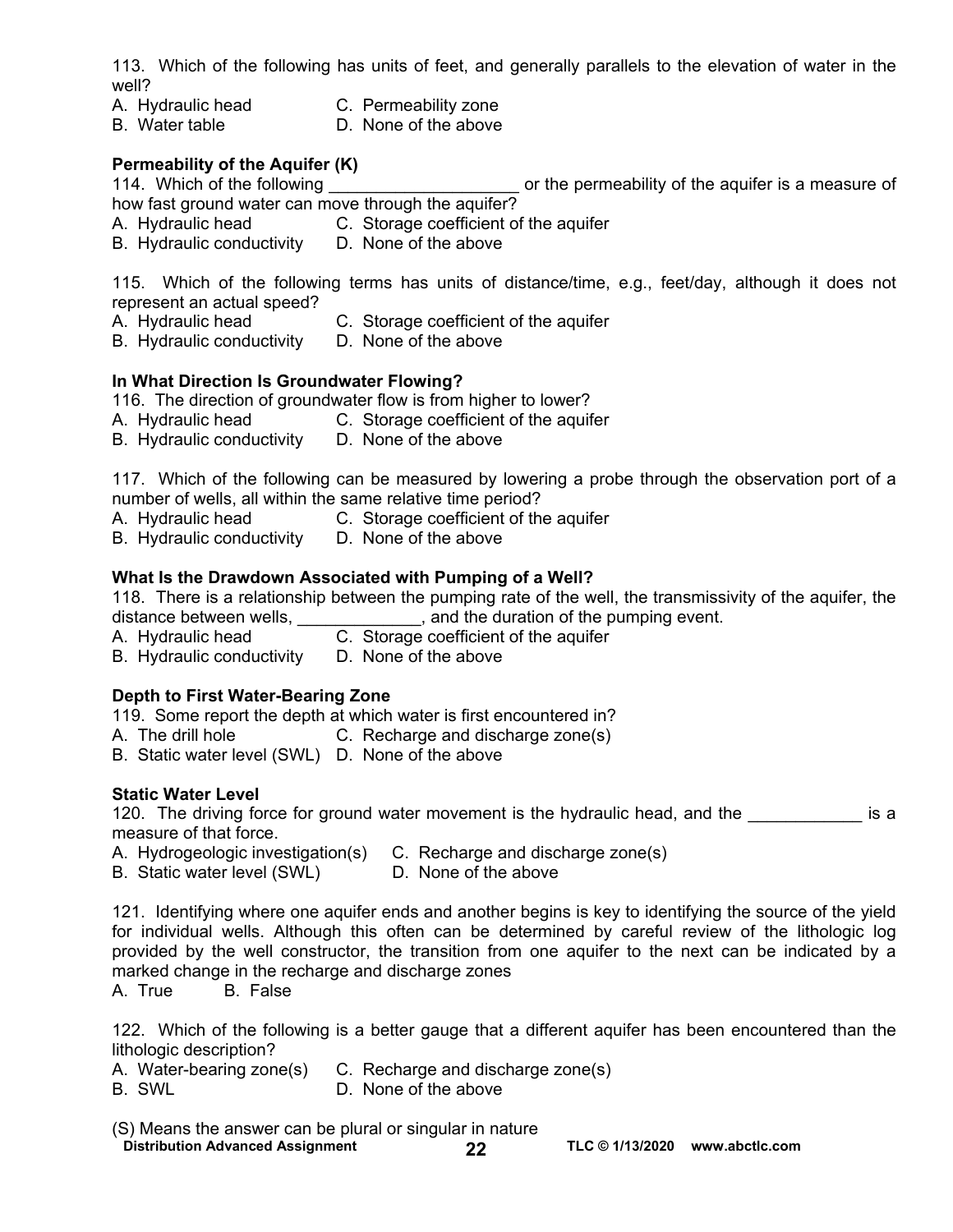123. Which of the following have important effects in groundwater protection and identifying the relation between area groundwater and local streams?

A. Water-bearing zone(s) C. Recharge and discharge zone(s)

B. SWL D. None of the above

#### **Water-Bearing Zones**

124. In some cases, the screened or perforated portions of cased wells provide a clue, but all too often, the screened interval is either significantly less than the actual static water level. A. True B. False

125. Arriving at accurate approximations of aquifer parameters or calculating ground water velocity requires us to know the thickness of the?

A. Water-bearing zone(s) C. Recharge and discharge zone(s) B. SWL D. None of the above

#### **Lithologic Log**

126. The well log portion of the well report describes what the driller encountered in the subsurface. A. True B. False

#### **Contributions of Well Constructors to Hydrogeology**

127. The well report document stresses the importance of data that is recorded on well reports and how that data influences hydrogeologic investigations.

A. True B. False

#### **The Rotary Drill String**

128. Rotary drilling methods use a drill string, which typically consists of a bit, collar, drill pipe and?

- A. The drill collar C. A kelly
- B. A Sub D. None of the above

129. Which of the following is a section of heavy walled pipe that can be hexagonal, square, or rounded with grooves?

- A. The flighting C. A kelly
- B. The plug D. None of the above

130. Which of the following is several feet longer than the drill pipe being used and fits into the table drive much like the splines on a drive shaft fit into a transmission?

- A. The drill collar C. The kelly
- B. The Sub D. None of the above

131. Some rotary rigs use a top drive to turn **the and are like a drill press.** 

- A. The drill collar C. The drill string
- B. Drag bit(s) D. None of the above

132. Drill pipe can be used in various lengths but are typically 20-foot sections and may be connected to the drive unit with?

- A. The drill collar C. A kelly
- B. A Sub D. None of the above

133. A sub is a length of pipe used to connect pipes and/or act as shock absorber (between the drill pipes and drive unit, at the end of the drill pipe is?

- A. The drill collar C. Shock absorber
- B. Drag bit(s) D. None of the above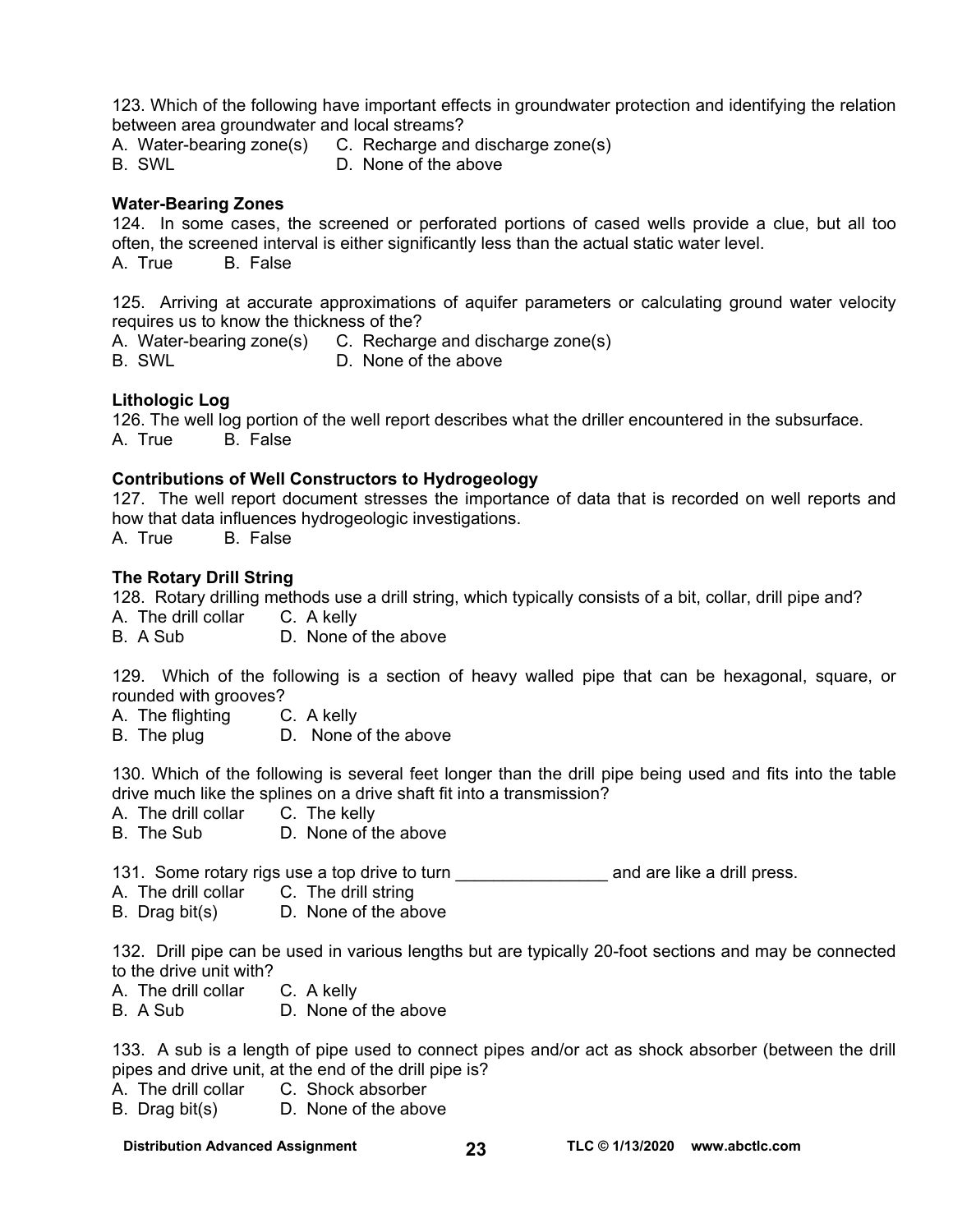134. Which of the following or stabilizer is typically very heavy and is often gauged close to the diameter of the bit being used?

- A. The drill collar C. Shock absorber
- B. Drag bit(s) D. None of the above

135. Which of the following aids in maintaining a consistent borehole diameter and primarily helps to prevent borehole deviation?

A. The drill collar C. Shock absorber

B. Drag bit(s) D. None of the above

136. Several types of bits may be used; such as drag bits or?

- A. The flighting C. Roller bits
- B. The plug D. None of the above

137. Which of the following are normally used in unconsolidated to semi-consolidated sand, silt, and clay-rich formations?

- A. The drill collar C. Roller bit(s)
- B. Drag bit(s) D. None of the above

138. Drag bits come in many shapes and sizes and cut with a shearing action aided by the jetting of drilling fluids from?

- A. The drill collar **C.** Shock absorber (floating sub)
- B. Nozzles or jets in the bit D. None of the above

139. Roller bits, such as \_\_\_\_\_\_\_\_\_\_\_\_\_\_\_, typically utilize interlocking teeth or buttons on individual rotating cones to cut, crush, or chip through the formation.

- A. The flighting C. The common tri-cone bit
- B. The plug D. None of the above

140. Roller bits can be used in consolidated formations and even hard rock applications if equipped with carbide buttons. These types of bits are often referred to as?

A. Roller button bits C. Reamers

B. The Kelly **D. None of the above** 

141. Which of the following are bits that can be utilized to enlarge, straighten, or clean an existing borehole?

A. Roller button bits C. Reamers

B. The Kelly **D. None of the above** 

142. Which of the following are used to enlarge deeper sections of an existing borehole without requiring the enlargement of the entire upper well bore?

- A. Cutting blades C. Reamers
- B. Under reamers D. None of the above

143. Under reaming involves the projection of the state of the present permanently installed casing in loosely consolidated sediments.

- A. Cutting blades C. Reamers
- B. Under reamers D. None of the above

(S) Means the answer can be plural or singular in nature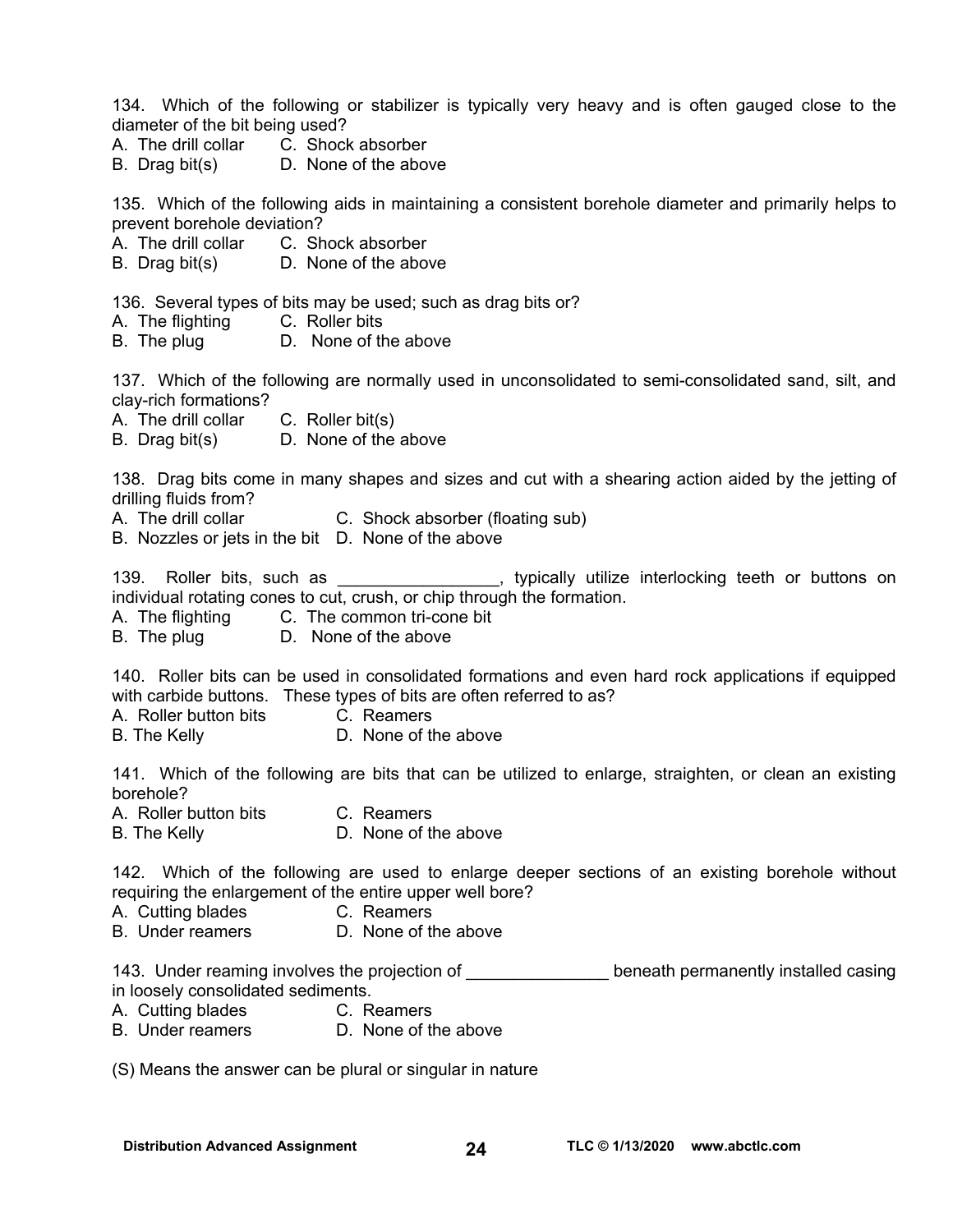#### **Direct Rotary Method**

144. Direct rotary drilling methods utilize a rotating bit at the end of a drilling string with drilling fluid that is circulated from the rig through the drill pipe and jets in the bit.

A. True B. False

#### **Direct Mud Rotary Method**

145. Mud is circulated down the drill string and through the bit at the bottom of the borehole and the mud then carries the cuttings generated by the bit up to the surface and into the mud recirculating system.<br>A. True

B. False

#### **Air Rotary Method**

146. Air rotary methods utilize compressed water and derived rock cuttings as the drilling fluid. A. True B. False

#### **Drill through Casing Driver Method**

147. The drill through casing driver method drives casing into the borehole as the telescoping kelly advances.

A. True B. False

#### **Auger Boring Methods**

148. Auger boring methods make use of  $\blacksquare$ , which may be attached to a pilot bit and cutter head.

A. Auger boring method(s) C. A rotating blade or spiral flange<br>B. The casing driver method D. None of the above

B. The casing driver method

149. Which of the following along with the rotating action of the blade and cutting action of the pilot and/or cutter bits facilitates the boring process?

- A. The flighting C. Down-force applied by the rig
- B. The plug D. None of the above

150. Soil samples may be collected as cuttings rise or are brought to the surface, or they may be collected with?

- A. Augers C. The solid stem auger boring method
	-

B. Split spoon type sampler(s) D. None of the above

#### **What is a Significant Deficiency?**

151. Significant deficiencies cause, or have the potential to cause, the introduction of contamination into water delivered to customers include defects in design, operation, or maintenance of?

A. Well screen C. The source, treatment or distribution systems

B. The aquifer D. None of the above

#### **Selecting an Appropriate Well Site**

152. Before a well can be drilled a permit is normally required. The permit helps to ensure that an appropriate location of the well is selected which reduces the possibility of contamination. A. True B. False

(S) Means the answer can be plural or singular in nature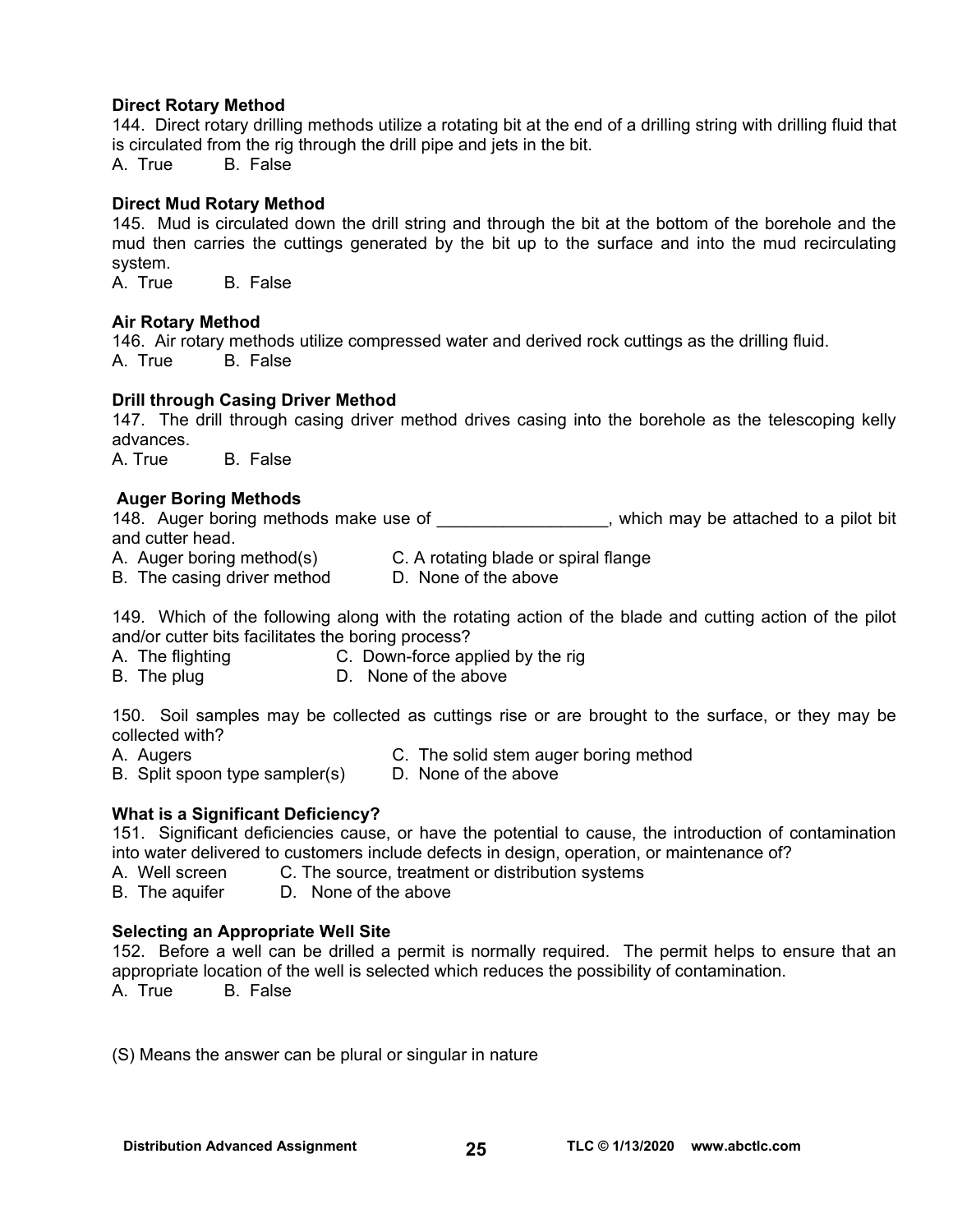### **Pump and Motor Section**

#### **Common Hydraulic Terms**

153. Which of the following definitions is the engineering science pertaining to liquid pressure and flow?

- A. Hydraulics C. Hydrokinetics
- B. Hydrology D. None of the above

154. Which of the following definitions is the pressure differential above or below ambient atmospheric pressure?

- A. Pressure, Absolute C. Pressure, Gauge
- B. Pressure **D.** None of the above

155. Which of the following definitions is height of a column or body of fluid above a given point expressed in linear units?

A. Head, Friction C. Head

B. Head, Static D. None of the above

156. Which of the following definitions is required to overcome the friction at the interior surface of a conductor and between fluid particles in motion?

A. Head, Friction C. Head

B. Head, Static D. None of the above

157. Which of the following definitions is the pressure in a fluid at rest?<br>A. Head. Friction C. Head

- A. Head, Friction
- B. Pressure, Static D. None of the above

158. Which of the following definitions is the height of a column or body of fluid above a given point?

- A. Head, Friction C. Head
- B. Head, Static D. None of the above

159. Sea level pressure is approximately 2.31 pounds per square inch absolute, 1 bar = .433psi. A. True B. False

#### **General Pumping Fundamentals**

160. Here are the important points to consider about suction piping when the liquid being pumped is below the level of the pump: Sometimes suction lift is also referred to as 'positive suction head'. A. True B. False

161. According to the text, suction lift is when the level of water to be pumped is below the?

- A. Impeller C. Centerline of the pump
- B. Suction D. None of the above

#### **Pumps**

- 162. Pumps are excellent examples of?
- A. Hydrostatics C. Multi-stage pumps
- B. Quasi-static devices D. None of the above

163. Positive displacement pumps have a piston (or equivalent) moving in a closely-fitting cylinder and forces are exerted on the fluid by motion of the piston.

A. True B. False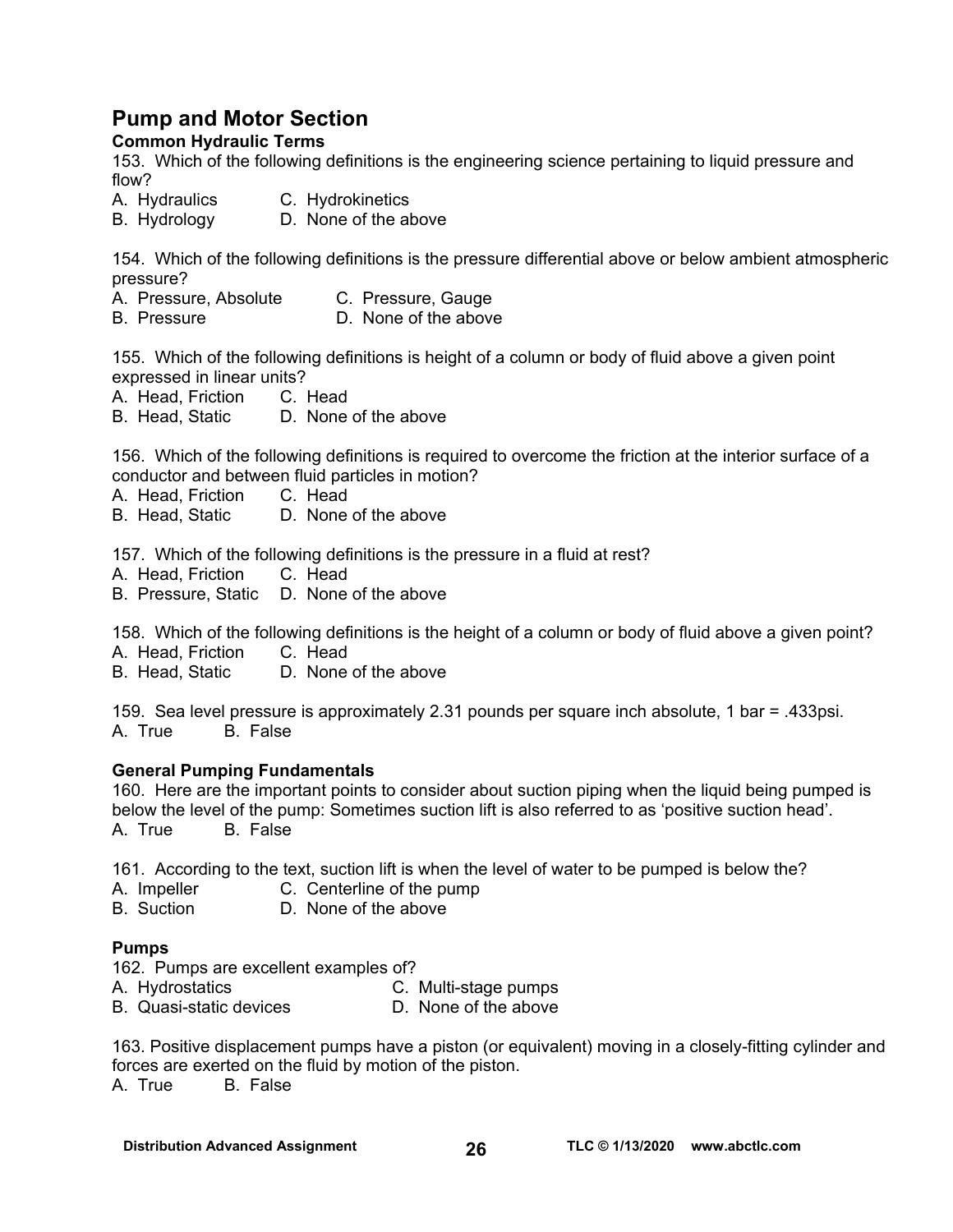164. More complicated pumps have valves check valves that open to allow exclude that open to allow automatically to prevent reverse flow.

A. Pistons C. Passage in one direction

B. Diaphragms D. None of the above

165. Diaphragm pumps are force pumps in which the oscillating diaphragm takes the place of the piston.

A. True B. False

#### **Pump Categories**

166. The key to understanding a pump's operation is that a pump is to move water and generate the we call pressure.

- A. Delivery force **C. Diaphragm pressure**
- B. Impeller force **D.** None of the above

167. With a centrifugal pump the pressure is not referred to in pounds per square inch but rather as the equivalent in elevation, called?

A. Inward force C. Delivery force

B. Head D. None of the above

#### **Basic Water Pump**

168. The centrifugal pumps work by spinning water around in a circle inside a?

- A. Vortex **C. Cylindrical pump housing**
- B. Cylinder D. None of the above

169. As the water slows down and its kinetic energy decreases, that water's pressure potential energy increases.

A. True B. False

170. In a centrifugal pump, the inward force is provided by high-pressure water near the outer edge of the?

A. Pump housing C. Base

B. Impeller blade(s) D. None of the above

171. In the operation of the pump, the water at the edge of the the sum inward on the water between the impeller blades and makes it possible for that water to travel in a circle.

A. Inward force **C. Center of the impeller** 

B. Pump pushes **D. None of the above** 

#### **Venturi (Bernoulli's law):**

172. A venturi is a pipe that has a gradual restriction that opens up into a gradual enlargement. A. True B. False

173. The area of the restriction in a venture will have a \_\_\_\_\_\_\_\_\_\_\_\_\_\_\_\_\_\_than the enlarged area ahead of it.

A. Inward force C. Higher pressure

B. Lower pressure D. None of the above

174. Which of the following best describes a pump whose impeller has no vanes but relies on fluid contact with a flat rotating plate turning at high speed to move the liquid?

- A. Submersible C. Viscous drag pump
- B. Blower D. None of the above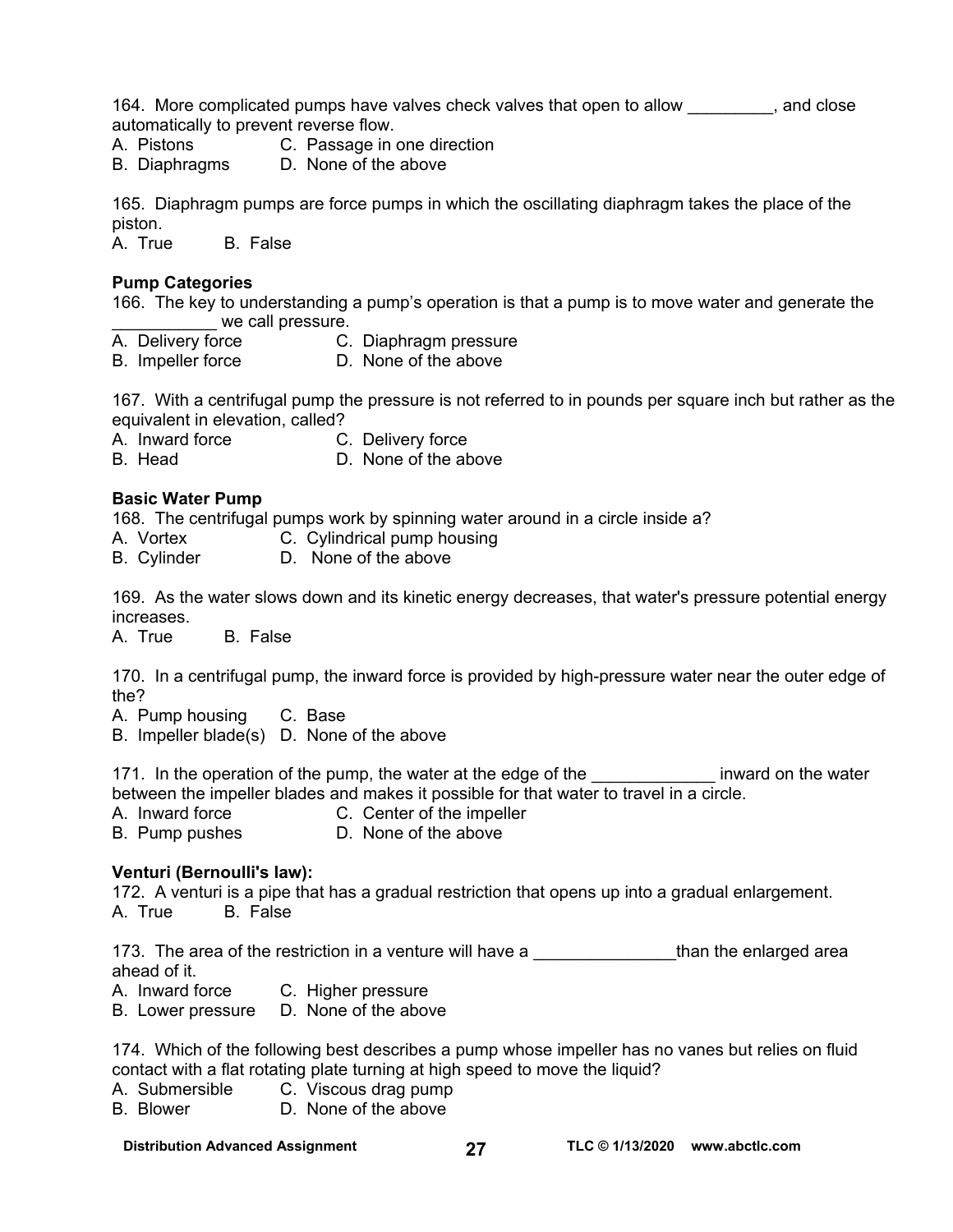#### **Types of Water Pumps**

175. The water production well industry almost exclusively uses Turbine pumps, which are a type of centrifugal pump.

A. True B. False

176. The most common type of water pumps used for municipal and domestic water supplies are?

A. Axial flow C. Rotary pumps

B. Variable displacement pumps D. None of the above

177. Which of the following will produce at different rates relative to the amount of pressure or lift the pump is working against?

- A. Pump's lifting capacity C. Variable displacement pump
- B. Atmospheric pressure D. None of the above

178. Impellers are rotated by the pump motor, which provides the \_\_\_\_\_\_\_\_\_\_\_\_\_\_\_ needed to overcome the pumping head.

A. Pump's lifting capacity C. Horsepower

B. Atmospheric pressure D. None of the above

179. The size and number of stages, horsepower of the motor and **the sexual and** are the key components relating to the pump's lifting capacity.

- A. Pumping head C. Horsepower
- B. Atmospheric pressure D. None of the above

180. Which of the following are variable displacement pumps that are by far used the most?

- A. Axial flow C. Turbine pumps
- B. Centrifugal pumps D. None of the above

181. According to the text, the turbine pump utilizes impellers enclosed in single or multiple bowls or stages to?

A. Pump head C. Horsepower

B. Lift water D. None of the above

182. Vertical turbine pumps are commonly used in groundwater wells. These pumps are driven by a shaft rotated by a motor on the surface.

A. True B. False

183. The shaft turns the impellers within the pump housing while the?

A. Desired pumping rate is obtained C. Water moves up the column

B. Horsepower turns the shaft D. None of the above

184. The rotating shaft in a line shaft turbine is actually housed within the column pipe that delivers the water to the surface.

A. True B. False

| 185. The size of the | are selected based on the desired pumping rate and lift |
|----------------------|---------------------------------------------------------|
| requirements.        |                                                         |

- A. Impeller(s) C. Column, impeller, and bowls
- B. Lantern ring D. None of the above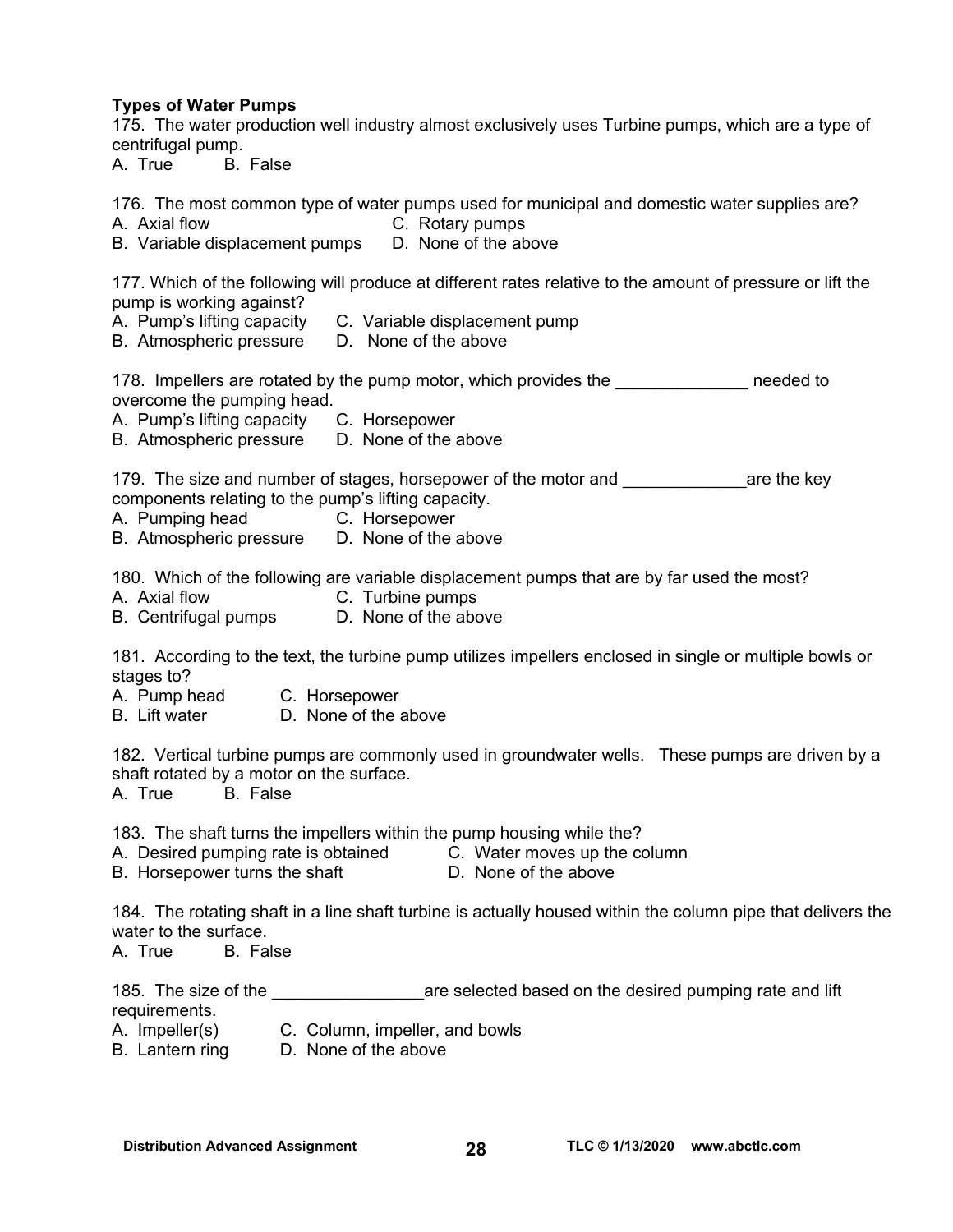186. According to the text, column pipe sections can be threaded or coupled together while the drive shaft is coupled and suspended within the column by?

- A. Column pipe C. Lantern ring
- B. Spider bearings D. None of the above

187. The water passing through the column pipe serves as the lubricant for the bearings. A. True B. False

#### **There are three main types of diaphragm pumps:**

188. A pair of **the contract of the fluid.** prevents reverse flow of the fluid.

- A. Return valves C. Non-return check valves
- B. Diaphragms D. None of the above

189. The second type of diaphragm pump works with volumetric positive displacement, but differs in that the prime mover of the diaphragm is neither oil nor air; but is?

A. Electro-mechanical C. Volumetric positive displacement

B. Chamber pressure **D. None of the above** 

190. The third type of diaphragm pump has one or more springs with the fluid to be pumped on both sides.

A. True B. False

191. When the volume of a chamber of either type of pump is increased (the diaphragm moving up), the pressure decreases, and fluid is drawn into the?

- A. Chamber C. Keyway
- B. Diaphragm D. None of the above

192. Which of the following moving up once again draws fluid into the Chamber, completing the cycle?

A. Spring C. Time delay or ratchet assembly

B. Diaphragm D. None of the above

### **Safety Section**

### **Confined Space Entry Program**

#### **Purpose**

193. The Confined Space Entry Program is provided to protect authorized employees that will enter confined spaces from safety or health hazards associated with confined spaces. A. True B. False

#### **Scope**

194. According to the text, you are required to recognize \_\_\_\_\_\_\_\_\_\_\_\_\_\_\_\_\_\_\_\_\_ associated with confined spaces.

A. Internal configurations C. The dangers and hazards

- 
- B. Permit-Required Confined Spaces D. None of the above
- 

#### **Definitions**

#### **Confined space:**

195. A confined space is large enough or so configured that an employee can

- 
- A. Have sufficient oxygen C. Recognize serious safety or health hazards
- B. Bodily enter and perform work D. None of the above
-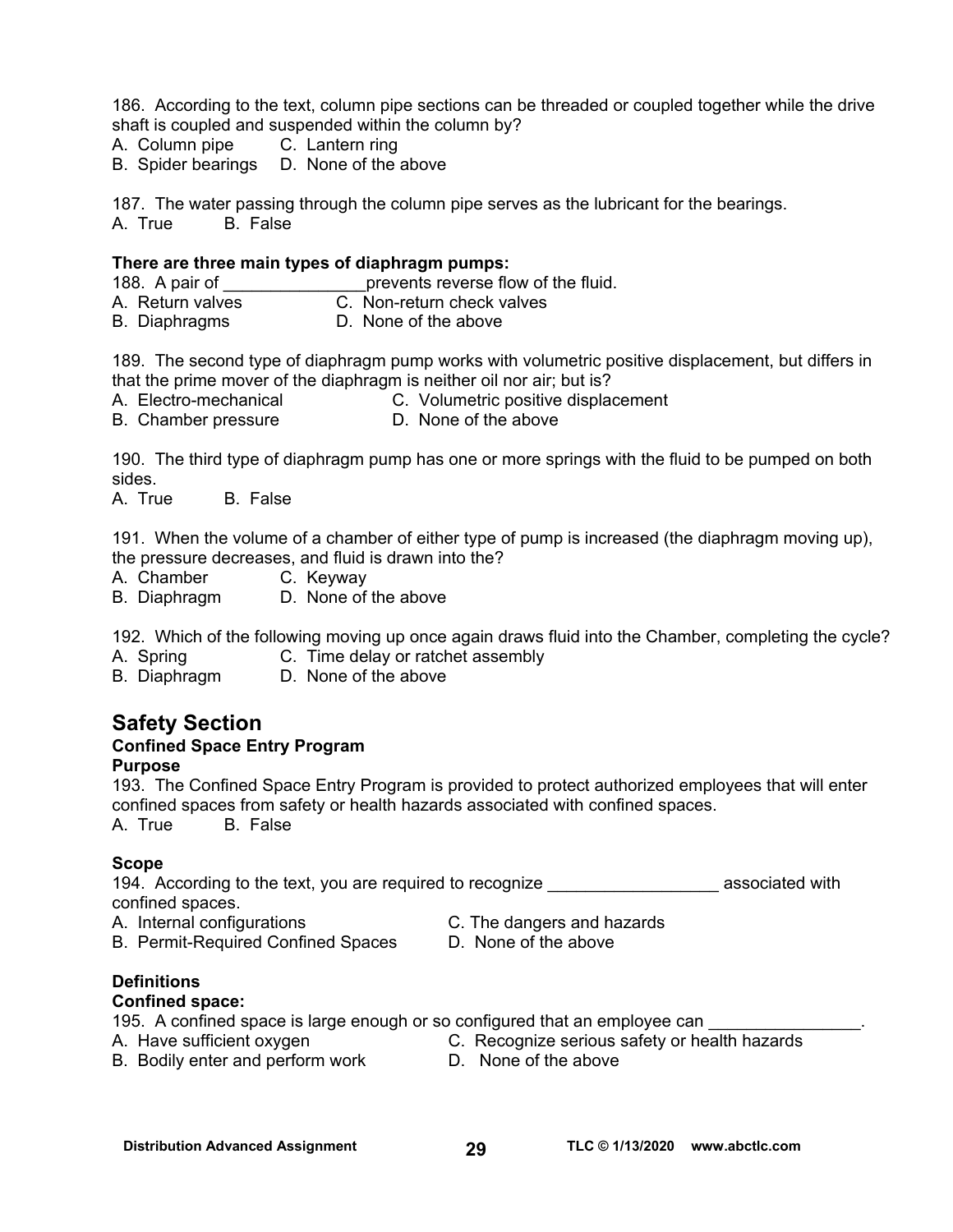196. A confined space has limited or restricted means for

- A. An internal configuration C.Hazardous atmosphere
- 
- 
- B. Entry or exit D. None of the above

197. A confined space is not designed for

- A. An internal configuration C. Continuous employee occupancy
- B. Hazardous atmospheres **D. None of the above**

198. A permit required confined space (permit space) contains or has a potential to contain a

- A. Recognized internal machine **C. Entry or exit**
- B. Hazardous atmosphere **D.** D. None of the above
- -

199. A permit required confined space (permit space) contains any other recognized serious safety or

 $\mathcal{L}_\text{max}$  . The set of the set of the set of the set of the set of the set of the set of the set of the set of the set of the set of the set of the set of the set of the set of the set of the set of the set of the set A. Engulfing equipment C. Health hazard

 $\mathcal{L}_\text{max}$  and  $\mathcal{L}_\text{max}$  and  $\mathcal{L}_\text{max}$ 

- B. Non-hazardous atmospheres **D.** None of the above
- -

#### **Confined Space Hazards**

200. Fatalities and injuries constantly occur among construction workers who are required to enter

| A. An external configuration | C. Confined spaces |
|------------------------------|--------------------|

B. Non-hazardous atmosphere D. None of the above

#### **Tanks**

| 201. | Tanks are                       | that are used for a variety of purposes, including the |
|------|---------------------------------|--------------------------------------------------------|
|      | storage of water and chemicals. |                                                        |

- A. Nitrogen purge locations C. Another type of confined workspace
- B. Collection places D. None of the above
- 

202. According to the text, oxygen-deficient atmospheres, along with toxic and explosive atmospheres created by the substances stored in the tanks, present hazards to workers. A. True B. False

| 203. Heat in tanks may cause<br>A. Heat prostration | particularly on a hot day.<br>C. Problems with pumps         |
|-----------------------------------------------------|--------------------------------------------------------------|
| <b>B.</b> Equipment failure                         | D. None of the above                                         |
| 204.<br>The<br>on the walls of the tank.            | often requires workers to climb ladders to reach high places |
| A. Electrical shock potential                       | C. Nature of the tank's structure                            |

B. Ventilation duct **D.** None of the above

#### **Sumps**

| 205. | Workers may encounter        | when entering sumps.              |
|------|------------------------------|-----------------------------------|
|      | A. Nitrogen purge or dry air | C. An oxygen-deficient atmosphere |
|      | B. Problems with pumps       | D. None of the above              |

(S) Means the answer can be plural or singular in nature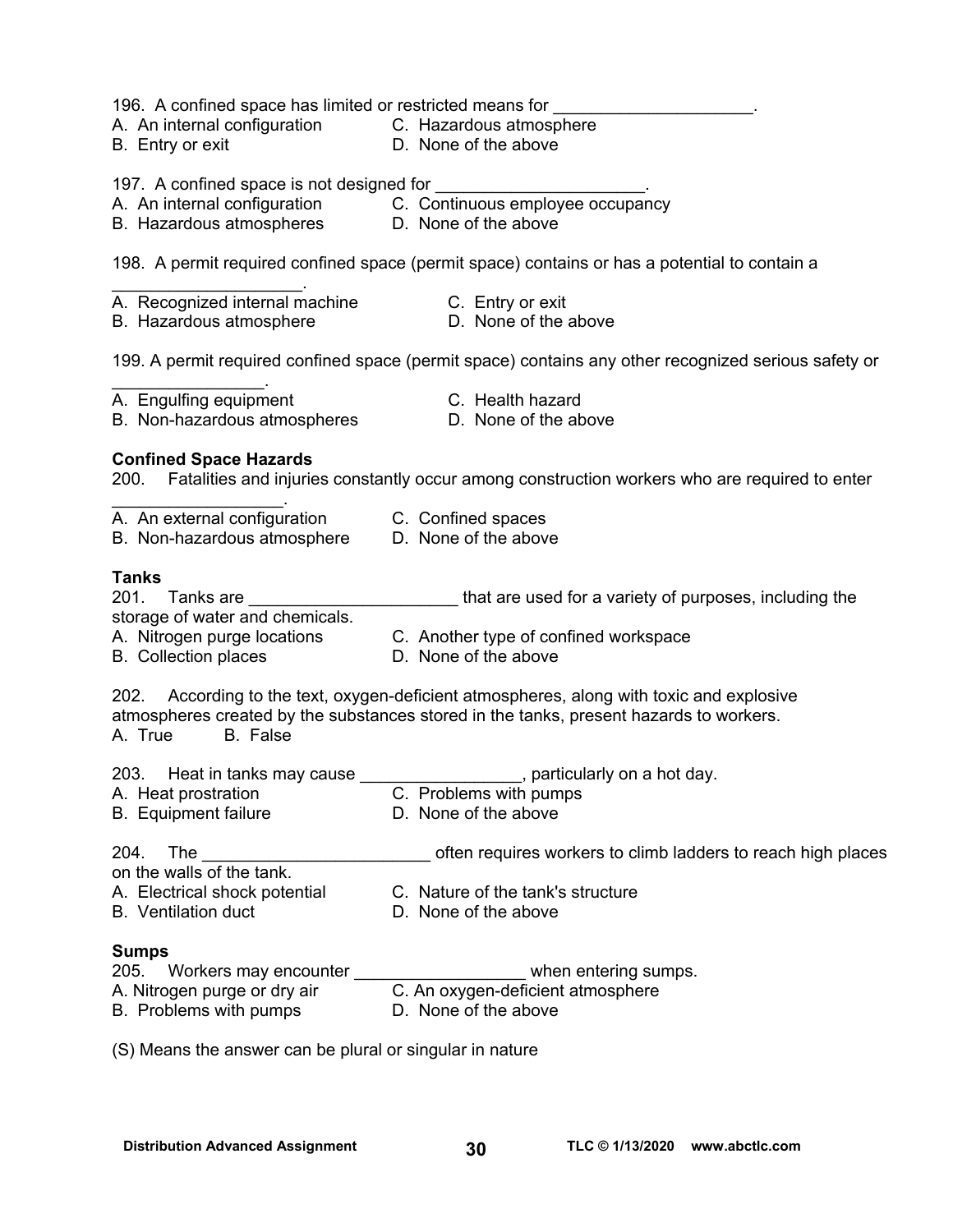#### **Excavation and Trenching Section**

206. Although employers have options when meeting some of the requirements, must realize that the employee must be protected at all times.

- A. Competent persons C. Contractors
- B. Employers **D. None of the above**

207. Professional engineers will be required in some situations to plan or design the excavation and/or method of protecting the worker.

A. True B. False

#### **Competent Person**

208. Competent person means one who is capable of identifying existing hazards in the surroundings or working conditions which are unsanitary, hazardous, or dangerous to employees. The

\_\_\_\_\_\_\_\_\_\_\_\_\_\_\_\_\_\_ has authorization to take prompt corrective measures to eliminate identified

hazards.

- A. Competent person C. Watchman
- 
- B. Contractor D. None of the above

209. A \_\_\_\_\_\_\_\_\_\_\_\_\_\_\_\_\_ must have specific training in and be knowledgeable about soils analysis, the use of protective systems and the requirements of 29 CFR Part 1926.650-652 Subpart P.

- A. Competent person C. Watchman
- B. Contractor D. None of the above

#### 210. Everyone is required to practice \_\_\_\_\_\_\_\_\_\_\_\_\_\_\_\_\_\_\_\_\_\_\_\_\_\_\_ one a year.

- A. Competent person training C. Emergency procedures
- B. Rescue training exercises D. None of the above

**Competent Person Duties**  211. The competent person performs daily inspections of the protective equipment,

- 
- \_\_\_\_\_\_\_\_\_\_\_\_\_\_\_\_, safety equipment, and adjacent areas. A. Work progress **C. Trench conditions**
- B. Construction Crew D. None of the above

212. The competent person shall make \_\_\_\_\_\_\_\_\_\_\_\_\_\_\_\_\_ prior to the start of work and as needed throughout the shift.

- A. Personnel assignments C. Inspections
- B. Training available D. None of the above

| 213.        | The competent person shall make | after every rainstorm or other hazard |
|-------------|---------------------------------|---------------------------------------|
| occurrence. |                                 |                                       |

- A. Inspections C. Protective equipment available
- B. Training available D. None of the above

| 214.      | The competent person must have knowledge of | , telephone or radio |
|-----------|---------------------------------------------|----------------------|
| dispatch. |                                             |                      |

- A. Personnel assignments C. Emergency contact methods<br>B. Work schedules B. None of the above
- B. Work schedules

| 215. | The competent person removes employees and                         | from hazardous |
|------|--------------------------------------------------------------------|----------------|
|      | conditions and makes all changes necessary to ensure their safety. |                |

- A. Competent persons C. Protective equipment
- B. All other personnel D. None of the above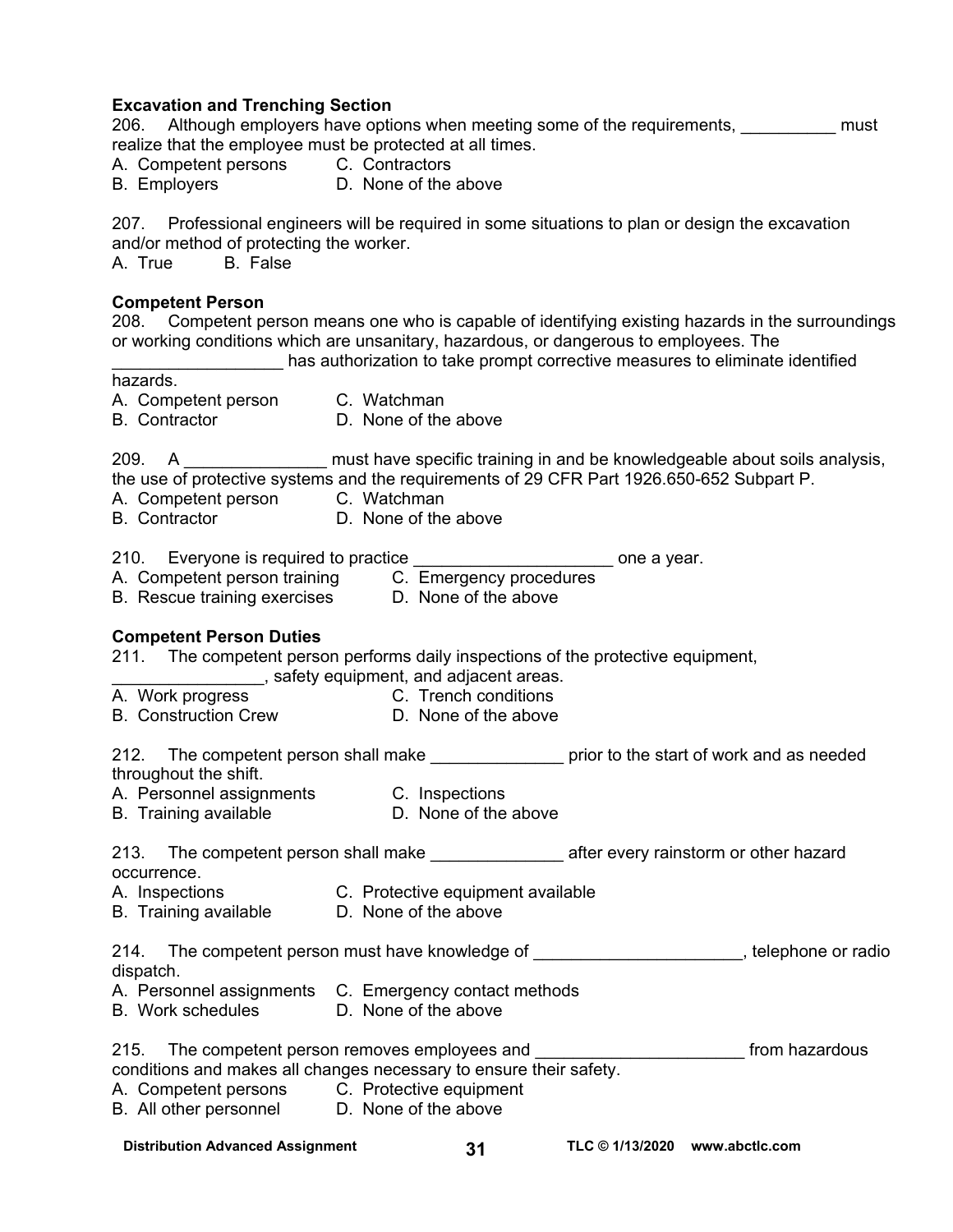216. The competent person makes sure that all \_\_\_\_\_\_\_\_\_\_\_\_\_\_\_ have proper protective equipment, hard-hats, reflective vests, steel-toed boots, harnesses, eye protection, hearing protection and drinking water. A. Competent persons C. Employees B. Contractors D. None of the above **Scope of Work**  217. According to the text, during excavation work a competent person shall be on the job site at all times when personnel are working within or around the  $\sim$ A. Competent person C. Excavation<br>B. Contractors D. None of the D. None of the above 218. Prior to opening an excavation, the estimated locations of **Example 218** Contract that reasonably may be expected to be encountered during excavation work shall be determined. A. Unauthorized persons C. Underground utility installations B. Employees D. None of the above 219. **Example 219.** Example the taken to protect employees against the hazards posed by water accumulation in the excavation. A. Additional care C. Ladders B. Adequate precautions D. None of the above 220. According to the text, employees shall be protected from excavated or other materials or equipment that could pose a hazard by falling or rolling into excavations. A. True B. False 221. In trench excavations that are four (4') feet or more in depth, a stairway, ladder, or ramp shall be used as a  $\frac{1}{2}$ . A. Tool C. Bridge<br>B. Means of access or egress B. None of the above B. Means of access or egress 222. The Ladder(s), stairway(s), or ramp shall be spaced so that no employee in the trench excavation is more than fifty (50') feet from a means of egress. A. True B. False 223. When excavations are made in vehicular traffic areas, <u>entitled and the shall wear a warning</u> vest made with reflective material or highly visibility material. A. Competent persons C. Rescue personnel B. Each employee D. None of the above 224. The air shall be tested in excavations where \_\_\_\_\_\_\_\_\_\_\_\_\_\_\_\_\_\_\_\_\_ exist, or could be reasonably expected to exist. A. Limited visibilities C. Oxygen deficiency or gaseous conditions B. Employees **D. None of the above** 225. When the atmosphere contains less than 19.5 percent oxygen, the area must be continuously ventilated until the \_\_\_\_\_\_\_\_\_\_\_\_\_\_\_\_\_\_\_\_\_. A. Excavation is closed C. Oxygen levels are above 19.5 percent B. Employees enter the space D. None of the above (S) Means the answer can be plural or singular in nature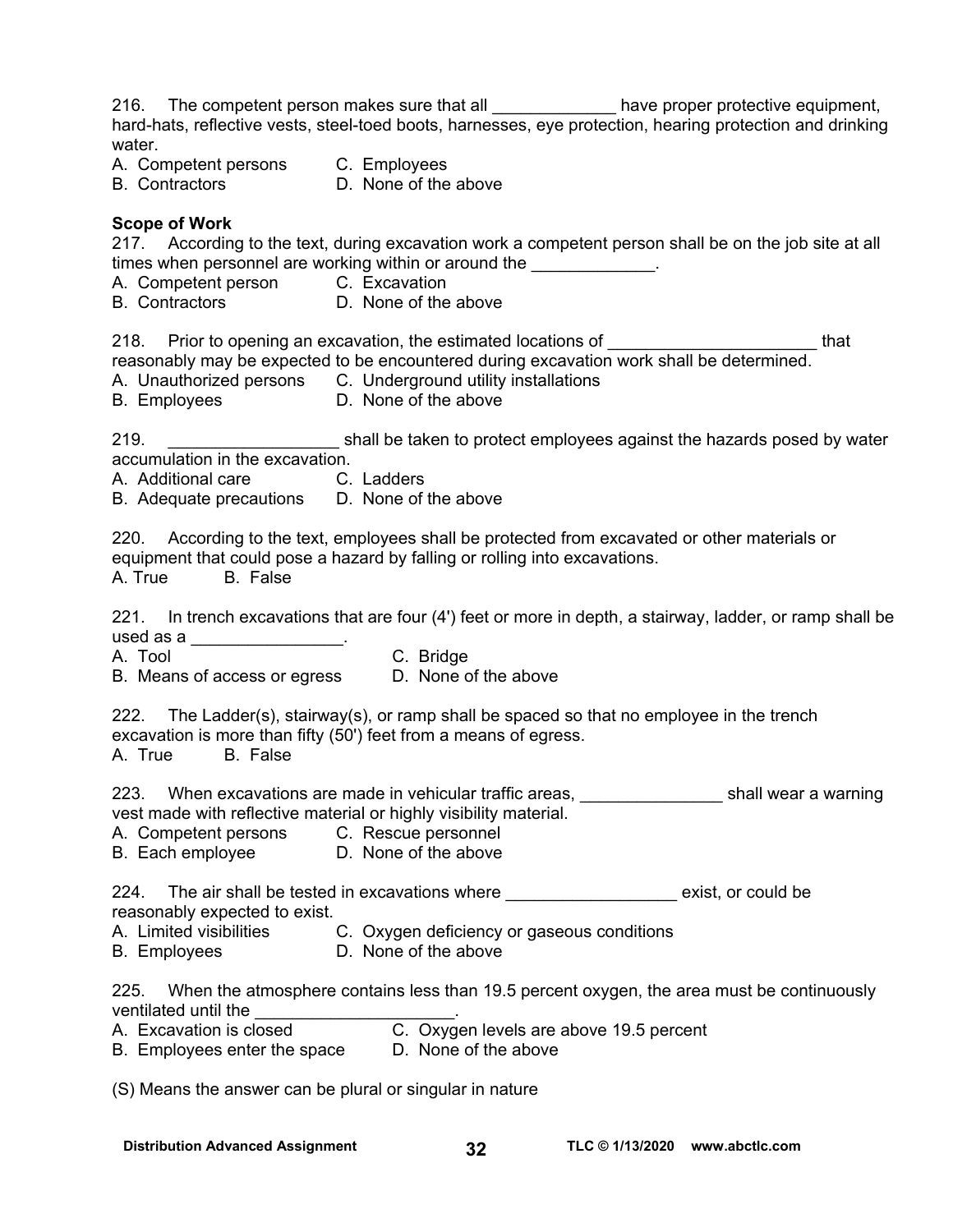226. Where a <u>section and the section of the area</u> shall be ventilated until the flammable gas

- concentration is below 20 percent of the LFL (lower flammable limit).
- A. Competent person requires monitoring C. Worker encounters fumes
- B. Gaseous condition exists **D. None of the above**

227. Whenever \_\_\_\_\_\_\_\_\_\_\_\_\_\_\_\_\_\_\_\_\_\_ exist or could reasonably exist, the air must be monitored continuously to assure that workers are protected.

- A. Traffic conditions C. Oxygen deficiency or gaseous conditions
- B. Excavations D. None of the above

228. Where the stability of adjoining buildings, walls or other structures are shoring, bracing, or underpinning shall be provided to ensure the stability of such structures for the protection of employees.

- 
- B. Not mentioned in the specifications D. None of the above
- A. Not a concern C. Endangered by excavation operations
	-

229. In situations where sidewalks, pavement and appurtenant structures may be undermined, a support system such as shoring must be provided to protect \_\_\_\_\_\_\_\_\_\_\_\_\_\_ from the possible collapse of such structures.

A. Unauthorized persons C. Vehicles

B. Employees D. None of the above

#### **Personnel Protective Systems**

230. According to the text, employees in \_\_\_\_\_\_\_\_\_\_\_\_\_\_\_\_\_\_\_\_\_shall be protected from cave-ins by an adequate protective system, which shall be inspected by a competent person.

- A. Excavations C. Protective systems
- B. Vehicles **D. None of the above**

#### **Excavation Protection Systems**

231. There are three basic protective systems for excavations and trenches. They are sloping and benching systems, \_\_\_\_\_\_\_\_\_\_\_\_\_, and shields.

A. Shoring C. Attendants

B. Ramps D. None of the above

232. Every employee in an excavation or trench shall be protected from exacustory by an adequate protective system.

A. Unauthorized persons C. Polluted air

B. Cave-ins D. None of the above

#### **Sloping and Benching Systems**

233. An option for sloping is to slope to the angle required by OSHA Construction Standards for Type C, which is the most

- A. Unstable soil type C. Porous soil type
- B. Stable soil type **D. None of the above**

234. Another option for sloping is to first determine the soil type, then use the table provided in Appendix B of the standard to determine the

- A. Maximum allowable angle C. Protective system to be used
- 
- B. Porosity **D.** None of the above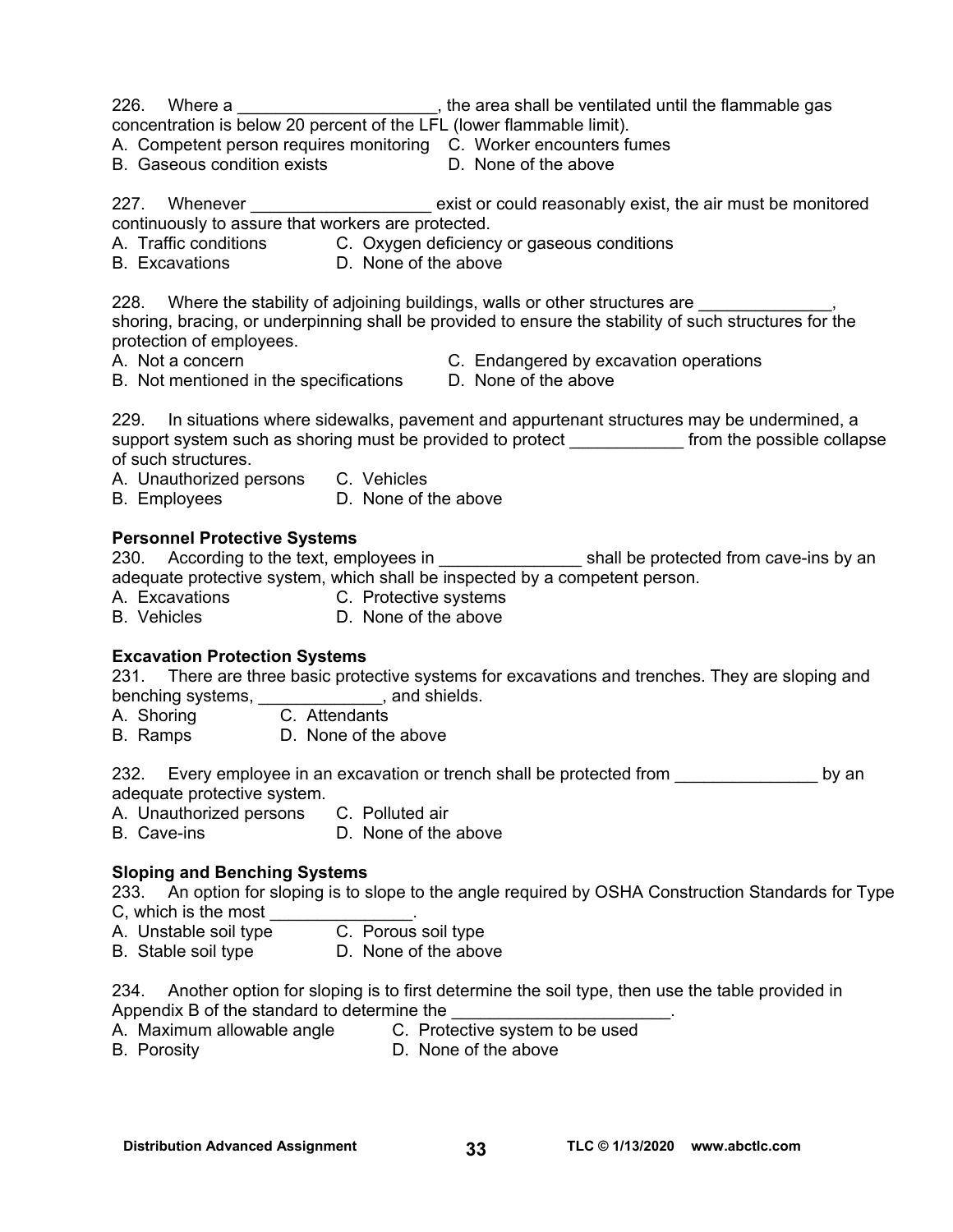#### **Shield Systems (Trench Boxes)**

| shoring, does not prevent a cave-in.<br>A. Shielding C. Soil testing<br>B. Tabulated data D. None of the above                                                                                                                    | 235. Shielding is the third method of providing a safe workplace in excavations. Unlike sloping and                       |  |  |
|-----------------------------------------------------------------------------------------------------------------------------------------------------------------------------------------------------------------------------------|---------------------------------------------------------------------------------------------------------------------------|--|--|
| working inside the structure.<br>A. Withstand the soil forces caused by a cave-in C. Bend but not break<br>B. Keep water out of the excavation                                                                                    | 236. Shields are designed to ___________________________, thereby protecting the employees<br>D. None of the above        |  |  |
| A. Sloping and benching systems C. Protective systems<br><b>B.</b> Shielding                                                                                                                                                      | 237. Design and construction of _________________ is not covered in the OSHA Standards.<br>D. None of the above           |  |  |
| <b>Safety Precautions for Shield Systems</b><br>238. There must not be any lateral movement of ____________ when installed.<br>A. Sloping and benching systems C. Ladders<br><b>B.</b> Shields<br>D. None of the above            |                                                                                                                           |  |  |
| 239. To protect employees from cave-ins when entering and exiting the shield, a ladder within the<br>or a properly sloped ramp at the end shall be provided.<br>C. Tabulated data<br>A. Shield<br>B. Jobsite D. None of the above |                                                                                                                           |  |  |
| removal, or during any vertical movement.<br>A. Sloping and benching systems C. Vicinity of the excavation<br><b>B.</b> Shield                                                                                                    | 240. According to the text, employees are not allowed in the <b>2000</b> during installation,<br>D. None of the above     |  |  |
| Shields can be installed 2 ft. above the bottom of an excavation, provided that they are<br>241.<br>B. Resist loads at the full depth D. None of the above                                                                        |                                                                                                                           |  |  |
| A. Excavation site C. Traffic side of the excavation<br>B. Open end of the shield                                                                                                                                                 | 242. The exposed excavation wall at the ____________________ must be sloped, shored, or shielded.<br>D. None of the above |  |  |
| <b>Personal Protective Equipment</b><br>243.<br>the jobsite.<br>A. The contractor<br>C. Recommended practice<br>B. OSHA policy<br>D. None of the above                                                                            | requires that employees wear a hard hat, safety glasses, and work boots on                                                |  |  |
| <b>Excavation &amp; Trenching Guidelines</b><br>Procedures and guidelines for the protection of employees working in and around excavations<br>244.                                                                               |                                                                                                                           |  |  |

and trenches must be in compliance with OSHA Standards described in Subpart P (CFR 1926.650) for the construction industry.

A. True B. False

(S) Means the answer can be plural or singular in nature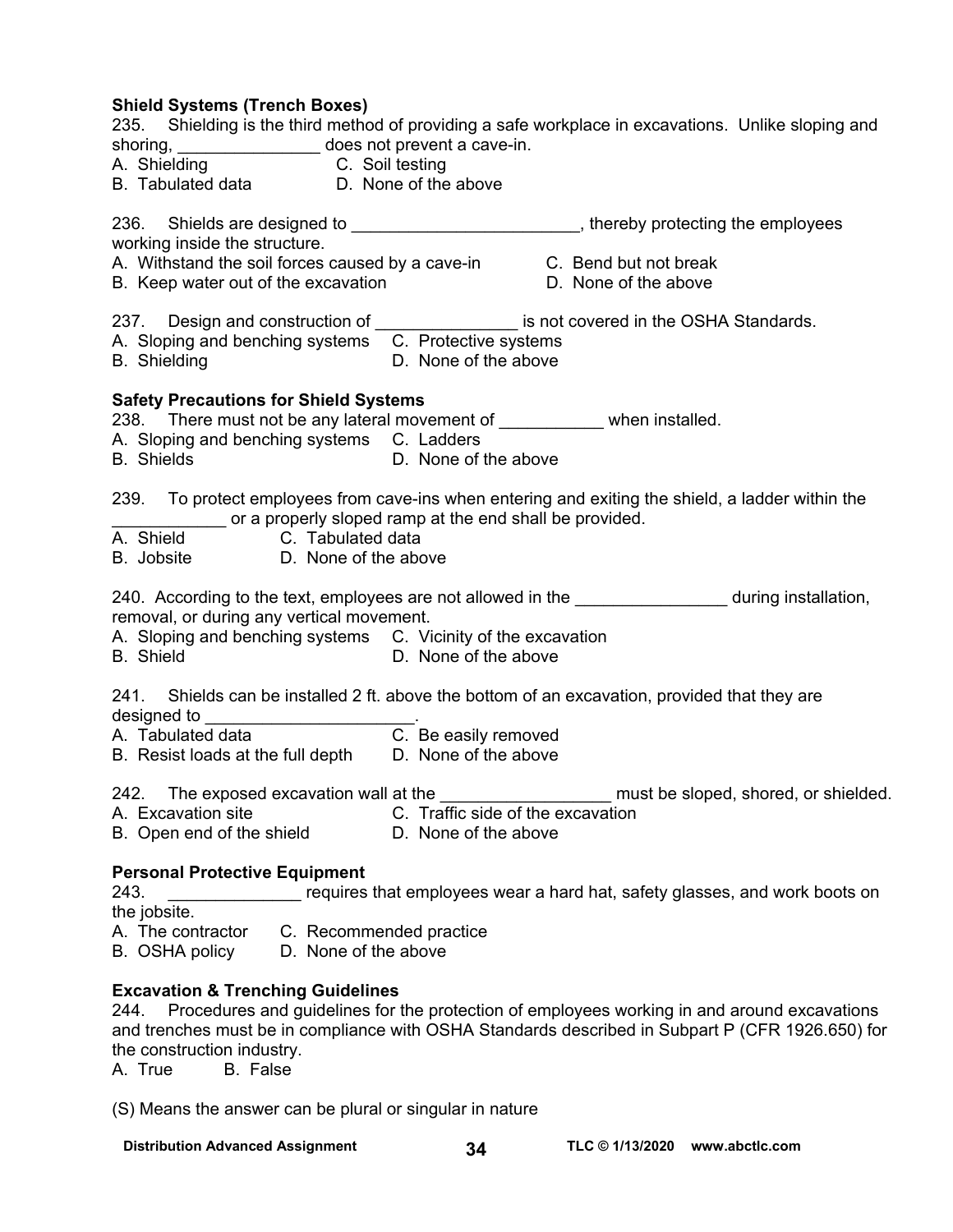245. According to the text, the competent person(s) must be trained in accordance with the OSHA Excavation Standard, and all other programs that may apply, and must demonstrate a thorough understanding and knowledge of the programs and the hazards associated.

A. True B. False

246. All other employees working in and around the excavation must be trained to recognize the hazards associated with \_\_\_\_\_\_\_\_\_\_\_

A. OSHA Standards Will C. Personal protective equipment B. Trenching and excavating D. None of the above

### **Hazard Controls**

247. Knowing the location of underground installations is a good idea because it could make the work go faster.

A. True B. False

248. All overhead hazards (surface encumbrances) must be removed or supported to

 $\mathcal{L}=\mathcal{L}^{\mathcal{L}}$ A. Meet OSHA Standards C. Eliminate the hazard

B. Make trenching and excavating easier D. None of the above

| 249.      | will be over 20 feet deep, it must be designed by a registered professional |
|-----------|-----------------------------------------------------------------------------|
| engineer. |                                                                             |

A. An excavation C. Construction equipment

- B. A means of access or egress D. None of the above
- 250. \_\_\_\_\_\_\_\_\_\_\_\_\_\_\_\_\_\_\_\_\_\_\_, such as sloping, shoring, or shielding, will be utilized to protect

employees.

- A. Adequate protective systems C. Soil testing
- B. Soil classifications **D.** None of the above

251. An excavation safety plan must be developed to protect employees.

A. True B. False

252. Workers must be supplied with, and wear, any the manufacture of the deemed necessary to protect them while working in excavations.

- A. Uniforms C. Personal protective equipment
- B. Apparel **D. None of the above**

253. All **All Excavation** must be stored at least two (2) feet from the sides of the excavation. The spoil pile must not block the safe means of egress.

A. Safety plans C. Spoil piles

B. Barricades D. None of the above

254. If a trench or excavation is 4 feet or deeper, stairways, ramps, or ladders must be provided as a safe means of access and egress. Employees working in trenches must not have to travel any more than 25 feet laterally to reach a

- A. Stairway, ramp, or ladder C. Benched area
- B. Safe area **D.** None of the above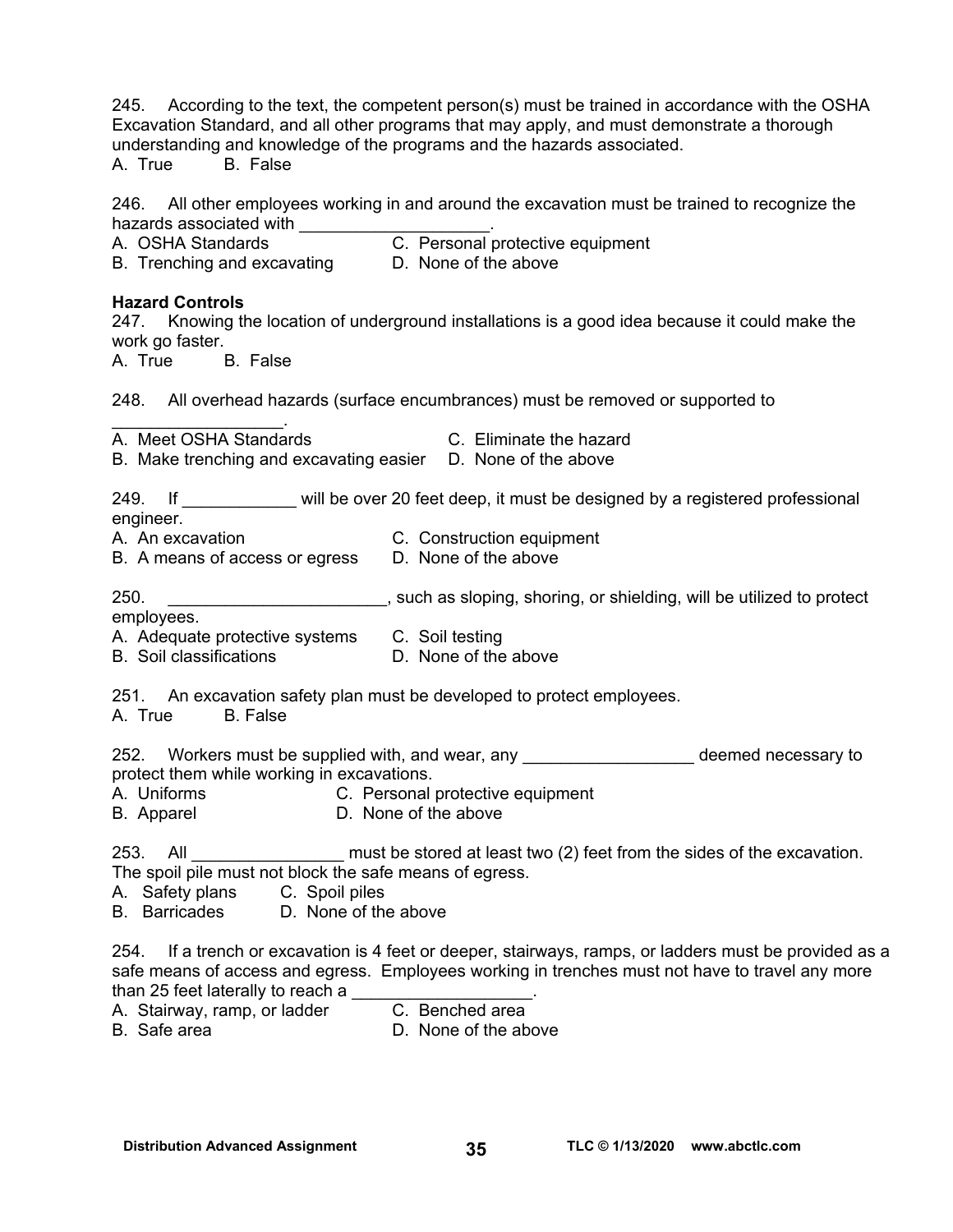| 255. No employee will be permitted to work in an excavation where ______________ is accumulating<br>unless adequate protection measures are used to protect the employees.<br>A. Construction debris C. Spoil<br>D. None of the above<br>B. Water                                                                                                 |  |  |  |
|---------------------------------------------------------------------------------------------------------------------------------------------------------------------------------------------------------------------------------------------------------------------------------------------------------------------------------------------------|--|--|--|
| 256. All excavations and trenches must be inspected daily by a _____________, prior to employee<br>exposure or entry. Trenches and excavations will also be inspected after any rainfall, soil change, or<br>any other time needed during the shift.<br>A. Professional engineer C. Competent person<br>B. Supervisor <b>D. None of the above</b> |  |  |  |
| 257. When excavations and trenches 4 feet or deeper have the potential for toxic substances or<br>The air will be tested at least daily.<br>A. Cave-ins<br>C. Hazardous atmospheres<br>B. Unauthorized workers D. None of the above                                                                                                               |  |  |  |
| 258. If work is in or around traffic, ______________________ must be utilized to ensure the safety of<br>employees, vehicular traffic, and pedestrians.<br>A. Signs and barricades C. Additional personnel<br>B. Soil classifications <b>D. None of the above</b>                                                                                 |  |  |  |
| <b>Excavation Safety Plan</b><br>259. A written excavation safety plan is required. This plan is to be developed to the level necessary<br>A. Professional engineer's requirements  C. Protective systems<br><b>B.</b> OSHA Excavation Safety Standard<br>D. None of the above                                                                    |  |  |  |
| Soil Classification and Identification<br>260. The Simplified Soil Classification System defined by OSHA Standards consists of four<br>categories: ____________, Type A, Type B, and Type C.<br>C. Stiff clay<br>A. Stable rock<br>B. Gravel<br>D. None of the above                                                                              |  |  |  |
| 261. Type A soils are ___________________ with an unconfined compressive strength of 1.5 tons per<br>square foot (TSF) or greater.<br>A. The least stable<br>C. Field tested<br>B. Cohesive soils<br>D. None of the above                                                                                                                         |  |  |  |
| Examples of Type A soils are<br>like caliche and hardpan.<br>262.<br>A. Cemented soils<br>C. Uncommon soils<br>B. Soil classifications<br>D. None of the above                                                                                                                                                                                    |  |  |  |
| <b>Soil Test &amp; Identification</b><br>263. The competent person will classify the ________________________ according to the definitions in<br>Appendix A of the OSHA standard based on at least one visual and one manual analysis.<br>A. Shields<br>C. Cohesion tests<br>D. None of the above<br>B. Soil type                                 |  |  |  |

264. Soil classification tests should be run on freshly excavated samples from the excavation and are designed to determine soil stability based on a number of criteria. A. True B. False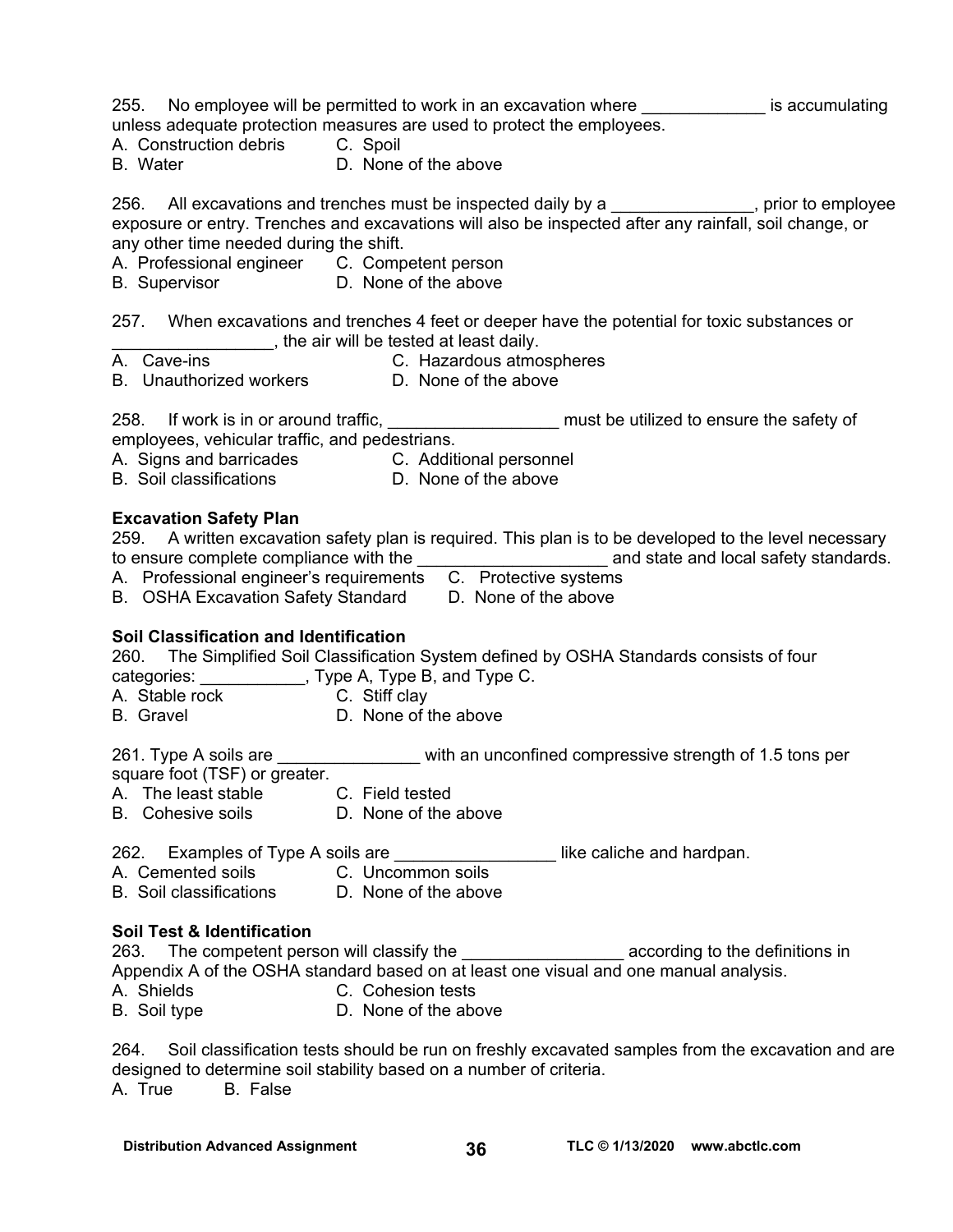265. Clay, silt, and sand are \_\_\_\_\_\_\_\_\_\_\_\_\_\_\_\_\_\_\_. Clay particles are the smallest, silt particles are intermediate, and sand particles are the largest.

A. Very cohesive C. Size classifications

- 
- B. Corrosive **D.** None of the above

266. The degree of \_\_\_\_\_\_\_\_\_\_\_\_\_\_\_\_\_\_\_\_ and plasticity of a soil depend on the amounts of clay, silt,

sand, and water present.

A. Compatibility C. Durability

B. Cohesiveness D. None of the above

267. The soil in an excavation is subject to change several times within the scope of a project and the \_\_\_\_\_\_\_\_\_\_\_\_\_\_\_\_\_\_ will vary with weather and job conditions.

- $\overline{C}$ . Moisture content
- B. Shoring D. None of the above

268. According to the text, the competent person must also determine the level of protection based on what conditions exist at the time of the test, and

- A. Available equipment C. Allow for changing conditions
- B. Tabulated data D. None of the above

#### **Shielding**

269. Shielding does not prevent cave-ins. Instead, it protects the workers in the event of a cave-in. A. True B. False

270. When placed in an excavation, shields have sufficient structural strength to support the **with the realist controlled team** in the trench.

- A. Nearby structures C. Force of a cave-in should one occur
- B. Construction vehicles **D. None of the above** 
	-

271. Most \_\_\_\_\_\_\_\_\_\_\_\_\_\_ have two flat, parallel metal walls which are held apart by metal cross braces which are placed at the ends of the "box." This allows for the installation of pipe within the interior dimensions of the shield.

- 
- A. Shields C. Shoring systems

B. Reputable manufacturers D. None of the above

272. An operation where a contractor excavates just enough trench to install the shield, then sets a joint of pipe, then excavates further, then pulls the shield forward to install another joint while the first is being backfilled, is known as "

- A. Shielding C. Standard practice
- B. Cut and cover D. None of the above

273. Workers must exit the shield during its installation, removal, or \_\_\_\_\_\_\_\_\_\_\_\_\_\_\_\_

- A. Inclement weather C. During vertical movement
- B. Soil testing D. None of the above

274. The excavation wall at the \_\_\_\_\_\_\_\_\_\_\_\_\_\_\_\_\_\_\_\_\_\_\_\_ should be sloped, shored or shielded off to prevent a cave-in from the end.

- A. Side of the shield C. Open end of the shield
- B. End of the job D. None of the above

(S) Means the answer can be plural or singular in nature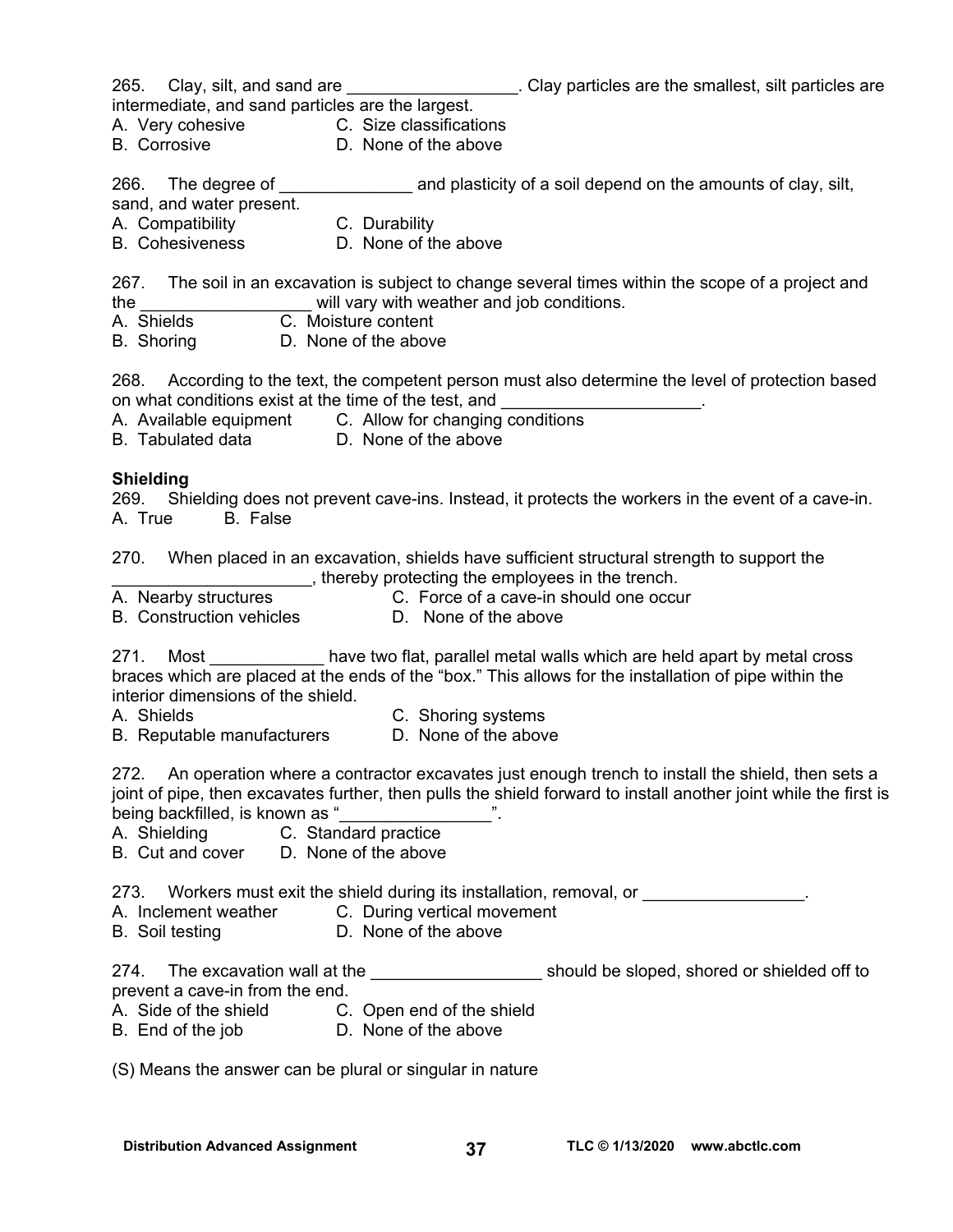- 275. If the excavation will be deeper than the <u>example and contract and attached</u> shields of the correct specifications may be used. As an alternate, the excavation may be sloped back to the maximum allowable angle from a point 18 inches below the top of the shield.
- A. Planned depth C. Designed depth
- B. Shield is tall D. None of the above

#### **Inspections**

 $\mathcal{L}_\text{max}$  , we have the set of the set of the set of the set of the set of the set of the set of the set of the set of the set of the set of the set of the set of the set of the set of the set of the set of the set of

276. The excavations, adjacent areas, and protective systems shall be inspected daily by the

- A. Contractor C. Competent person
- B. Employees D. None of the above

277. During inspections, the competent person shall look for evidence of a situation that could result in a cave-in, indications of \_\_\_\_\_\_\_\_\_\_\_\_\_\_\_\_\_\_\_\_\_\_\_, hazardous atmospheres or other hazardous conditions.

|  | A. Failure of protective systems |  | C. OSHA compliance |
|--|----------------------------------|--|--------------------|
|  |                                  |  |                    |

B. Poor workmanship D. None of the above

278. All shall be conducted by the competent person prior to the start of work, as needed throughout the shift, and after every rainstorm or other increasing hazard.

- 
- A. Inspections C. OSHA compliance inspections

B. Writing of excavation reports D. None of the above

### **Water Quality Section**

#### **Three Types of Public Water Systems**

279.Provides water to the same population year-round for example: homes, apartment buildings.

- A. TNCWS C. NTNCWSs
- B. CWSs D. None of the above

280. Approximately 85,000 systems

- A. TNCWS C. NTNCWSs
- B. CWSs D. None of the above

281. Provides water where people do not remain for long periods of time for example: gas stations, campgrounds.

- A. TNCWS C. NTNCWSs
- B. CWSs D. None of the above

282. Approximately 52,000 systems serving the majority of the U.S. population

A. TNCWS C. NTNCWSs

B. CWSs D. None of the above

283.Provides water to the same people at least six months a year, but not all year (for example: schools, factories, churches, office buildings that have their own water system)

- A. TNCWS C. NTNCWSs
- B. CWSs D. None of the above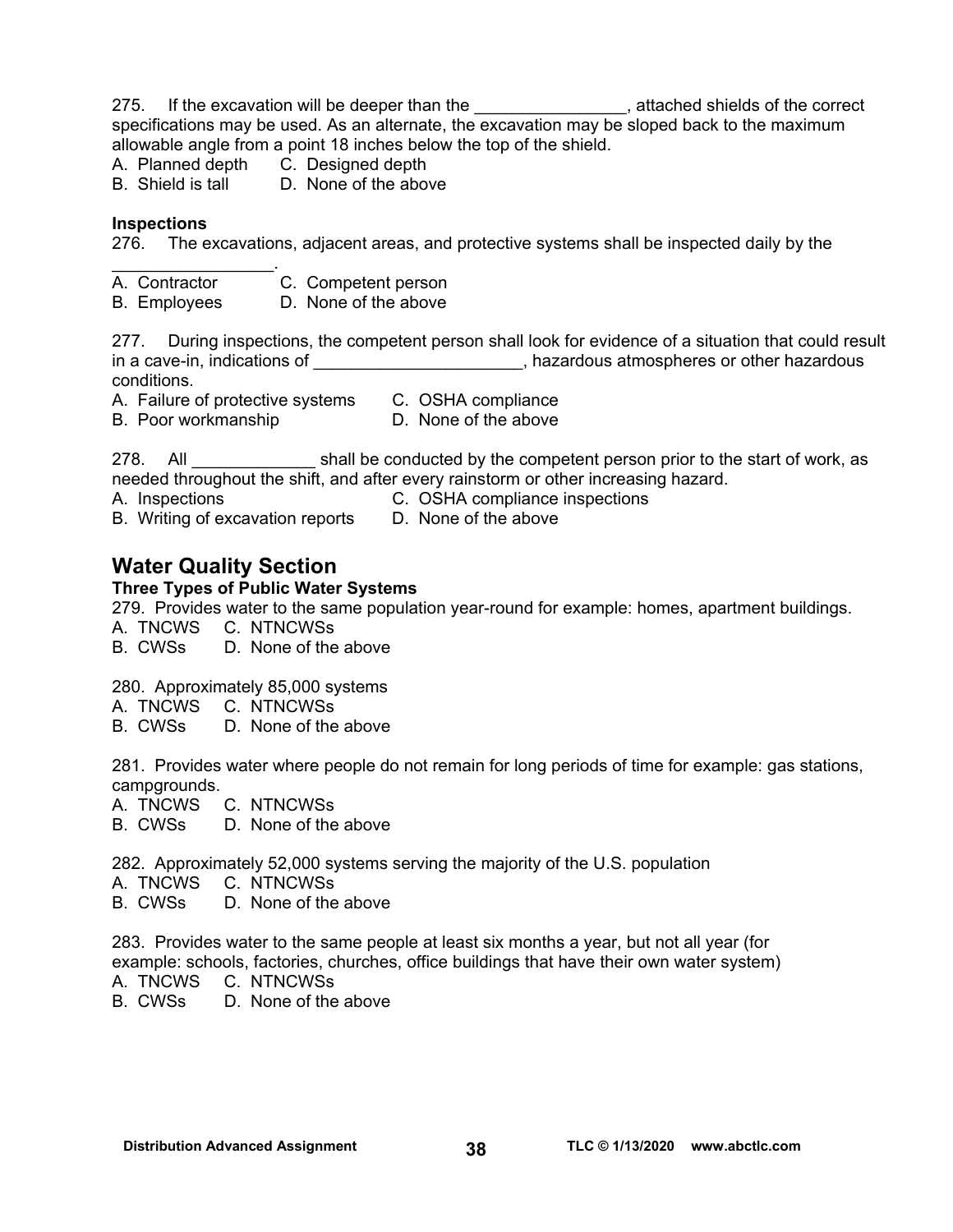#### **Physical Characteristics of Water**

284. Physical characteristics are the elements found that are considered alkali, metals, and nonmetals such as carbonates, fluoride, the consumer relates it to scaling of faucets or staining.

A. pH and alkalinity C. Powdered activated carbon and chlorine

B. Sulfides or acids D. None of the above

285. Total Dissolved Solids (TDS) is not a primary pollutant; it is a gauge of appealing water characteristics such as hardness and an indication of an assortment of chemical contaminants that might be present, such as?<br>A. Turbidity C. Ar

- A. Turbidity C. Arsenic
- B. Colloids D. None of the above

286. pH is the negative logarithm of the hydrogen ion concentration, [H+], a measure of the degree to which a solution is

A. Alkalinity C. Hydrogen ion (H+)

B. Acidic or alkaline D. None of the above

287.  $\frac{1}{287}$  is a substance that can give up a hydrogen ion  $(H^+)$ ; a base is a substance that can accept H<sup>+</sup>.

A. Acid C. Acidic or alkaline

B. Base D. None of the above

288. The more acidic a solution the greater the hydrogen ion concentration and the lower the pH; a pH of 7.0 indicates neutrality, a pH of less than 7 indicates acidity, and a pH of more than 7 indicates **and the set of the set of the set of the set of the set of the set of the set of the set of the set o** 

A. Acid C. Alkalinity

B. Base D. None of the above

#### **Alkalinity**

289. Alkalinity of water is its acid-neutralizing capacity. It is the sum of all the titratable bases. The measured value may vary significantly with the end-point pH used.

A. True B. False

290. Alkalinity is a measure of \_\_\_\_\_\_\_\_\_\_\_\_\_\_\_\_\_\_\_and can be interpreted in terms of specific substances only when the chemical composition of the sample is known.

A. Hydrogen ion (H+) C. An aggregate property of water

B. Alkaline earth metal D. None of the above

291. Alkalinity is substantial in many uses and treatments of natural waters and wastewaters. Because the alkalinity of many surface waters is primarily a function of carbonate, bicarbonate, and hydroxide content, it is taken as an indication of the concentration of these constituents. The measured values also may include contributions from borates, phosphates, silicates or other bases if these are present.

A. True B. False

#### **Turbidity Introduction**

292. One physical feature of water is turbidity. A measure of the cloudiness of water caused by\_\_\_\_\_\_\_\_\_\_\_\_\_\_\_\_\_\_\_\_\_. The cloudy appearance of water caused by the presence of tiny particles.

A. Suspended particles C. Temperature fluctuation

B. Variations D. None of the above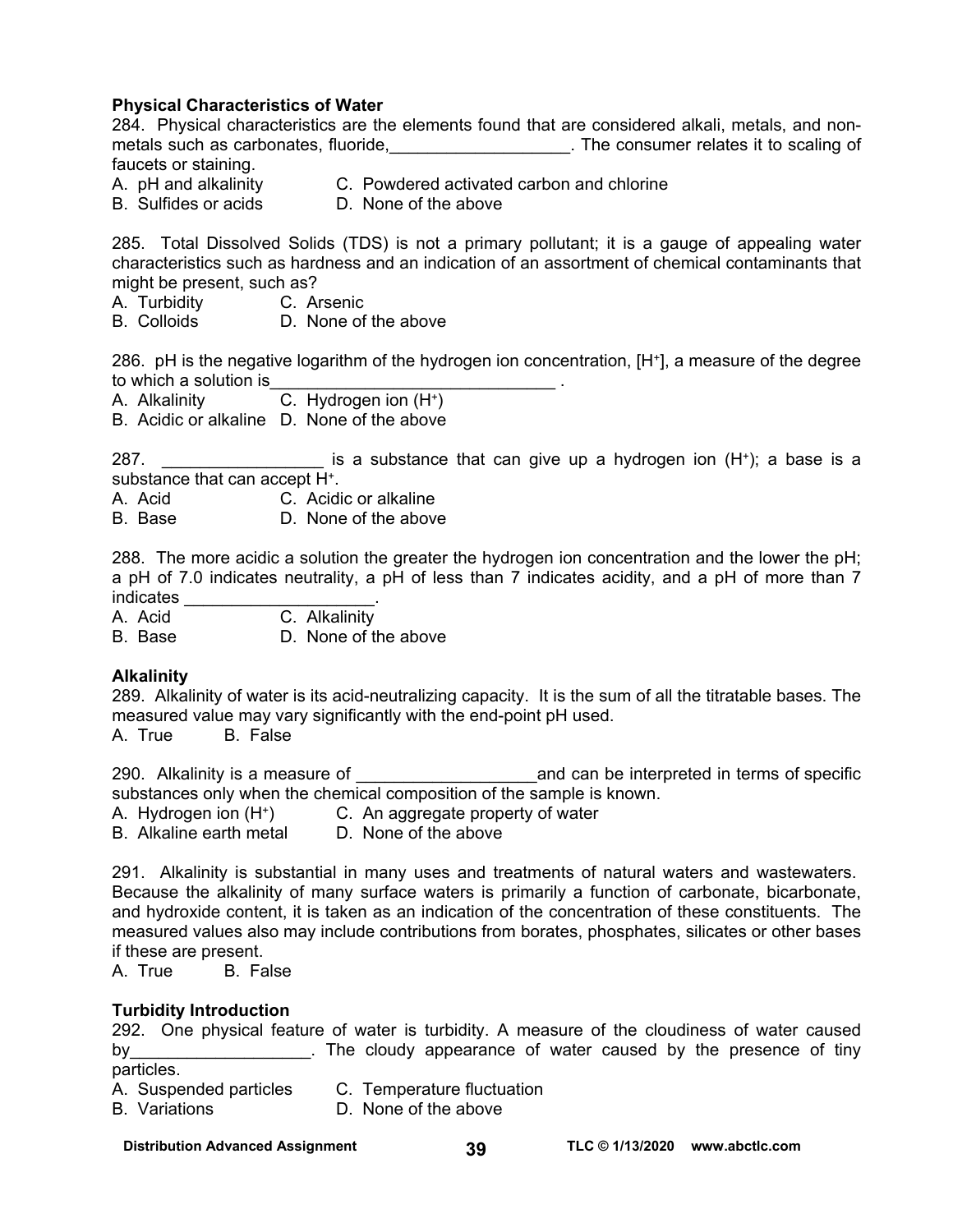293. High levels of turbidity may inhibit with proper water treatment and monitoring. If high quality raw water is low in turbidity, there will be a reduction in water treatment costs. Turbidity is unwanted because it causes health hazards.

A. True B. False

294. The turbidity in natural surface waters is composed of a large number of sizes of particles. The sizes of particles can be changing constantly, depending on precipitation and

- factors.<br>A. MCL C. Temperature
- B. Manmade D. None of the above

295. When heavy rains transpire, runoff into streams, rivers, and reservoirs occurs, causing turbidity levels to increase. In most cases, the particle sizes are relatively large and settle relatively quickly in both the water treatment plant and the source of supply. However, in some instances, fine, colloidal material may be present in the supply, which may cause some difficulty in the coagulation process.

A. True B. False

#### **pH Testing Section**

296. When an atom loses \_\_\_\_\_\_\_\_\_\_\_\_\_\_\_ and thus has more protons than electrons, the atom is a positively-charged ion or cation.

A. A proton C. An electron

B. Charge D. None of the above

297. Measurement of pH for aqueous solutions can be done with a glass electrode and a pH meter, or using indicators like strip test paper.

A. True B. False

298. In chemistry, pH is a measure of the acidity or basicity of an aqueous solution. Solutions with a pH greater than 7 are said to be acidic and solutions with a pH less than 7 are basic or alkaline. A. True B. False

299. Pure water has a pH very close to?

A. 7 C. 7.7

B. 7.5 D. None of the above

300. The pH scale is logarithmic and therefore pH is?

A. An universal indicator C. An excess of alkaline earth metal concentrations

B. A dimensionless quantityD. None of the above

### **Objections to Hard Water**

#### **Scale Formation**

301. Hard water forms scale, usually example and more causes a variety of problems. Left to dry on the surface of glassware and plumbing fixtures, including showers doors, faucets, and sink tops; hard water leaves unsightly white scale known as water spots.

A. Magnesium carbonate C. Calcite

B. Calcium carbonate D. None of the above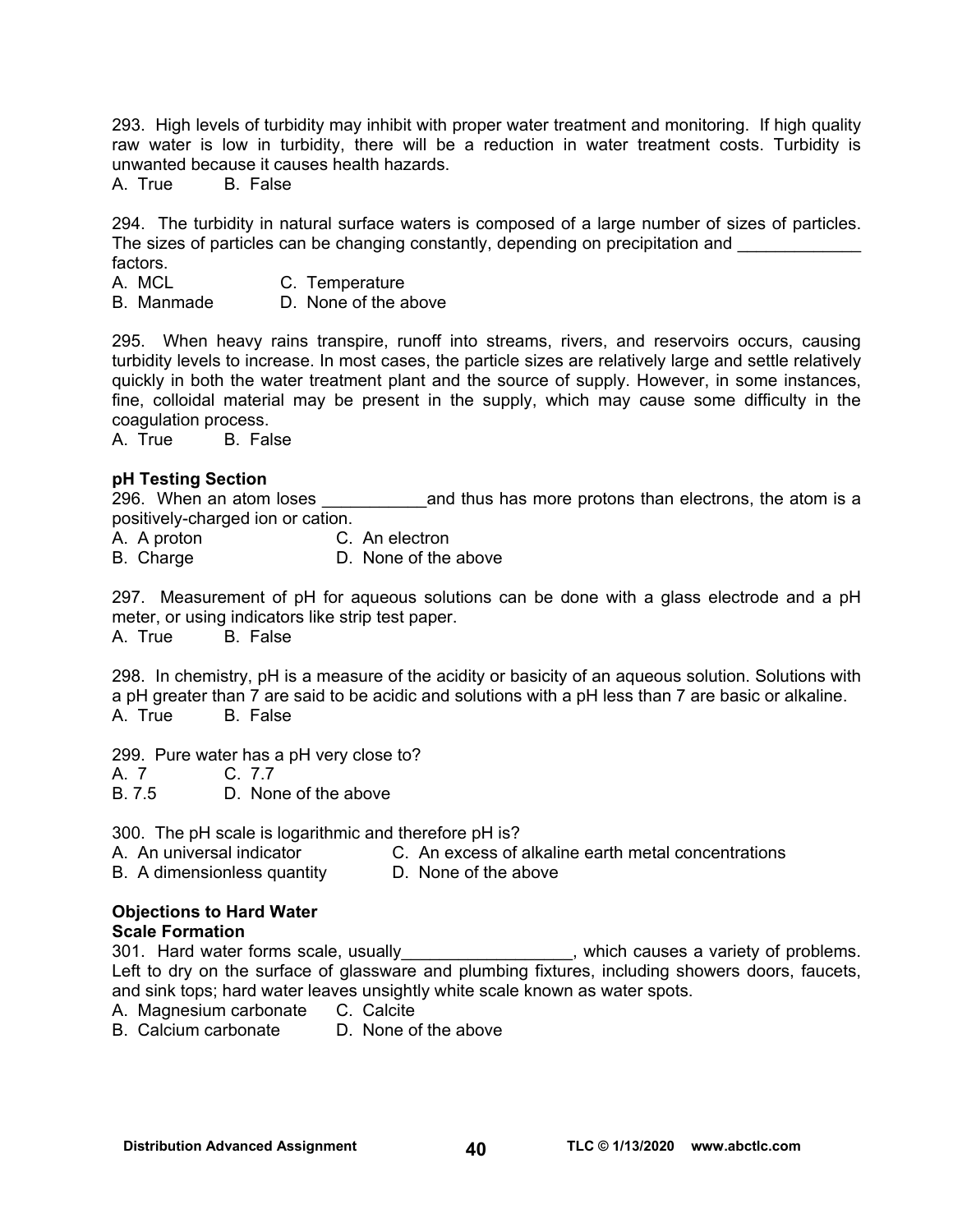#### **Secondary Standard**

302. TDS is most often measured in parts per million (ppm) or milligrams per liter of water (mg/L). The normal TDS level ranges from <br>A. 50 ppm to 1,000 ppm C. 50 ppm to 100 ppm

A.  $50$  ppm to 1,000 ppm

B. 5 ppm to 10 ppm D. None of the above

303. The Environmental Protection Agency (EPA), which is responsible for drinking water regulations in the United States, has identified TDS as a secondary standard, meaning that it is a voluntary guideline. While the United States set legal standards for many harmful substances, TDS, along with other contaminants that cause aesthetic, cosmetic, and technical effects, has only a quideline.

A. True B. False

#### **What are Disinfection Byproducts (DBPs)?**

304. Which of the following form when disinfectants used to treat drinking water react with naturally occurring materials in the water?

- A. Chloramines C. Disinfection byproducts (DBPs)
- B. Humic and fulvic acids D. None of the above

305. Total trihalomethanes and haloacetic acids are widely occurring **cometally** formed during disinfection with chlorine and chloramine.

- A. Gases C. Classes of DBPs
- B. Substances D. None of the above

### **Bacteriological Monitoring Section**

#### **Contaminants that may be present in sources of drinking water include:**

306. Which of the following like salts and metals, which can be naturally occurring or result from urban stormwater runoff, industrial or domestic wastewater discharges, oil and gas production, mining or farming?

- A. Radioactive contaminants C. Inorganic contaminants
	-
- B. Pesticides and herbicides D. Microbial contaminants

307. Which of the following may come from a variety of sources such as agriculture, urban stormwater run-off, and residential uses?

- A. Radioactive contaminants C. Inorganic contaminants
	-
- B. Pesticides and herbicides D. Microbial contaminants

308. Which of the following, such as viruses and bacteria, which may come from sewage treatment plants, septic systems, agricultural livestock operations and wildlife?

- A. Microbial contaminants C. Inorganic contaminants
- B. Pesticides and herbicides D. All of the above

309. Which of the following can be synthetic and volatile organic chemicals, which are by-products of industrial processes and petroleum production, and can come from gas stations, urban stormwater run-off, and septic systems?

- A. Organic chemical contaminants C. Inorganic contaminants
- B. Pesticides and herbicides D. Microbial contaminants

310. Which of the following can be naturally occurring or be the result of oil and gas production and mining activities?

- A. Radioactive contaminants C. Inorganic contaminants
- B. Pesticides and herbicides D. Microbial contaminants

Distribution Advanced Assignment **41** TLC © 1/13/2020 www.abctlc.com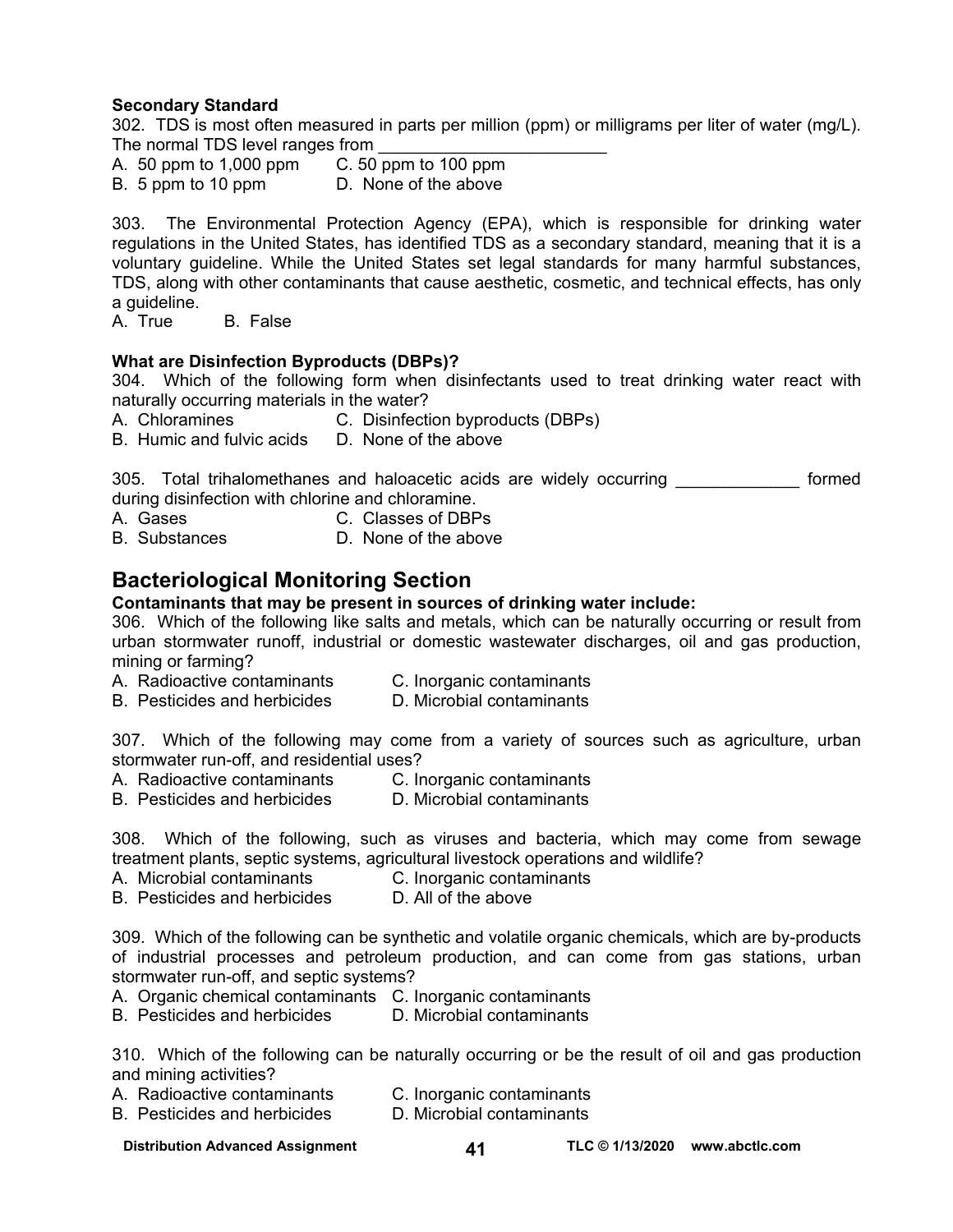#### **Background**

311. Coliform bacteria and chlorine residual are the only routine sampling and monitoring requirements for small ground water systems with chlorination. The coliform bacteriological sampling is governed by the Coliform Reduction amendment of the SDWA.

A. True B. False

#### **TCR**

312. The TCR recommends most of the Public Water Systems (PWS) to monitor their distribution system for bacteria according to the written sample sitting plan for that system. A. True B. False

313. The sample sitting plan identifies sampling frequency and locations throughout the distribution system that are selected to be representative of conditions in the entire system. A. True B. False

#### **Basic Types of Water Samples**

314. It is important to properly identify the type of sample you are collecting. A. True B. False

#### **The three (3) primary types of samples are:**

315. Samples collected following a coliform present routine sample. The number of repeat samples to be collected is based on the number of election of the samples you normally collect.

- A. Repeat C. Routine
- B. Special D. None of the above

316. A PWS fails to take every required repeat sample after any single TC+ sample

- A. Trigger: Level 1 Assessment C. All of the above
- B. Trigger: Level 2 Assessment D. None of the above

317. A PWS incurs an E. coli MCL violation.

- A. Trigger: Level 1 Assessment C. All of the above
- B. Trigger: Level 2 Assessment D. None of the above

318. A PWS collecting at least 40 samples per month has greater than 5.0 percent of the routine/repeat samples in the same month that are TC+.

- A. Trigger: Level 1 Assessment C. All of the above
- B. Trigger: Level 2 Assessment D. None of the above

319. A PWS has a second Level 1 Assessment within a rolling 12-month period.

- A. Trigger: Level 1 Assessment C. All of the above
- B. Trigger: Level 2 Assessment D. None of the above

320. A PWS on state-approved annual monitoring has a Level 1 Assessment trigger in 2 consecutive years.

A. Trigger: Level 1 Assessment C. All of the above

B. Trigger: Level 2 Assessment D. None of the above

321. A PWS collecting fewer than 40 samples per month has 2 or more TC+ routine/ repeat samples in the same month.

- A. Trigger: Level 1 Assessment C. All of the above
- B. Trigger: Level 2 Assessment D. None of the above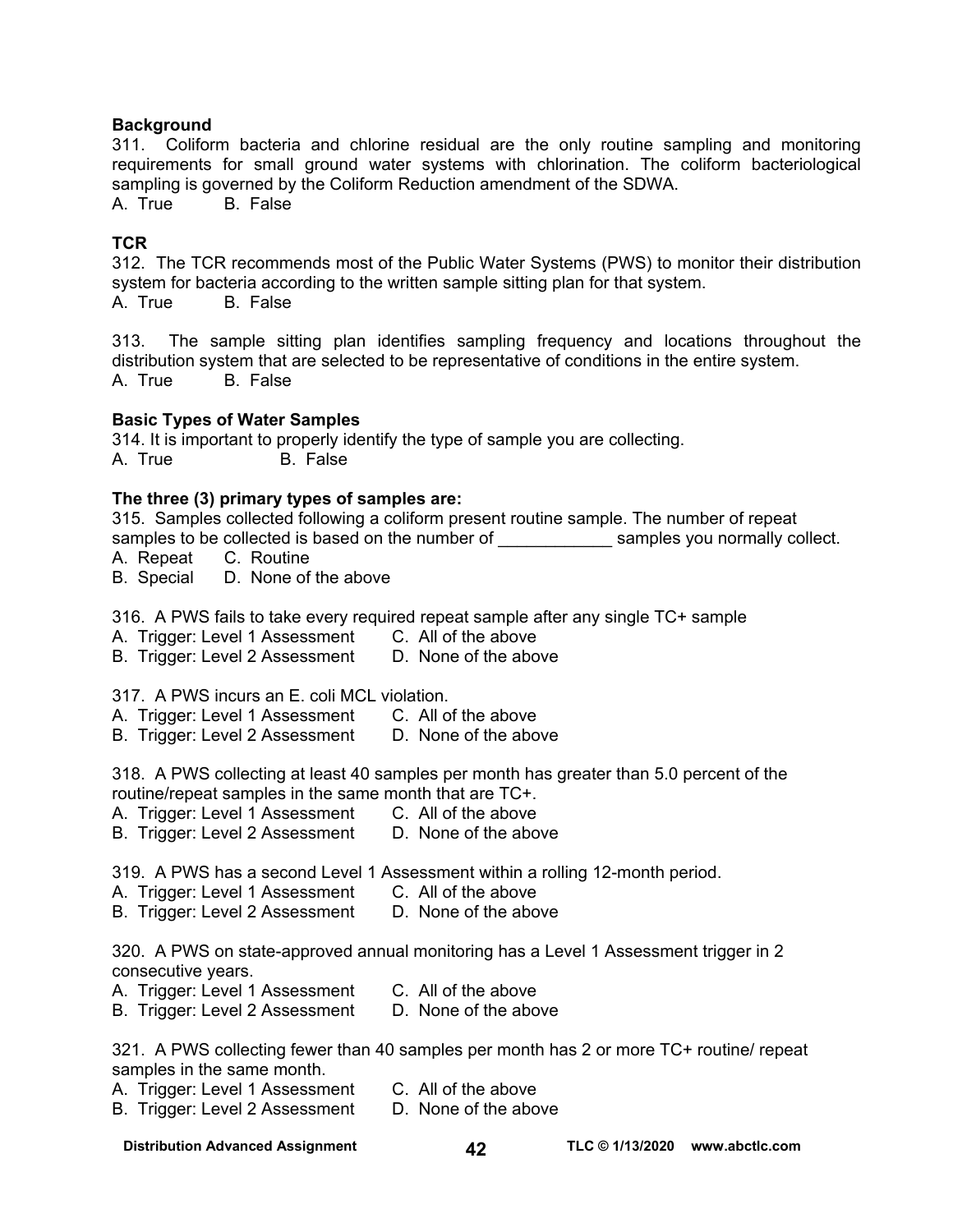#### **Revised Total Coliform Rule (RTCR) Summary**

322. EPA published the Revised Total Coliform Rule (RTCR) in the Federal Register (FR) on February 13, 2013 (78 FR 10269). It is the revision to the 1989 Total Coliform Rule (TCR). A. True B. False 323. The RTCR upholds the purpose of the 1989 TCR to protect public health by ensuring the duplicity of the drinking water distribution system and monitoring for the absence of microbial contamination. A. True B. False 324. The RTCR establishes criteria for systems to qualify for and stay on for special increased monitoring, which could reduce water system problems for better system operation. A. True B. False 325. The water provider shall develop and follow a sample-siting plan that designates the PWS's collection schedule. This includes location of  $\overline{C}$ . Microbial contamination A. Routine and repeat water samples  $\overline{C}$ . Microbial contamination A. Routine and repeat water samples B. Reduced monitoring D. Repeat water samples 326. The water provider shall collect **the set of the collect** on a regular basis (monthly, quarterly, annually). Have samples tested for the presence of total coliforms by a state certified laboratory. A. Routine water samples C. Microbial contamination B. Reduced monitoring D. Repeat water samples 327. PN is required for violations incurred. Within required timeframes, the PWS must use the required health effects language and notify the public if they did not comply with certain requirements of the RTCR. The type of \_\_\_\_\_\_\_\_\_\_\_\_\_\_\_ depends on the severity of the violation. A. CCR(s) C. MCL violation B. PN D. TC+ routine or repeat sample 328. The RTCR requires public water systems that are vulnerable to microbial contamination to identify and fix problems. A. True B. False 329. The water provider shall collect repeat samples (at least 3) for each TC+ positive routine sample. A. True B. False

330. For PWSs on quarterly or annual routine sampling, collect additional routine samples (at least 3) in the month after a

A. CCR(s) C. Total coliform positive samples

B. PN D. TC+ routine or repeat sample

331. PWSs incur violations if they do not comply with the requirements of the RTCR. The violation types are essentially the same as under the TCR with few changes. The biggest change is no acute or monthly MCL violation for example only.

A. CCR(s) C. Total coliform positive samples<br>B. PN D. TC+ routine or repeat sample

D. TC+ routine or repeat sample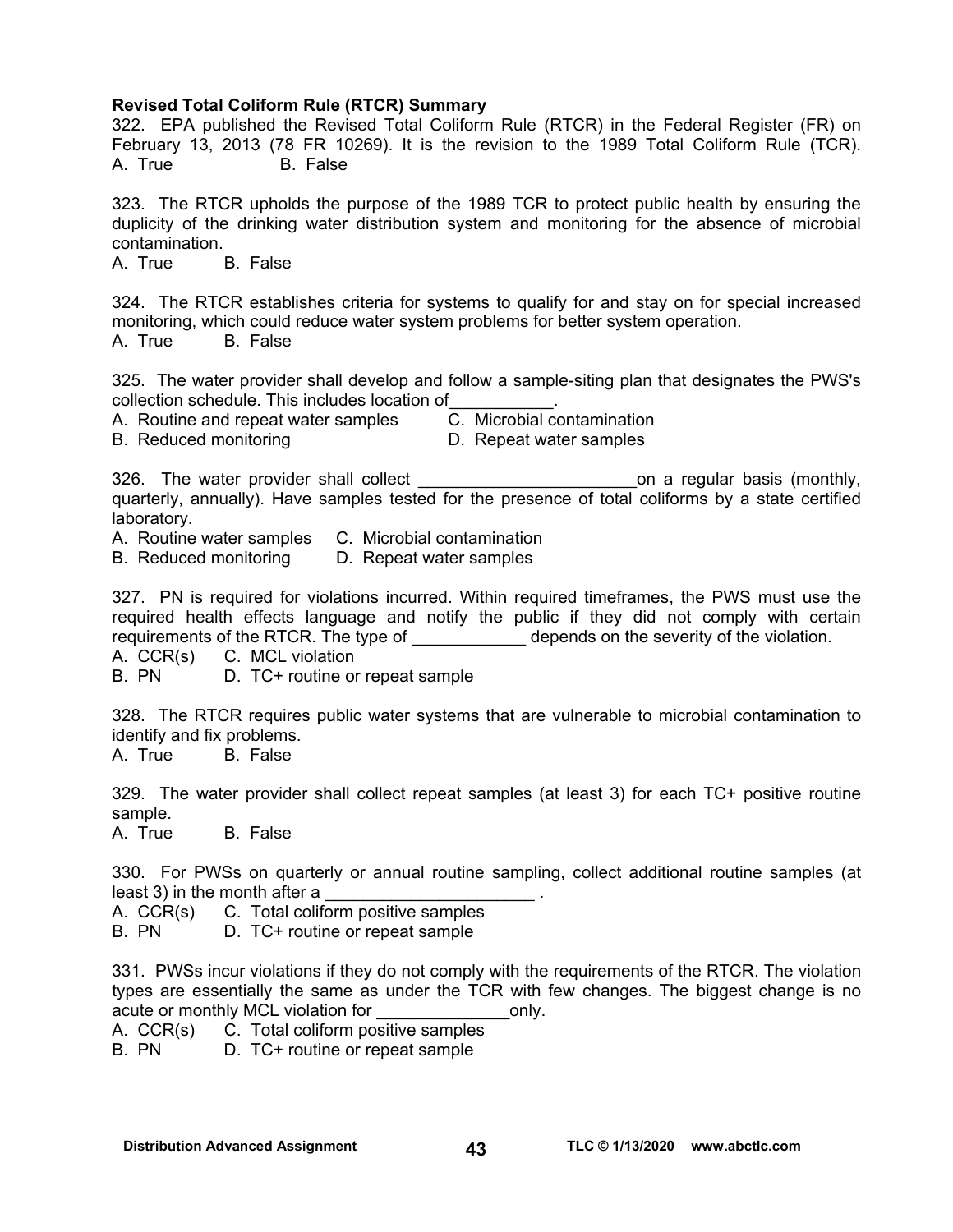332. Community water systems (CWSs) must use specific language in their CCRs when they must conduct an assessment or if they incur A. CCR(s) C. An E. coli MCL violation B. PN D. TC+ routine or repeat sample 333. The water provider shall analyze all **the set of the set of the set of the vert** of the value (TC+) for E. coli. A. Routine or repeat water samples C. Microbial contamination B. Reduced monitoring D. Repeat water samples 334. The RTCR requires public water systems (PWSs) to meet a legal limit for E. coli, as demonstrated by required monitoring. A. True B. False 335. The RTCR suggests the frequency and timing of required microbial testing based on, public water type and source water type. A. True B. False **Disinfection Key**  336. The RTCR requires 99.99% or 4 log inactivation of  $\blacksquare$ A. Enteric viruses C. Giardia lamblia cysts B. Crypto D. None of the above 337. The RTCR requires 99% or 2 log inactivation of A. Enteric viruses C. Giardia lamblia cysts B. Crypto D. None of the above 338. The RTCR requires 99.9% or 3 log inactivation of \_\_\_\_\_\_\_\_\_\_\_\_\_\_\_\_\_\_\_. A. Enteric viruses C. Giardia lamblia cysts B. Crypto D. None of the above 339. The RTCR requires the chlorine residual leaving the plant must be  $=$  or  $\qquad \qquad$  mg/L and measurable throughout the system.  $A. > 0.2$  C. 0.2 B. 2.0 D. None of the above **Advanced Water Treatment Section**  340. Water contains \_\_\_\_\_\_\_\_\_\_\_\_\_\_\_\_\_ of which impart a quality known as hardness. C. Various amounts of dissolved minerals B. Conductivity D. None of the above 341. The precipitation process is generally known as the? A. Softening C. Lime process or lime soda process B. Chemical pretreating D. None of the above

342. Which of the following can be accomplished using membrane technology, electrodialysis, distillation, and freezing. Of these, the membrane methods seem to have the greatest use potential.

- A. Alkalinity C. Softening
- B. Precipitation D. None of the above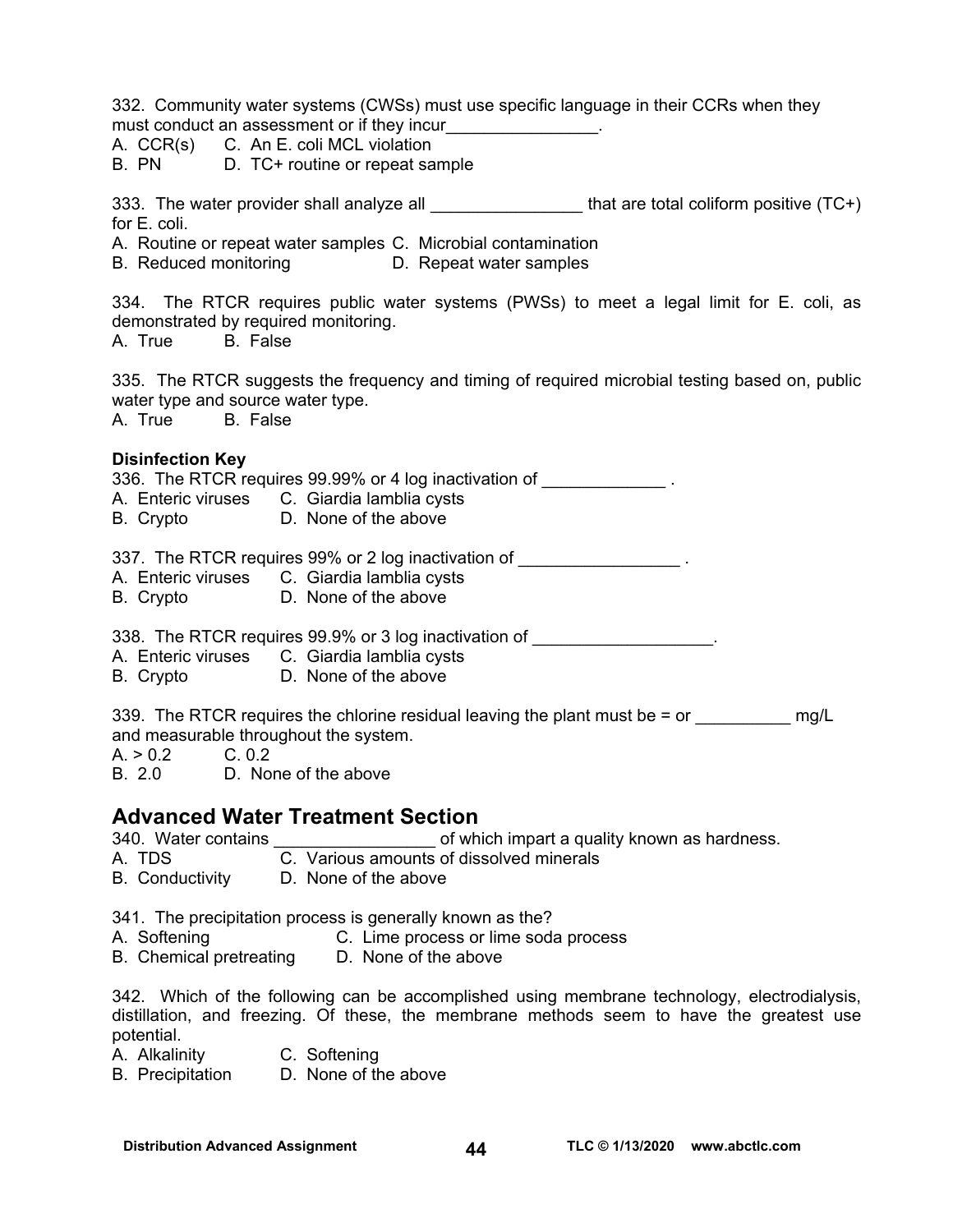#### **Occurrence of Hard Water**

343. Which of the following is caused by soluble, divalent, metallic cations, (positive ions having valence of 2)?

- A. Hard water C. Carbonate hardness
- B. Permanent hardness D. None of the above

344. Water hardness varies considerably and is due to different geologic formations, and is also a function of the contact time between water and?

- 
- A. Low pH<br>B. Carbonate-noncarbonate B. Carbonate-noncarbonate D. None of the above B. Carbonate-noncarbonate

#### **Types of Hardness**

345. Hardness can be categorized by either of two methods: calcium versus magnesium hardness and?

- A. Carbonate hardness C. Carbonate versus non-carbonate hardness
- B. Temporary hardness D. None of the above

#### **Carbonate-Noncarbonate Distinction**

346. According to the text, the carbonate-noncarbonate distinction, is based on hardness from either the bicarbonate salts of calcium or the example involved in causing water hardness.

- 
- A.  $CaCO<sub>3</sub>$  C. Normal salts of calcium and magnesium
- B. Water hardness D. None of the above

#### **Nanofiltration (NF) Section**

347. Nanofiltration is a relatively recent membrane filtration process used most often with low total dissolved solids water with the purpose of softening (polyvalent cation removal) and removal of such as natural organic matter and synthetic organic matter.

- A. Process liquid **C.** Disinfection by-product precursors
- B. Chloride and sodium D. None of the above

348. Nanofiltration is also becoming more widely used in food processing applications and for and partial (monovalent ion) demineralization.

- A. Process liquid C. Natural organic matter and synthetic organic matter
- B. Simultaneous concentration D. None of the above

349. Nanofiltration membranes have pore sizes from 1-10 nanometers, smaller than that used in microfiltration and?

A. Reverse osmosis or RO C. Ultrafiltration

B. Microfiltration or MF D. None of the above

350. Which of the following terms are controlled by pH, temperature and time during development with pore densities ranging from 1 to 106 pores per  $cm<sup>2</sup>$ ?

- A. Gentle molecular separation C. Pore dimensions
- B. Tracking **B.** D. None of the above
	-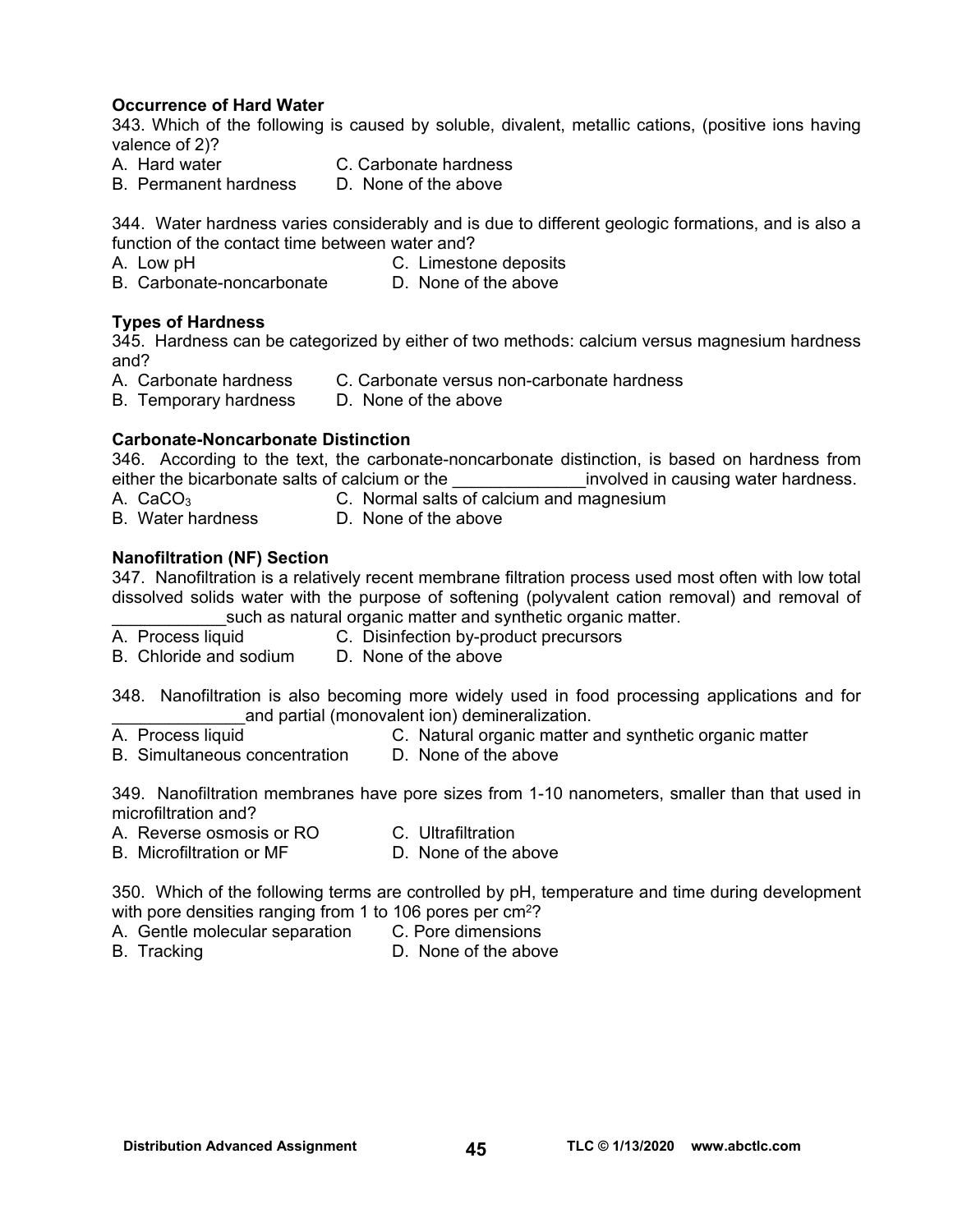351. Membranes made from polyethylene terephthalate are referred to as \_\_\_\_\_\_\_\_\_\_\_\_\_, named after the way the pores on the membranes are made.

A. Track-etch membrane(s) C. Alumina membranes

B. Membrane-etch D. None of the above

### **Disinfection Section**

#### **Chlorine's Appearance and Odor**

352. Chlorine is a greenish-yellow gas it will condense to an amber liquid at approximately F or at high pressures.

- A. -29.2 degrees C. 29 degrees
- B. 100 degrees D. None of the above

353. Prolonged exposures to chlorine gas may result in?

A. Moisture, steam, and water C. Olfactory fatigue

B. Odor thresholds **D.** None of the above

## **Chlorine Gas**

#### **Pathophysiology**

354. As far as chlorine safety and respiratory protection, the intermediate on the of chlorine accounts for its effect on the upper airway and the lower respiratory tract.

A. Effects of Hydrochloric acid C. Water solubility

B. Vapor from Chlorine gas D. None of the above

355. Respiratory exposure to **the interest of the may be prolonged because its moderate water solubility** may not cause upper airway symptoms for several minutes.

A. Hydrochloric acid C. Plasma exudation

B. Chlorine gas **D.** None of the above

356. The odor threshold for chlorine gas is approximately?

A. 0.3-0.5 parts per million (ppm) C. 3-5 parts per million (ppm)

B. 3 parts per million (ppm) D. None of the above

#### **Mechanism of Activity**

357. Chlorine gas feeds out of the cylinder through a gas regulator. The cylinders are on a scale that operators use to measure the amount used each day. The chains are used to prevent the tanks from falling over.

A. True B. False

#### **Early Response to Chlorine Gas**

358. If you mix ammonia with chlorine gas, this compound reacts to form\_\_\_\_\_\_\_\_\_\_\_.

- A. Chloramine gas **C. Sulfuric gas**
- B. Chlorine gas **D.** None of the above

#### **Reactivity**

359. Cylinders of chlorine may burst when exposed to elevated temperatures. When there is Chlorine in solution, this forms?

- A. Hydrogen sulfide C. A corrosive material
- B. Oxomonosilane D. None of the above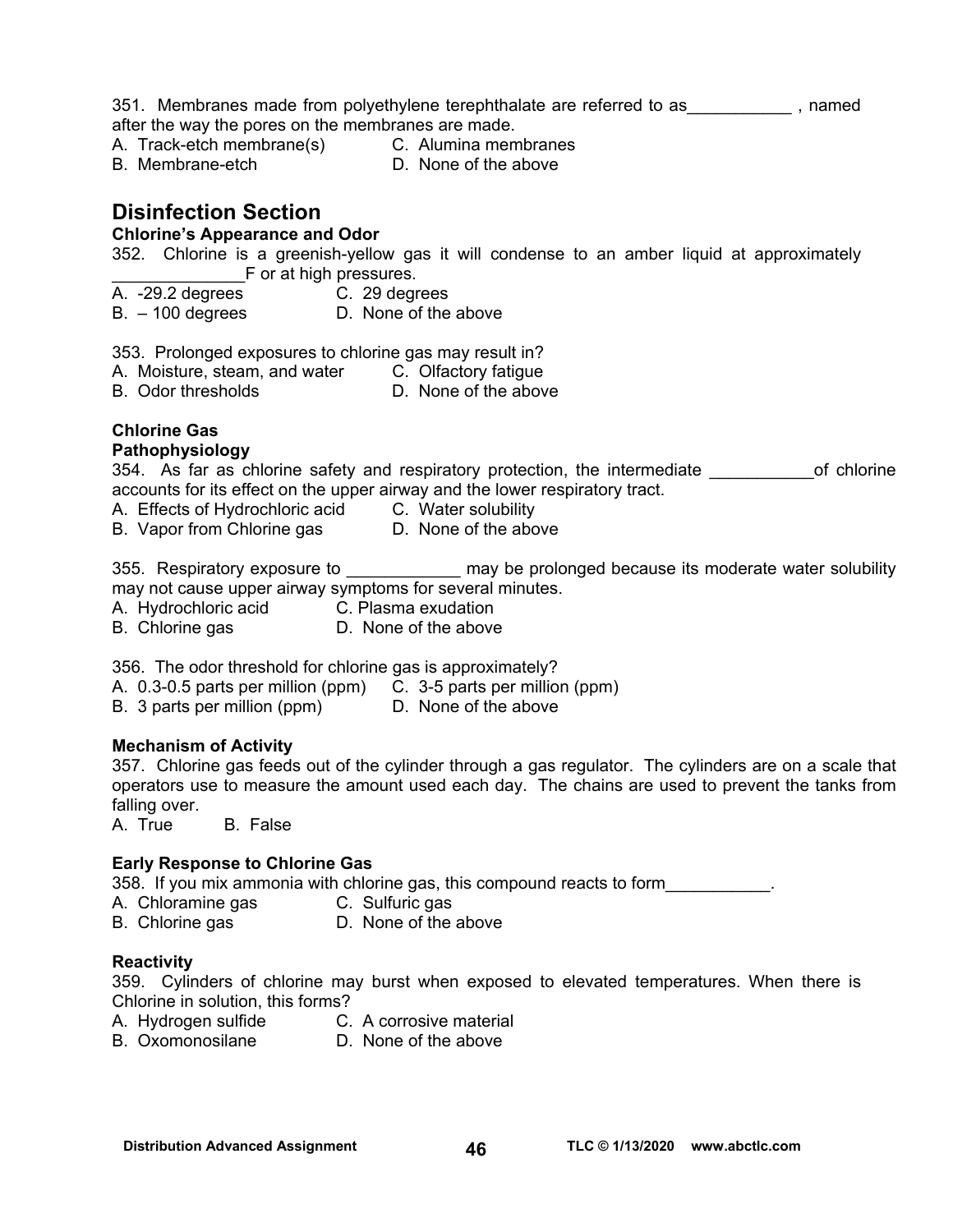360. What is formed when chlorine comes in contact with combustible substances (such as gasoline and petroleum products, hydrocarbons, turpentine, alcohols, acetylene, hydrogen, ammonia, and sulfur), reducing agents, and finely divided metals?

A. Fires and explosions C. Moisture, steam, and water

B. Odor thresholds D. None of the above

361. Contact between chlorine and arsenic, bismuth, boron, calcium, activated carbon, carbon disulfide, glycerol, hydrazine, iodine, methane, oxomonosilane, potassium , propylene, and silicon should be avoided.<br>A. True B. False

A. True

362. Chlorine reacts with hydrogen sulfide and water to form this substance?

- A. Hydrogen sulfide C. Chlorinates
- B. Hydrochloric acid D. None of the above

363. According to the text, chlorine is also incompatible with?

A. Plastic C. Moisture, steam, and water

B. Palladium D. None of the above

#### **Flammability**

364. When there is a fire that involves Chlorine, the firefight should be fought downwind from the minimum distance possible.

A. True B. False

365. Keep unnecessary people away; isolate the hazard area and deny entry. For a massive fire in a cargo area, use unmanned hose holders or monitor nozzles; if this is impossible, withdraw from the area and let the fire burn. Emergency personnel should stay out of low areas and Ventilate closed spaces before entering.

A. True B. False

366. The effectiveness of chlorination depends on the the the water, the vater, the concentration of the chlorine solution added, the time that chlorine is in contact with the organism, and water quality.

- A. Chlorine residual C. Oxygen
- B. Chlorine demand D. None of the above

367. Chlorine may not be available for disinfection because **the in the water (like iron,** manganese, hydrogen sulfide, and ammonia).

- A. pH increases C. Required contact time<br>B. Part of it combines with other chemicals C. None of the above
- B. Part of it combines with other chemicals

368. The amount of chlorine required to achieve disinfection and that reacts with the other chemicals is the?

- A. Chlorine residual C. Free chlorine residual
- B. Chlorine demand D. None of the above

369. Which term is used when disinfection decreases, as the concentration of the chlorine increases?

- 
- A. pH increases C. Required contact time
- B. Chlorine level and water quality **D. None of the above**
-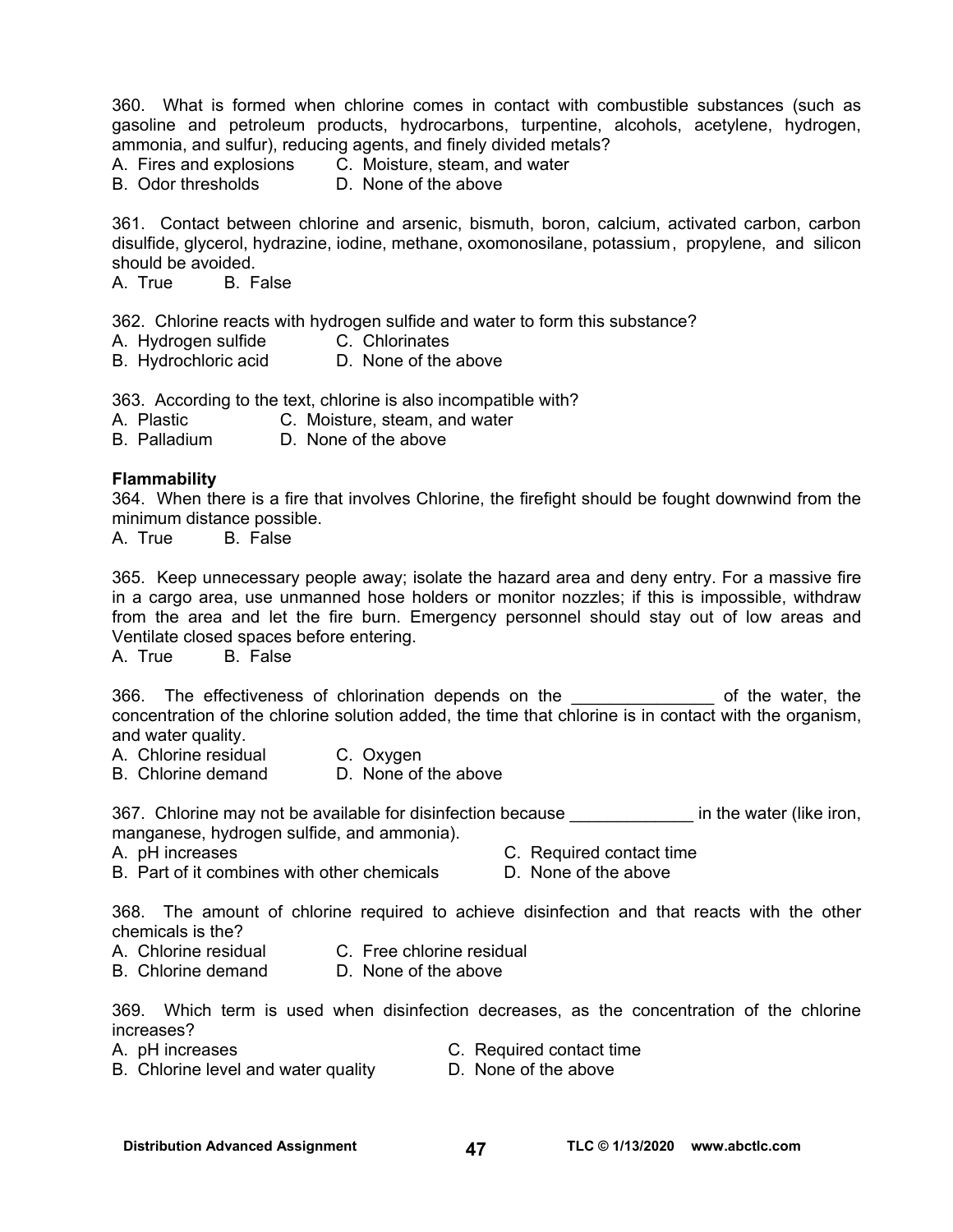370. Chlorination is more effective as?

A. Water temperature increases C. Water cools down

B. Chlorine demand D. None of the above

371. Chlorination becomes more alkaline and is less effective as the?

- A. Water's pH increases C. Required contact time is maximized
- B. Water quality increases **D. None of the above**

372. Chlorination is less effective in?

- A. Clear water **C. Day time** 
	-

B. Cloudy (turbid) water **D. None of the above** 

373. By adding a little more chlorine to what is already sufficient, this action will generally result in that can be measured easily.

A. pH increases C. Required contact time

B. A free chlorine residual D. None of the above

#### **Chlorination Chemistry**

374. The hypochlorite ion is a much weaker disinfecting agent than Hypochlorous acid, about 100 times less effective.

A. True B. False

375. According to the text, pH and temperature affect the ratio of hypochlorous acid to hypochlorite ions. As the temperature is decreased, the **we construe that the late of the set of the set of the** 

A. Reduction Ratio C. "CT" disinfection concept B. Ratio of hypochlorous acid D. None of the above

376. Under normal water conditions, hypochlorous acid will also chemically react and break down into the hypochlorite ion.

A. True B. False

377. Although the ratio of \_\_\_\_\_\_\_\_\_\_\_\_\_\_\_ is greater at lower temperatures, pathogenic organisms are actually harder to kill.

A. Hypochlorous acid C. Total chlorine

B. The amount of chlorine D. None of the above

378. If all other things were equal, and a lower pH are more conducive to chlorine disinfection.

- A. Lower pH C. Higher water temperatures
- B. Hypochlorous acid D. None of the above

379. All three forms of chlorine produce Sodium hypochlorite when added to water. A. True B. False

380. Hypochlorous acid is a strong acid but a weak disinfecting agent. The amount of hypochlorous acid depends on the pH and temperature of the water. A. True B. False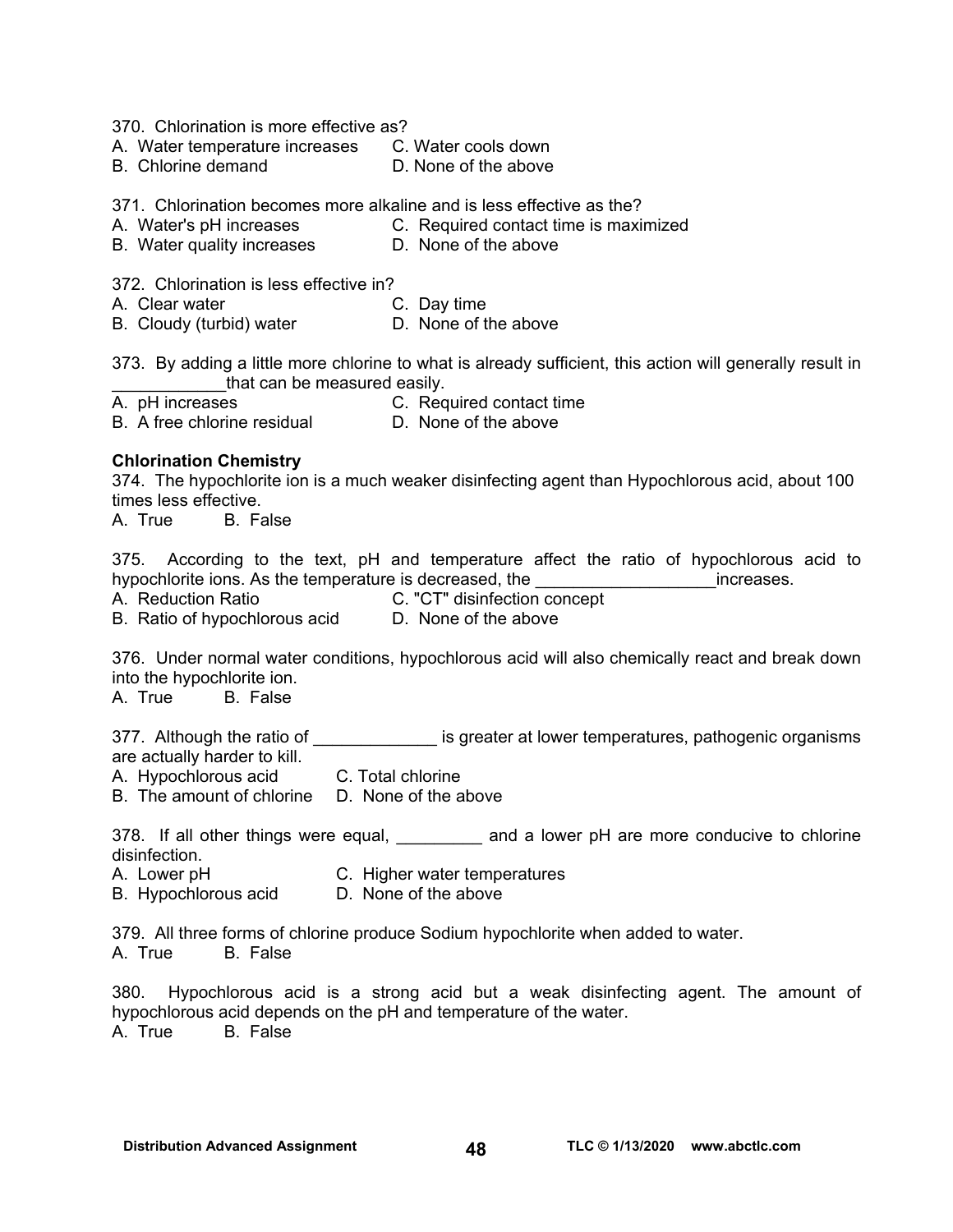#### **Chlorine DDBP**

381. These term means that chlorine is present as CI, HOCI, and OCI<sup> $\overline{\phantom{a}}$ </sup> is called  $\overline{\phantom{a}}$ , and that which is bound but still effective is \_\_\_\_\_\_\_\_\_\_\_\_\_\_\_\_.

- A. Free available chlorine and Total
- B. Free and Residual
- C. Free available chlorine and Combined Chlorine
- D. None of the above

382. Chloramines are formed by reactions with?

| A. Acid and $Cl2$    | C. Folic Acid and CI2 |
|----------------------|-----------------------|
| B. Ammonia and $Cl2$ | D. None of the above  |

#### **Types of Residual**

383. Which of the following is all chlorine that is available for disinfection? A. Chlorine residual C. Total chlorine B. Chlorine demand D. None of the above

#### **Chlorine Exposure Limits**

384. What is OSHA's PEL? A. 10 PPM C. 1,000 PPM B. 1 PPM D. None of the above

385. Chlorine's Physical and chemical properties: A yellowish green, nonflammable and liquefied gas with an unpleasant and irritating smell.

A. True B. False

386. Liquid chlorine is about **times heavier than water** 

A. 1.5 C. 2.5

B. 10 D. None of the above

387. Gaseous chlorine is about **times heavier than air.** 

A. 1.5 C. 2.5

B. 10 D. None of the above

#### **Alternate Disinfectants - Chloramine**

388. It is recommended that Chloramine be used in conjunction with a stronger disinfectant. It is best utilized as a?

- A. Chloramine C. Stable distribution system disinfectant
- B. T10 value disinfectant D. None of the above

389. In the production of  $\blacksquare$  the ammonia residuals in the finished water, when fed in excess of stoichiometric amount needed, should be limited to inhibit growth of nitrifying bacteria.

- A. Dry sodium chlorite C. Ammonia residual(s)
- B. Chloramines D. None of the above

#### **Chlorine Dioxide**

390. Which term provides good Giardia and virus protection but its use is limited by the restriction on the maximum residual of 0.5 mg/L ClO<sub>2</sub>/chlorite/chlorate allowed in finished water?

- A. Chlorinated byproducts C. Ammonia residual(s)
- B. Chlorine dioxide D. None of the above

#### Distribution Advanced Assignment **49** TLC © 1/13/2020 www.abctlc.com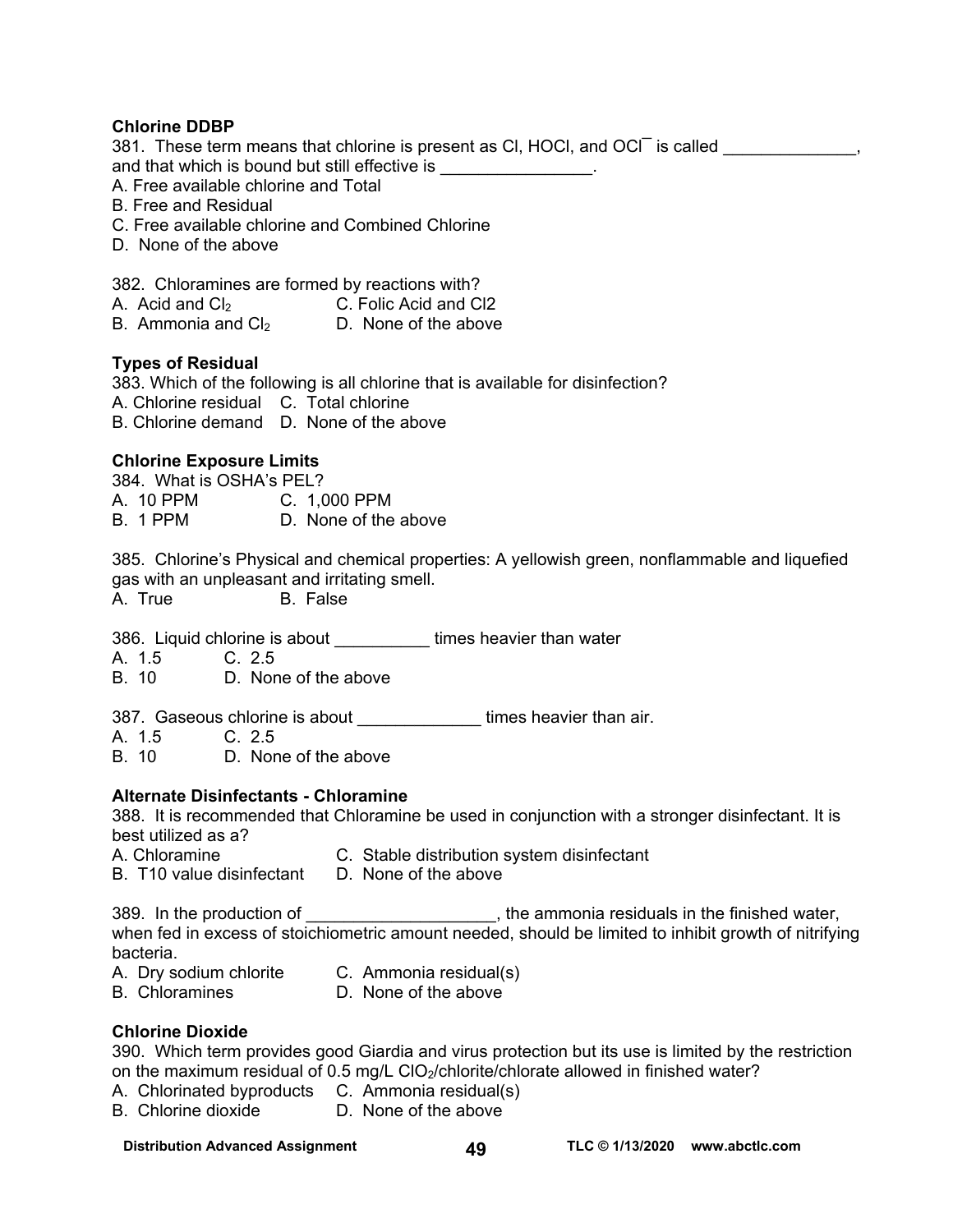391. If chlorine dioxide is being used as an oxidant, the preferred method of generation is to entrain or **Exercice 20** into a packed reaction chamber with a 25% aqueous solution of sodium chlorite (NaClO<sub>2</sub>).

A. Chloramine C. Chlorine dioxide

B. Chlorine gas **D.** None of the above

392. Which chemical is explosive and can cause fires in feed equipment if leaking solutions or spills are allowed to dry out?

- A. Dry sodium chlorite C. Ammonia<br>B. Chlorine dioxide C. None of the
- D. None of the above

393. Chlorine dioxide may be used for either taste or odor control or as a?

- A. Chloramine D. Gas
- B. Pre-disinfectant D. None of the above

394. Total residual oxidants (including chlorine dioxide and chlorite, but excluding Chlorine dioxide) shall not exceed 0.50 mg/L during normal operation or 0.30 mg/L (including chlorine dioxide, chlorite and chlorate) during periods of extreme variations in the raw water supply. A. True B. False

#### **Ozone**

395. Ozone is a very effective disinfectant for both Giardia and viruses

A. True B. False

396. When determining Ozone CT (contact time) values must be determined for the ozone basin alone; an accurate \_\_\_\_\_\_\_\_\_\_\_\_\_\_\_\_ must be obtained for the contact chamber, and residual levels. A. Residual C. Contact time

B. T10 value D. None of the above

397. Ozone does not provide a system residual and should be used as a primary disinfectant only in conjunction with?

- A. Drv sodium chlorite C. Free and/or combined chlorine
- B. Chlorine dioxide D. None of the above

398. Ozone does not produce chlorinated byproducts (such as trihalomethanes) but it may cause an increase in such byproduct formation if it is fed ahead of free chlorine; ozone may also produce its own oxygenated byproducts such as  $Cl<sub>2</sub> + NH<sub>4</sub>$ .

A. True B. False

399. Ozonation must include adequate ozone leak detection alarm systems, and an ozone off-gas destruction system.

A. True B. False

400. UV is used to remove traces of ozone and chloramines from the finished water A. True B. False